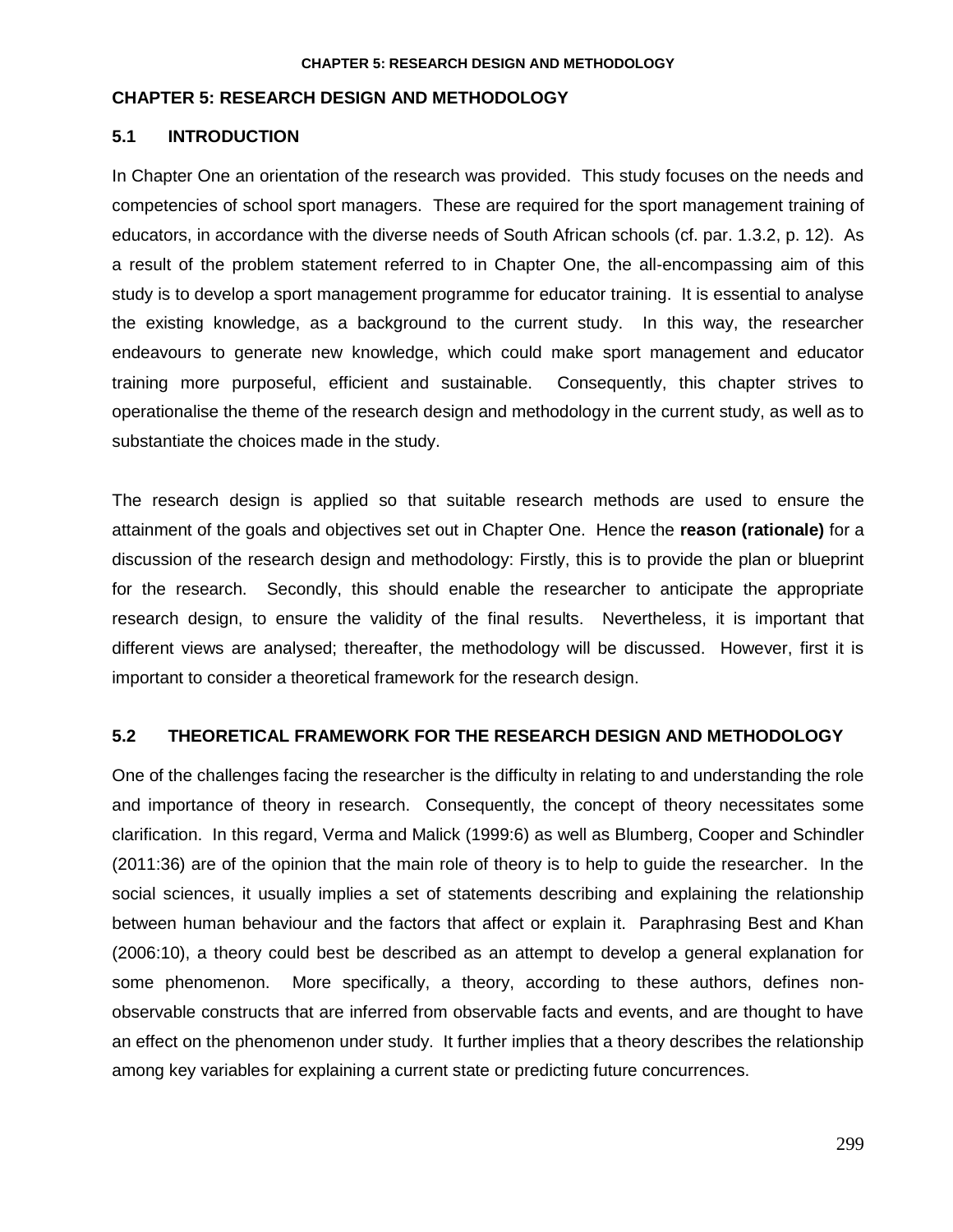Thus, one could easily come to the conclusion that a theory is primarily concerned with providing an explanation; and that it therefore focuses on determining cause-and-effect relationships. On the whole a theoretical framework, consequently, helps the researcher summarise any previous information and to guide the future course of action. Simultaneously, the formulation of a theory may indicate missing ideas or links and the additional data required to fully understand how things are connected, and to establish sets of propositions or generalisations (Henning *et al.*, 2004:14).

A theory is thus an essential tool of research for stimulating the advancement of knowledge (Inglis & Maclean, 2005:17; Kawulich, 2009:37). Theory should, consequently, drive the research process and should provide a framework for action and for understanding. The view of authors and researchers can provide the impetus, and endorse the view and rationale for a discussion of the research design and methodology chapter.

Apart from a proper understanding of the concept of theory, the researcher also requires an understanding and knowledge of the related research philosophies that underpin the different principles of the research. In this study, the research philosophy that underpins the study is reflected in different principles, as outlined by different research paradigms. Thereafter, the different research paradigms are presented.

# **5.2.1 Research Paradigms**

 $\overline{a}$ 

Paradigms play a fundamental role in science. The origin of the term paradigm is to be found in Thomas Kuhn"s book called: *The structure of scientific revolutions* first published in 1962 (Mouton, 1996:203).<sup>74</sup> When Kuhn published the second edition of his book in 1970, the idea of a paradigm was already extant; and it drew particular attention to the role of paradigms in the history of the natural sciences. Researchers and authors, like Mouton and Marais (1990:150), Mouton (1996:203), Creswell (2007:19), Collis and Hussey (2009:55), Babbie (2010:33; 2011:34), De Vos and Strydom (2011:40), as well as Neuman (2011:94), were already using the term; and the supporting theory of paradigms has had a major impact on the philosophy and methodology of the social sciences.

In general, a paradigm is best described as a whole system of thinking (Neuman, 2011:94). In this sense, a paradigm refers to the established research traditions in a particular discipline (Mouton,

 $74$  For a detailed discussion, understanding and history of the development thoughts and problems addressed see: Kuhn, T (1962): The structure of scientific revolutions. Chicago: University of Chicago Press. 172 p; Kuhn, T. (1970): The structure of scientific revolutions ( $2^{nd}$  Enlarged Edition). Chicago: University of Chicago Press 210 p and also Kuhn, T. (1996): The structure of scientific revolutions (3rd Edition). Chicago: University of Chicago Press. 212 p.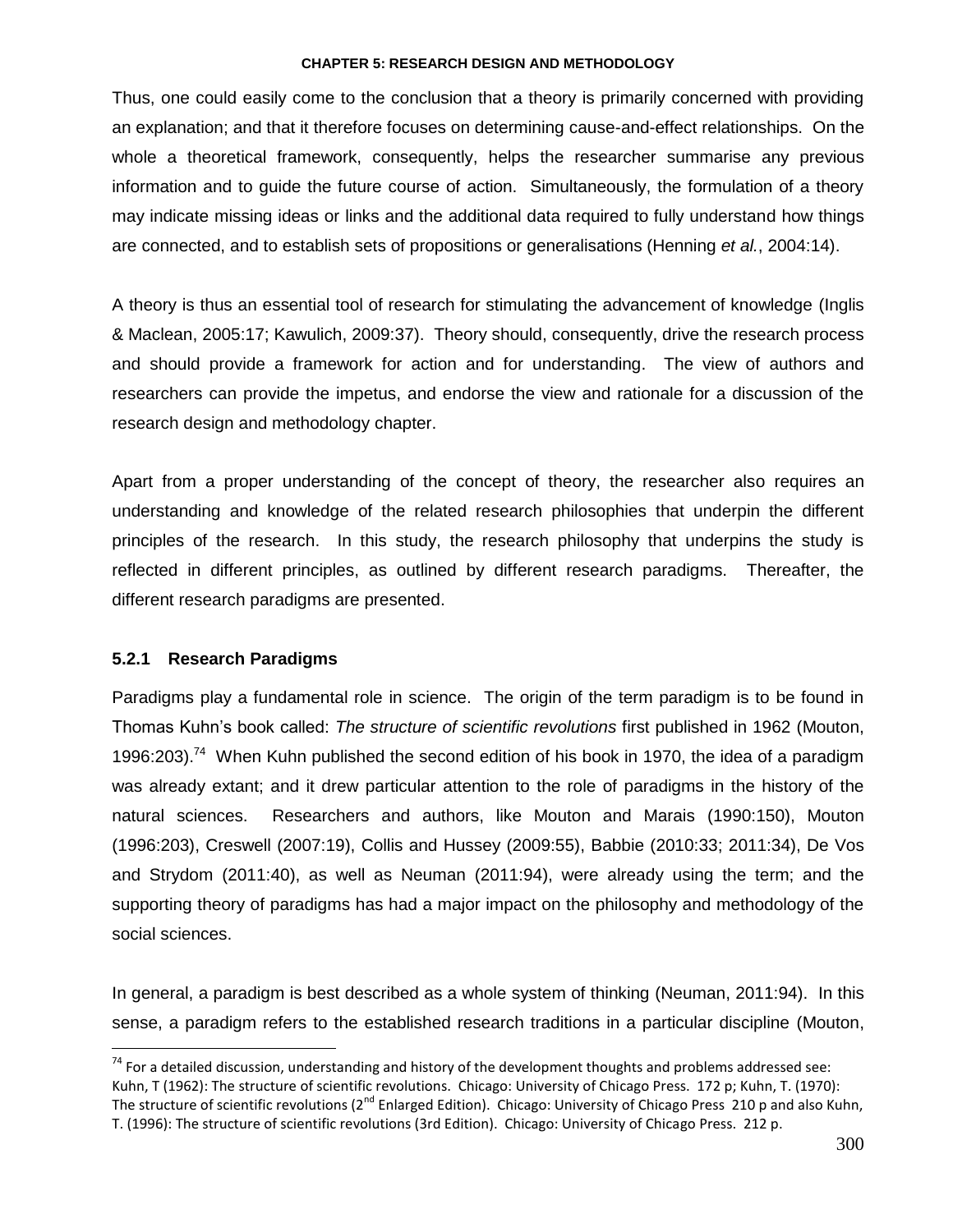1996:203), or a philosophical framework, as Collis and Hussey (2009:55) opine. More specifically, a paradigm would include the accepted theories, traditions, approaches, models, frame of reference, body of research and methodologies; and it could be seen as a model or framework for observation and understanding (Creswell, 2007:19; Babbie, 2010:33; Rubin & Babbie, 2010:15; Babbie, 2011:32). A paradigm is thus a basic set of beliefs that guide action. Thus, paradigms play a vital role in the social sciences. Nevertheless, different authors and researchers assign different meanings to the concept of paradigms [(cf. Creswell (2009) and Livesey, (2011a)]. Creswell (2009:6) has chosen to use the term as a worldview. Hence, the use of the concept paradigm is metaphorical when applied to the social sciences, as opposed to the natural sciences.

In the natural sciences paradigms remain largely "hidden" in research work. But they affect the practice of research; and therefore, they need to be stated (Creswell, 2009:5). The roots of the qualitative (cf. par. 5.8, p. 328) and quantitative approaches (cf. par. 5.9, p. 333) extend into different philosophical research paradigms, namely those of positivism and post-positivism (Curtner-Smith, 2002:37; Rocco *et al.*, 2003a:20; Henning *et al.*, 2004:17,23; Druckman, 2005:5-8 ; Neuman, 2006:81; Cohen *et al.*, 2007:16; Flick, 2007:11; Gall *et al.*, 2007:16,31; Wisker, 2008:68; Collis & Hussey, 2009:55; Creswell, 2009:6,16; Gratton & Jones, 2010:23,26; Rubin & Babbie, 2010:37; Blumberg *et al.*, 2011:16; Denzin & Lincoln, 2011a:1; Lincoln *et al.*, 2011:117; Muijs, 2011:3,5). Post-positivism (post-modernism) is characterized by two sub-paradigms, namely interpretivism (constructivism) and critical theory (critical post-modernism), while realism is seen as a bridge between positivism and post-positivism (Blumberg *et al.*, 2011:18; 6 & Bellamy, 2012:60).

### *5.2.1.1 Positivism*

Human beings are seen objectively, and as a result, social scientists look to different avenues to study human society (De Vos *et al.*, 2011b:5). Babbie (2011:35) states that the roots of positivism can be traced to Auguste Comte, who saw human beings as a phenomenon to be studied scientifically. Thus, positivism may be seen as an approach to social research that seeks to apply the natural science model of research as the point of departure for investigations of social phenomena and explanations of the social world (Denscombe, 2008:14; 2010b:120). The natural sciences are suitable for the study of the social world; and hence, many researchers assume that the positivist approach is scientific. Naturally, one would ask the question: What is positivism supposed to comprise?

In response, Glicken (2003:20); Denscombe (2010a:324) and Lincoln *et al*. (2011:107-108, 122) answer as follows: Positivism firstly entails a belief based on the assumption that patterns (trends),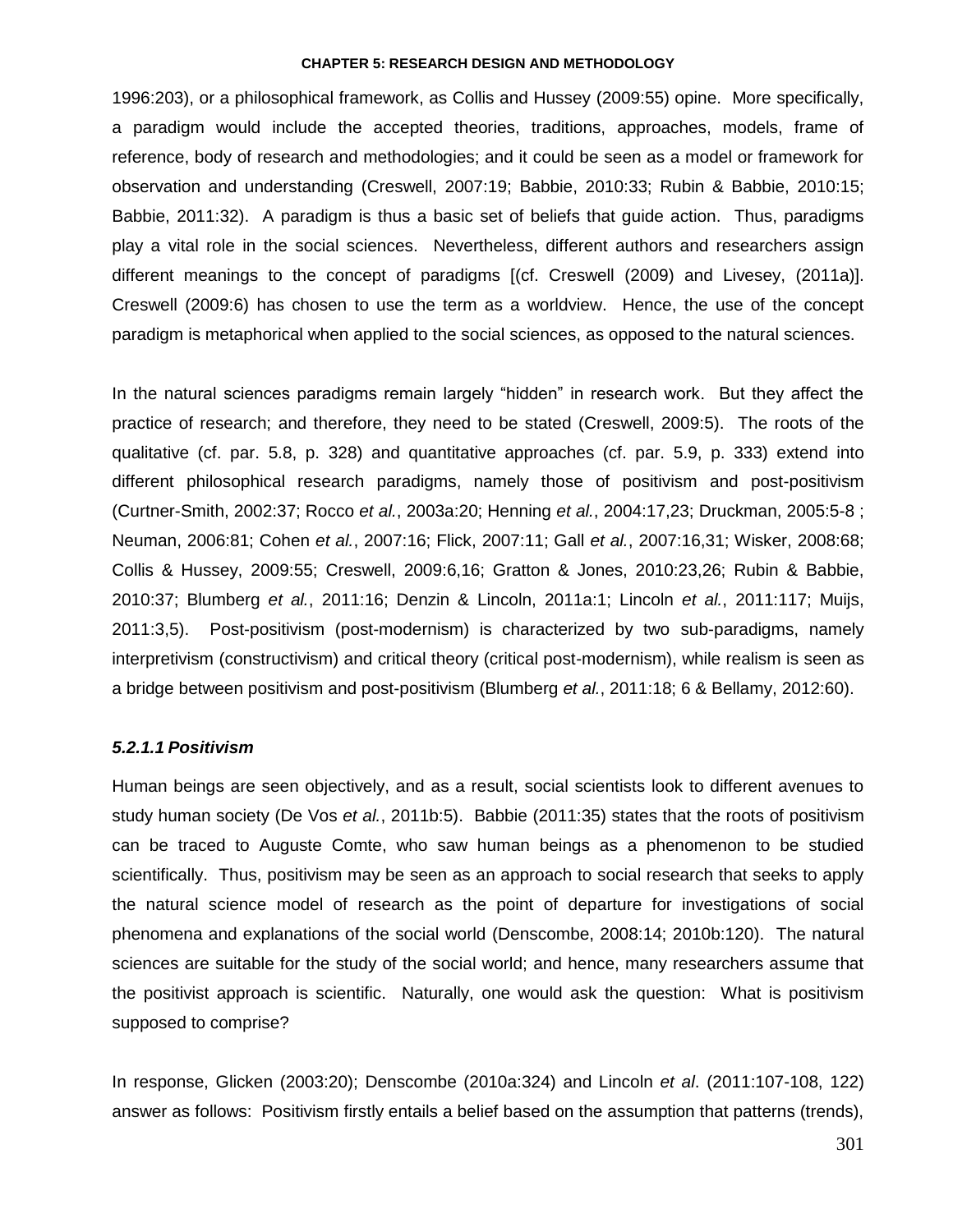generalisations, methods, procedures, cause-and-effect issues are also applicable to the social sciences. This view of positivism maintains that the objects of the social sciences, namely people, are suitable for the implementation of scientific methods.

*Welman et al.* (2009:6) also link positivism directly to the scientific model. This model or approach strives to formulate laws applicable to populations. These said laws explain the causes of observable and measurable behaviour. The positivist researcher prefers working with an observable social reality; and such research would produce generalisations similar to those produced by the natural scientists. Positivists also believe that an objective reality exists outside personal experiences with its own cause-and-effect relationships (Remenyi *et al.*, 1998:32; Saunders *et al.*, 2000:85; Riege, 2003:77; Neuman, 2006:82; Babbie & Mouton, 2008:23; Saunders *et al.*, 2009:113; Muijs, 2011:4).

The positivist researcher maintains that it is possible to adopt a distant, detached, neutral and noninteractive position (Morris, 2006:3). A position such as this would enable the researcher to assume the role of an objective analyst, making detached interpretations about those data that have been collected in an apparently value-free manner. For the same reason, positivists prefer an analytical interpretation of quantifiable data (Druckman, 2005:5). The abstract ideas of the social relationship should, consequently, be linked to the precise measurements of the social world.

Secondly, positivism entails a belief that valid knowledge can only be produced on the basis of direct observation by the senses; and this would include the ability to measure and record what would be seen as knowledge. Observation in this sense means accepting only empirical evidence as valid evidence. Valid evidence is thus produced through the senses of sight, smell, touch, taste and hearing. It would clearly mean that there is no place for phenomena which cannot be observed either directly, through experience and observation, or indirectly, with the aid of instruments.

Moreover, it should be quite obvious that things that cannot be seen (observed), for instance people"s thoughts and attitudes, cannot be accepted as valid evidence and knowledge. Thirdly, many accounts of positivism suggest that scientific knowledge is arrived at through the accumulation of verified facts. These facts feed into the theoretical edifice pertaining to a particular domain of knowledge. Thus, theory expresses and reflects the empirical research. Such findings are often referred to as laws pertaining to a particular field, namely empirically established regularities (Bryman, 2005:15).

302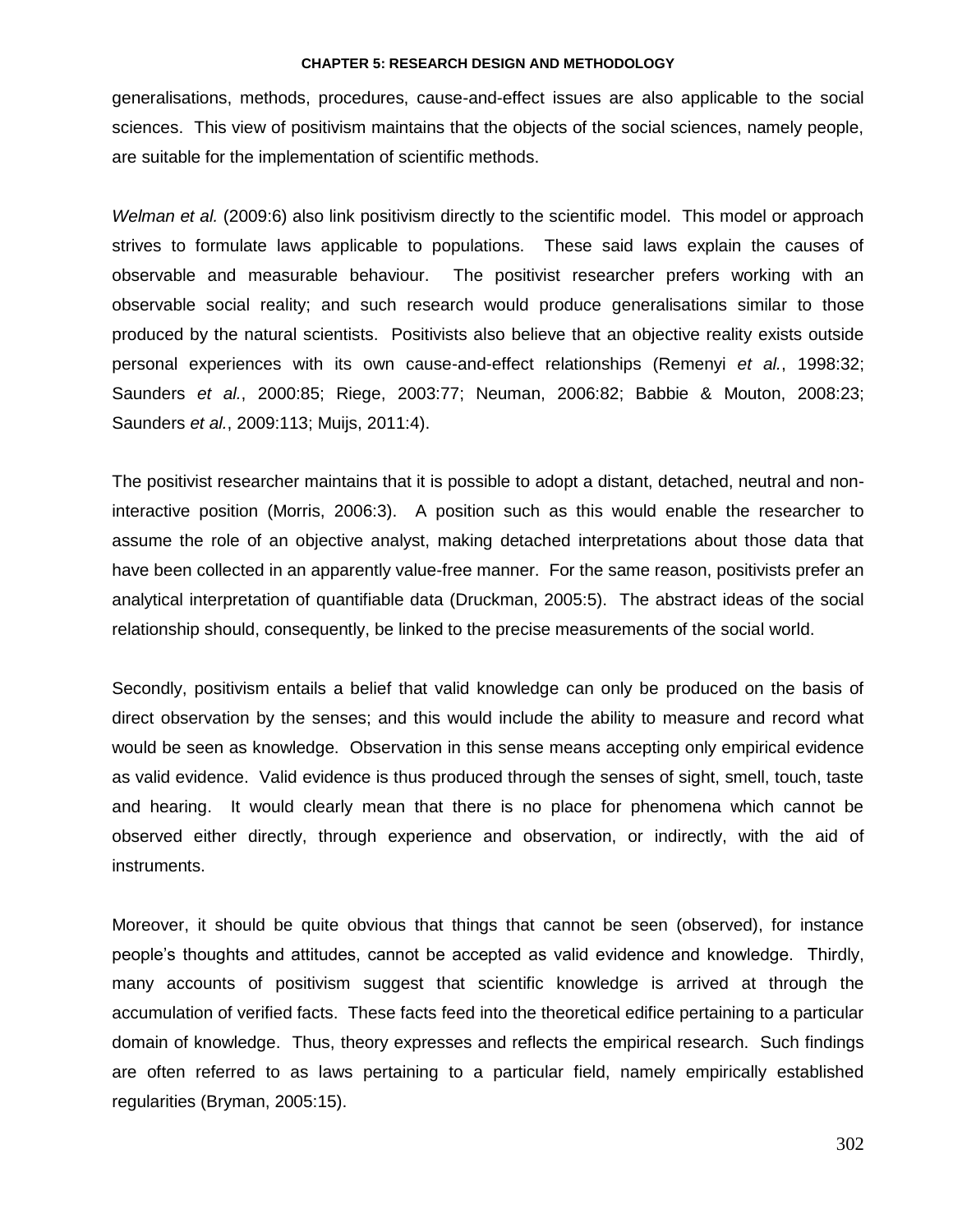Fourthly, as De Vos *et al.* (2011b:6) remind us, scientific theories are seen by positivists as providing hypotheses, which are then submitted to empirical testing. This implies that science is deductive, as it seeks to extract specific propositions from general accounts of reality. Logically, this would entail the construction of a specific theory to explain the laws in a particular field. A hypothesis is thereby derived to enable the researcher to submit the hypothesis to rigorous empirical examination before rejecting, revising or accepting the hypothesis.

Finally, positivism is also taken to entail a particular stance in relation to values. Consequently, the researcher would need to be purged of values, since these could impair the objectivity and so undermine the validity of knowledge. Positivism"s position on values is to draw a sharp distinction between issues, statements and norms (Flick, 2007:12). While positivists recognize that they can investigate the implications of a particular normative position, they are unable to verify or disprove the position itself.

In conclusion, regarding scientific theories, it may then be stated that the positivist is concerned first and foremost with the creation of laws applicable to all people at all times (Welman *et al.*, 2009:192). Collis and Hussey (2009:58, 61-62) proceed from the previous argument when they clearly state that the purpose of positivism is to seek generalisations (theories). The said generalisations are, however, based on and grounded in the natural science laws, which are not necessarily applicable to social structures. In sum, positivism "*equates legitimacy with science and scientific methods*" (Scott & Usher, 2011:13); and as such, it involves a number of assumptions, (cf. paragraph 5.2.1.1, p. 301). In this thesis, generalisations are sought in Chapter Four, where the core contents of different sport management and educator training programmes are analysed to determine their common content.

The positivist tradition however, has not met with approval and support by all scientists, since it has produced some serious problems as well as some questionable assumptions. Henning *et al.* (2004:17), Babbie (2010:41), Rubin and Babbie (2010:15) as well as Denzin and Lincoln (2011a:8) point out that early positivist social scientists assumed that social reality can be explained in rational terms, because people always act rationally. Babbie (2010:41) in particular states that people do not always act rationally. Nonetheless, even non-rational behaviour could be rationally understood and predicted. Babbie (2010:42) further alleges that everybody acts, thinks and interprets subjectively to a certain extent. This subjectivity is unique to any individual; and the endeavour for objectivity could best be obtained through the discovery of intersubjective interests between individuals. Inevitably, the positivist view would not agree with this approach.

303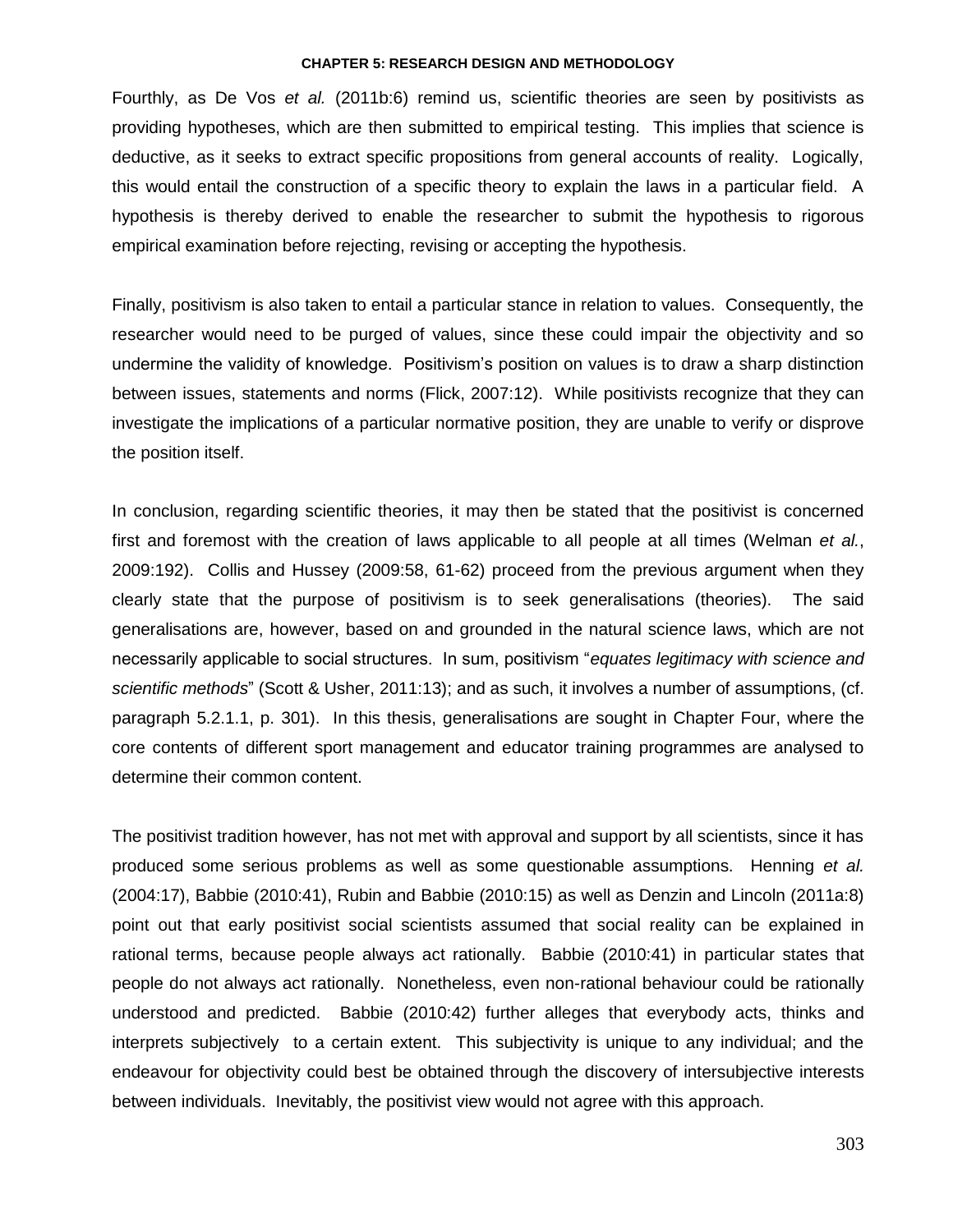Following Babbie (2010:44; 2011:44), it was rather difficult to choose the best suitable paradigm among those presented in this chapter. Nonetheless, because this study does not focus on the natural sciences, it cannot be aligned entirely with the positivist paradigm (approach), as will become evident in the ensuing paragraphs of this chapter. It is nevertheless important to pay careful attention to Babbie (2011:44) when he implicitly warns against the total negation of the positivist paradigm, because each paradigm compensates for the other by suggesting complementary perspectives. The different paradigms should be seen as different arrows that could be used as the situation demands or requires.

There are two more important principles of positivism: to isolate, analyse and understand the causes of human behaviour. For Livesey (2011b:3) the basic thought is that behaviour is caused (initiated) by something, which if understood, could be applied to explain and predict human behaviour. The second principle is concerned with objectivity. Gratton and Jones (2010:25) firmly believe that for the positivist, there would be an emphasis on methodology to facilitate replication and quantifiable observations for statistical analysis. Here, the researcher is independent of and neither affects nor is affected by the subject of the research. Welman *et al.* (2009:6) clearly state that the positivist approach underlies the natural scientific method in human behavioural research and holds that research should be limited to what can be observed and measured objectively. In relation to the current study, this implies that the generation of data should be independent of human opinions and judgment.

The researcher distributed a questionnaire to school sport managers at selected schools in a diversity of South African schools, and he assumed the role as observer of phenomena in a natural setting.

Qualitative methods of data generation would not fit easily within the positivist approach to research (cf. par. 5.8, p. 328). For this very reason, Curtner-Smith (2002:38) states that positivist sport pedagogy researchers specifically tend to use quantitative methods to gather measurable numerical data. In this way, their work is aimed at the provision of numerical illustrations of teaching or coaching (descriptive studies), discovering relationships between components of teaching or coaching (correlation studies), or attempting to change some aspect of teaching or coaching (experimental studies).

Wisker (2008:65); Welman *et al*. (2009:9), as well Gratton and Jones (2010:25), also propose the use of quantitative methods, where control groups could be used, for the positivist approach. Muijs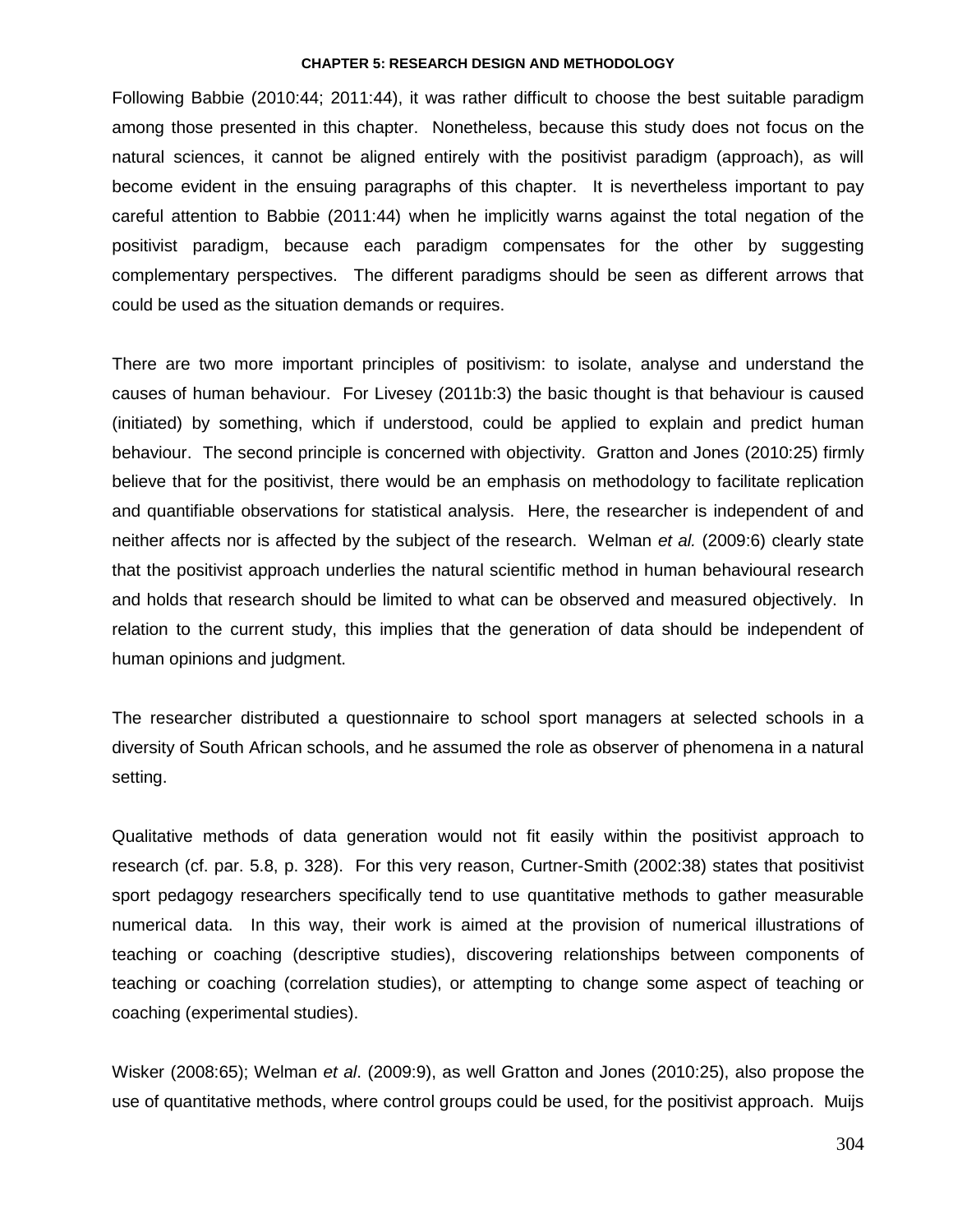(2011:3), as well as Thomas *et al*. (2011:19,21) also mention the use of experimental and survey methods to collect data; but they indicate that the use of these methods would not necessarily produce understanding, explanations and interpretations.

Concurring with Gratton and Jones (2010:25), one could say that the positivist approach undeniably has strengths, notably in terms of precision, control and objectivity. Such sport-related theories naturally would be the result of statistical analysis, which removes the need for more individualistic or intuitive interpretation. Positivist research is also generally more straightforward in terms of planning, simply because the data are collected in one go, and the analysis of all the data takes place at the same time. Finally, it emerged during the literature review that in the early years of sport-related research, such research was dominated by the positivist approach. For reasons, which will be outlined below, alternative approaches are now becoming more widespread. One of these approaches is known as post-positivism.

### *5.2.1.2 Post-positivism*

Dissatisfaction with positivism became increasingly widespread, thereby increasing the appeal of post-positivism (Teddlie & Johnson, 2009:68). Because of the increasing appeal of post-positivism, post-positivistic works gained credibility throughout the social science community. Teddlie and Johnson (2009:68) cite the works of post-positivists: Popper (1934; 1959), Hanson (1958), Toulmin (1960), Campbell and Stanley (1963), Hempel (1965), Kuhn (1962; 1970; 1996), Phillips (1987; 1990), as well as Phillips and Burbules (2000).

Post-positivism will not be considered a distinct philosophical tradition in its own right. Creswell (2009:6) sees post-positivism as an extension of positivism, since it represents the thinking after positivism, challenging the traditional notion of the absolute and objective truth of knowledge in the social sciences. Gratton and Jones (2010:26-27) hold the view of post-positivism that in reality, it is not possible to gain understanding merely through measurement. Post-positivist approaches show a much greater openness to different methodological approaches, and often include qualitative, as well as quantitative methods. This allows for the development of alternative research strategies to find information in unlikely and creative ways (Glicken, 2003:28). Additionally, researchers in this paradigm normally believe in multiple perspectives from participants rather than a single reality (Creswell, 2007:20; 2009:7).

Positivism contends that there is an objective reality out there to be studied, captured and understood, whereas post-positivists argue that reality can never be fully apprehended, only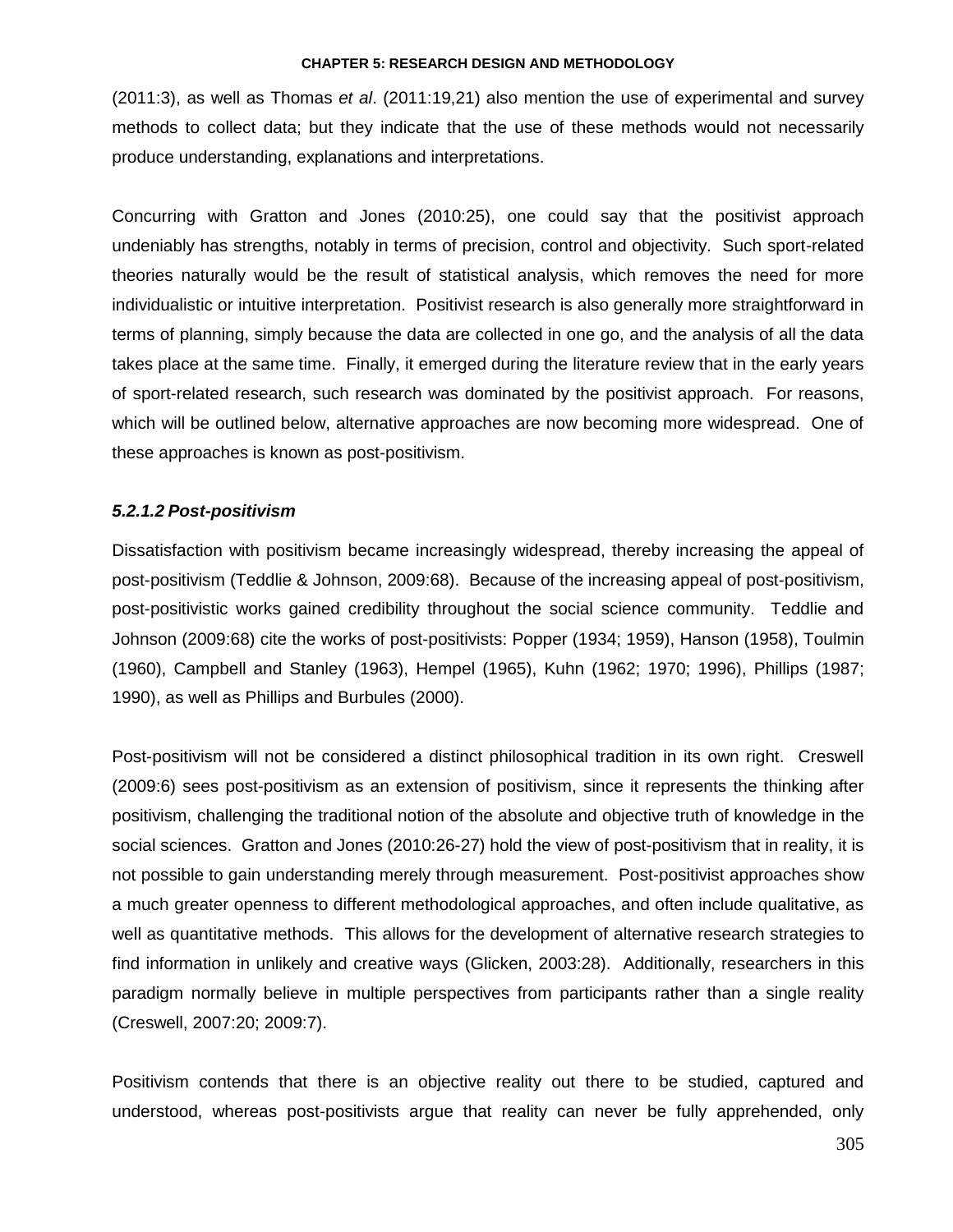approximated (De Vos *et al.*, 2011b:7). According to Denzin and Lincoln (2011a:8), postpositivism relies on multiple methods for capturing as much of reality as possible. At the same time, emphasis is placed on the discovery and verification of theories. Traditional evaluation criteria, such as internal validity, are stressed, as is the use of qualitative procedures that lend themselves to structured (sometimes statistical) analysis. Computer-assisted methods of analysis that permit frequency counts, tabulations and low-level statistical analyses may also be employed.

The post-positivist researcher focuses on the understanding of the study as it evolves during the investigation. The study begins with an area of study. A question and a hypothesis are conjectured before starting the study (Morris, 2006:77). Post-positivists believe that positivist research is often difficult and impractical for many forms of social research (Glicken, 2003:27). Emanating from any research, there are tendencies towards a specific notion which can – by repetition – bring valuable data to light.

Post-positivists accept that the natural sciences do not provide the only model for social research. However, they do believe in an objective reality. Rather than focusing on certainty and absolute truth, the post-positivist will focus on confidence: How much can the researcher rely on his/her findings? How well can one predict certain outcomes?

The proponents of post-positivistic research argue that research, even *scientific research,* is frequently a product of historically located practices. Post-positivism reflects a distrust of absolutes and foundational truths; following the correct method can no longer guarantee true results. Instead of only one truth, there are many. Truth is fundamentally dependent on language; and it is a socially constructed phenomenon. This distorts the reality on which positivism is built.

Post-positivism provides the researcher with more subjective measures for gathering information. The degree of honesty of the researcher could be a problem in this kind of research. Could the subjectivity in a post-positivistic study influence the data negatively? Glicken (2003:29) is convinced that post-positivist research offers the social scientist the ability to do research on a small scale by using very creative methodologies. Thus, a mixed method of research was used (cf. par. 5.7, p. 321). The researcher employed in-depth interviews and questionnaires to collect the data for the investigation.

The limitations of positivism have led to the development of an alternative perspective  $-$  a collection of related perspectives – those of interpretivism.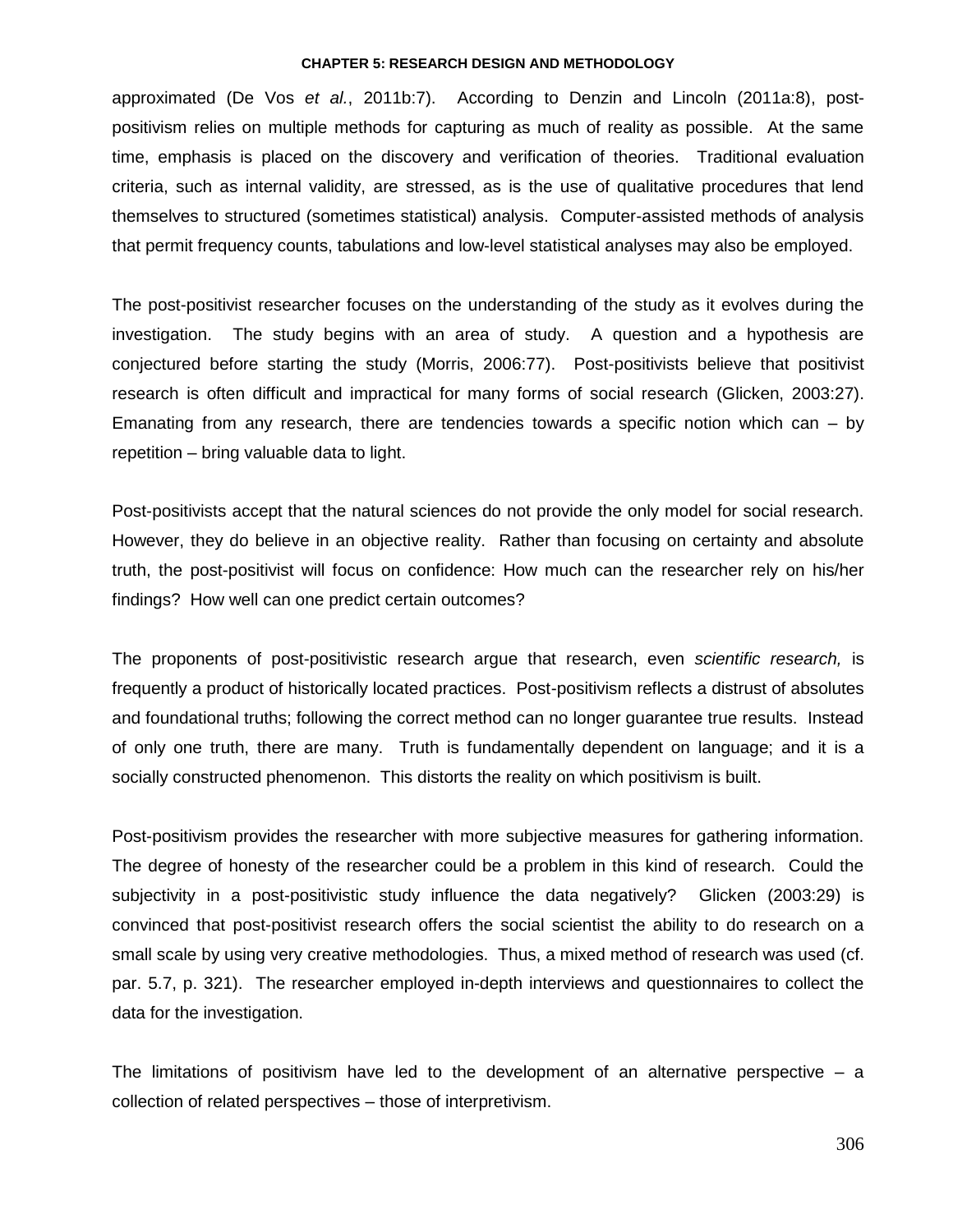## *5.2.1.3 Interpretivism*

The interpretive paradigm is also called the phenomenological approach. This is an approach that aims to understand people (Babbie & Mouton, 2008:28). According to De Vos *et al*. (2011b:8) and Neuman (2011:101), interpretive social science can be traced to Max Weber (1864-1920) and Wilhelm Dilthey (1833-1911). Dilthey argues that there are two fundamentally different types of science: the natural sciences and the human sciences. The former is based on *Erklärung*, or abstract explanation. The latter is rooted in an understanding, or *Verstehen,* of the lived experiences of people (De Vos *et al.*, 2011b:8; Neuman, 2011:101). Weber maintains that all humans are attempting to make sense of their worlds. In so doing, they continuously interpret, create, give meaning, define, justify and rationalise daily actions (Babbie & Mouton, 2008:28).

Interpretivism thus focuses on exploring the complexity of social phenomena with a view to gaining understanding. The purpose of research in interpretivism is understanding and interpreting everyday happenings (events), experiences and social structures – as well as the values people attach to these phenomena (Collis & Hussey, 2009:56-57; Rubin & Babbie, 2010:37). Interpretivists believe that social reality is subjective and nuanced, because it is shaped by the perceptions of the participants, as well as the values and aims of the researcher.

Gephart (1999:5) describes interpretivism as being directed on meaning, and understanding the social interactions between humans. Consequently, the mind interprets experience and events, and constructs meanings from them. Meaning does not exist outside the mind. Willis (2007:6), as well as Fouché and Schurink (2011:309) agree with Gephart (1999:5) when they reject the notion that the social sciences should apply research principles adopted from the natural sciences. Interpretivists believe that the subject matter of the social sciences is fundamentally different from that of the natural sciences. Consequently, a different methodology is required to reach an interpretive understanding or "verstehen" and an explanation that would enable the social researcher to appreciate the subjective meaning of social actions.

Reality should rather be interpreted through the meanings that people give to their life world. This meaning can only be discovered through language, and not exclusively through quantitative analysis (Schwandt, 2007:314-317).

Interpretivists further hold the view that the social world cannot be understood by applying research principles adopted from the natural sciences. The social sciences require a different research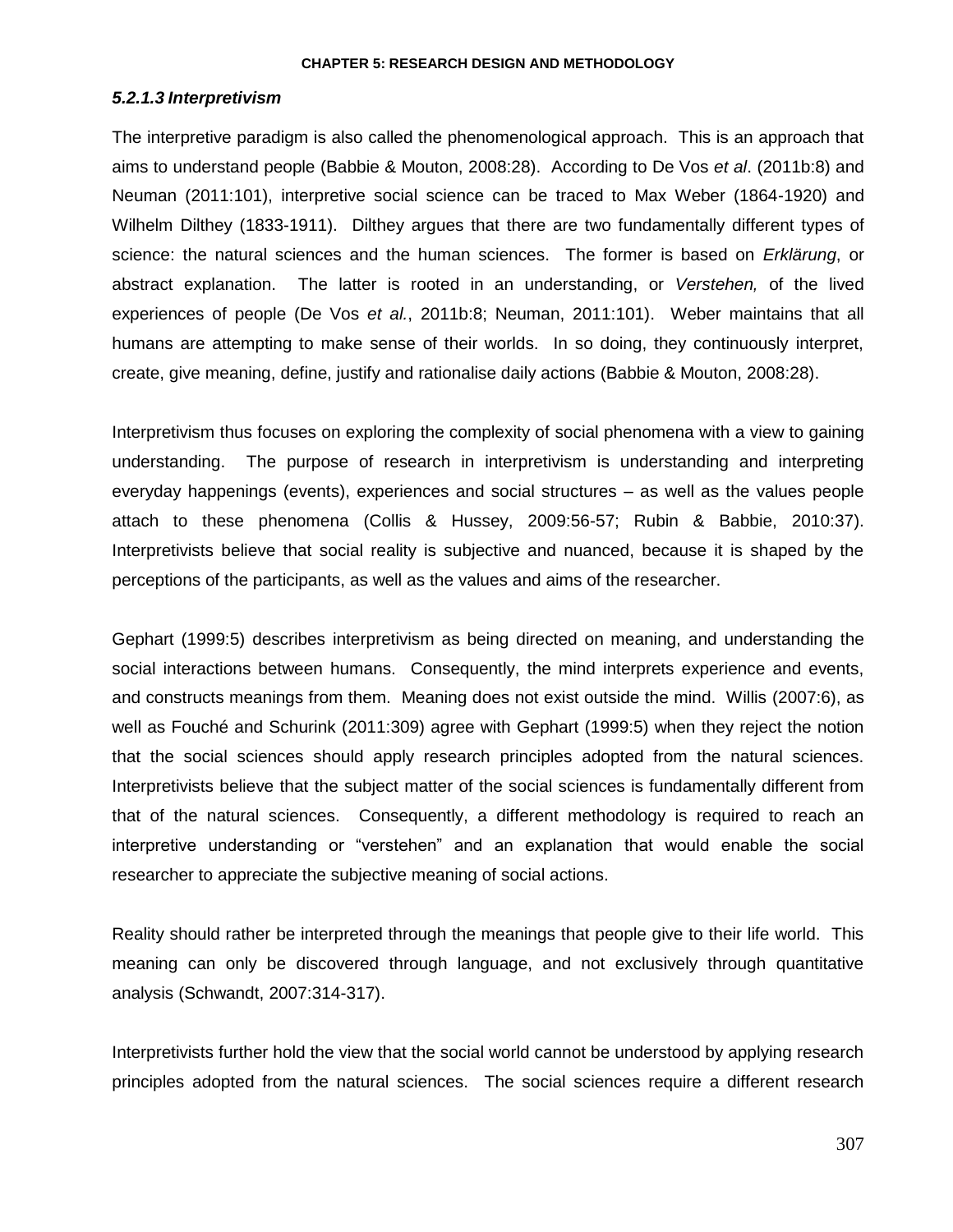philosophy. The three basic principles of interpretivism are (Wisker, 2008:69; Blumberg *et al.*, 2011:17):

- The social world is constructed and given meaning subjectively by people. Human beings are subjects that have consciousness, or a mind; while human behaviour is affected by knowledge of the social world, which exists only in relation to human beings;
- The researcher is part of what is observed; and
- Research is driven by interests.

Interpretivists argue that simple fundamental laws cannot explain the complexity of social phenomena (Blumberg *et al.*, 2011:17). Interpretivists claim that an objective observation of the social world is impossible, as it has meaning for humans only, and is constructed by intentional behaviour and actions. Livesey (2011b:4) explains interpretivism as a method that sees the social world as something that can only be produced and reproduced on a daily basis by people. Something that holds true for the moment (now) might not necessarily hold true tomorrow, or in another society (social environment). Knowledge is developed and theory is built through developing ideas from observed and interpreted social constructions. As such, the researcher seeks to make sense of what is happening. This can even generate findings beyond the common scientific knowledge (Rubin & Babbie, 2010:37; Blumberg *et al.*, 2011:17). So, interpretivists attempt to understand subjective realities and to offer explanations, which are meaningful for the participants in the research.

The cause-and-effect relationship of positivism is rejected; since social circumstances and conditions continuously change. A third principle identified by Livesey (2011b:4), takes possession of the relativity of happenings (events) and experiences. The social world of people is understood differently in different situations – and in different ways. Livesey believes that everything in the social world is relative to all other happenings (events) and experiences.

The views of Gephart (1999:5); Schwandt (2007:314-317); Blumberg *et al* (2011:17) as well as Fouché and Schurink (2011:309) reiterate the view of Norbert Elias (1986:20) who argued, that positivist natural scientists believe that the method of natural sciences is the only legitimate method for scientific discovery. Elias (1986:20) states that it is possible to advance knowledge and to make discoveries in the field of sociology via methods very different from those of the natural sciences. In fact, it is the discovery, not the method that legitimizes research as being scientific.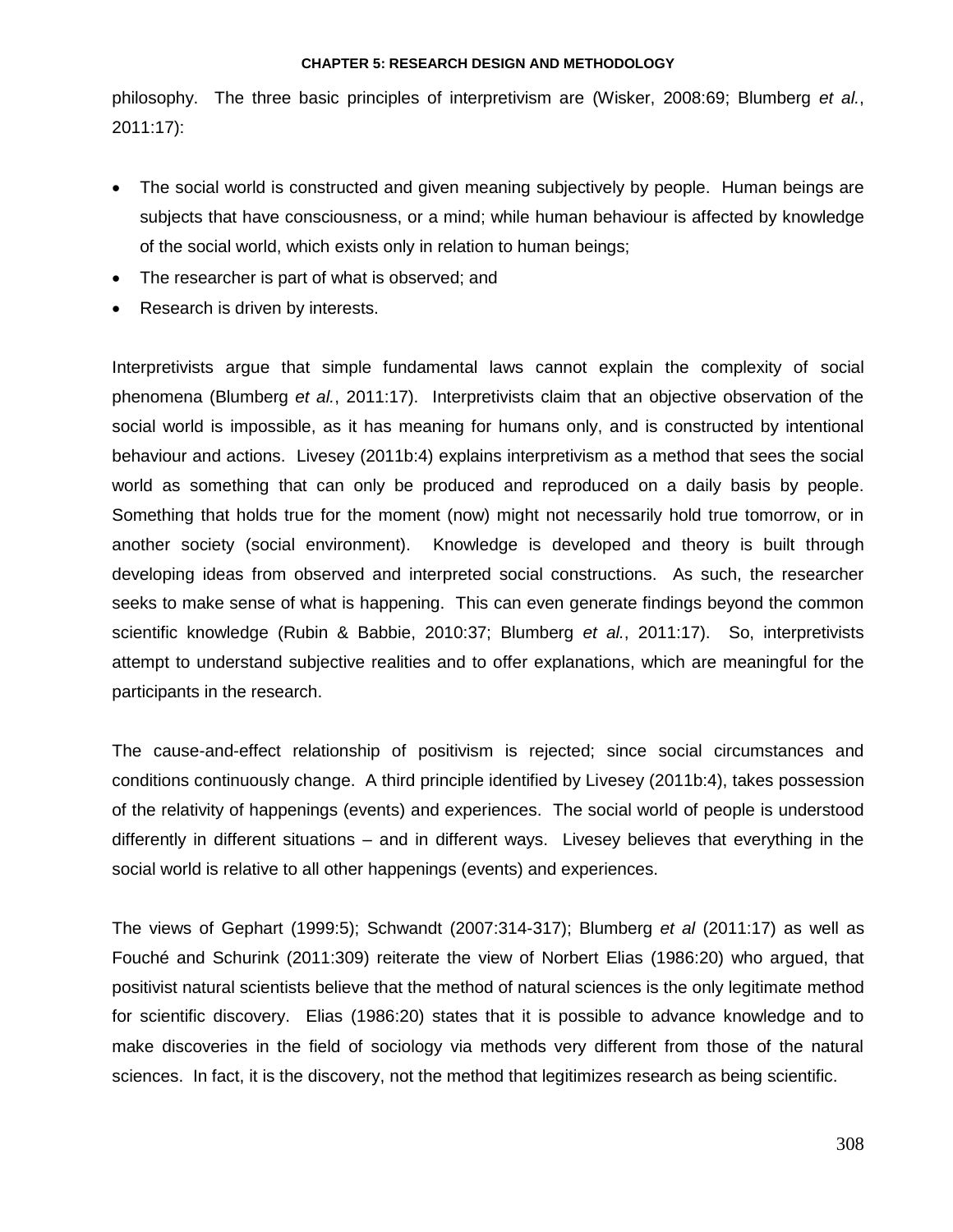Interpretivists reject the notion that research is value-free; since the researcher"s interpretation is also socially constructed, reflecting his/her motives and believes. Human interests not only channel our thinking, but also impact how the world is investigated, and how knowledge is constructed (Blumberg *et al.*, 2011:18). Hence, the approach to social phenomena for the current study should also reflect the currently common construction of knowledge; it thus implies the following assumptions:

- The social world is observed by seeing what meanings people give to it and interpreting these meanings from their viewpoint; and
- Social phenomena can only be understood by looking at the reality.

Gathering and measuring facts would consequently not disclose the essence of social phenomena; rather one would need to explore why different school sport managers and subject specialists (experts) have different experiences, and to understand how these differences result in the different constructions and meanings that people give to the social world. In this way, the researcher would be able to make sense of how different sport managers and other people interpret their social world. Thus, the researcher is required to dig into the processes of subjective interpretation, acknowledging the motivations, interests, intentions, beliefs, values and reasons, meaning-making and the self-understanding of the participants (Henning *et al.*, 2004:20; Blumberg *et al.*, 2011:18).

In so far as research methodology is concerned, Henning *et al.* (2004:20) hold that the interpretive understanding is grounded in an interactive, field-based inductive methodology, which in turn is intertwined in the practice within a specific context. Livesey (2011b:4) proposes that the best methods within the interpretive research paradigm are those of observation and interpretation. As a reason, he advances that the researcher should understand how human beings experience and interpret their world.

De Vos *et al*. (2011b:8) suggest the use of participant observation and field research techniques, where many hours and days are spent in direct contact with the participants. Transcripts, conversations and video-tapes may be studied, in order to gain a sense of subtle non-verbal communication or to understand the interaction in its real context (Neuman, 2011:101). The researcher engages in active collaboration with the participants to address real-life problems in a specific context; these are directed towards the offering and implementation of feasible solutions to the problem (Blumberg *et al.*, 2011:17).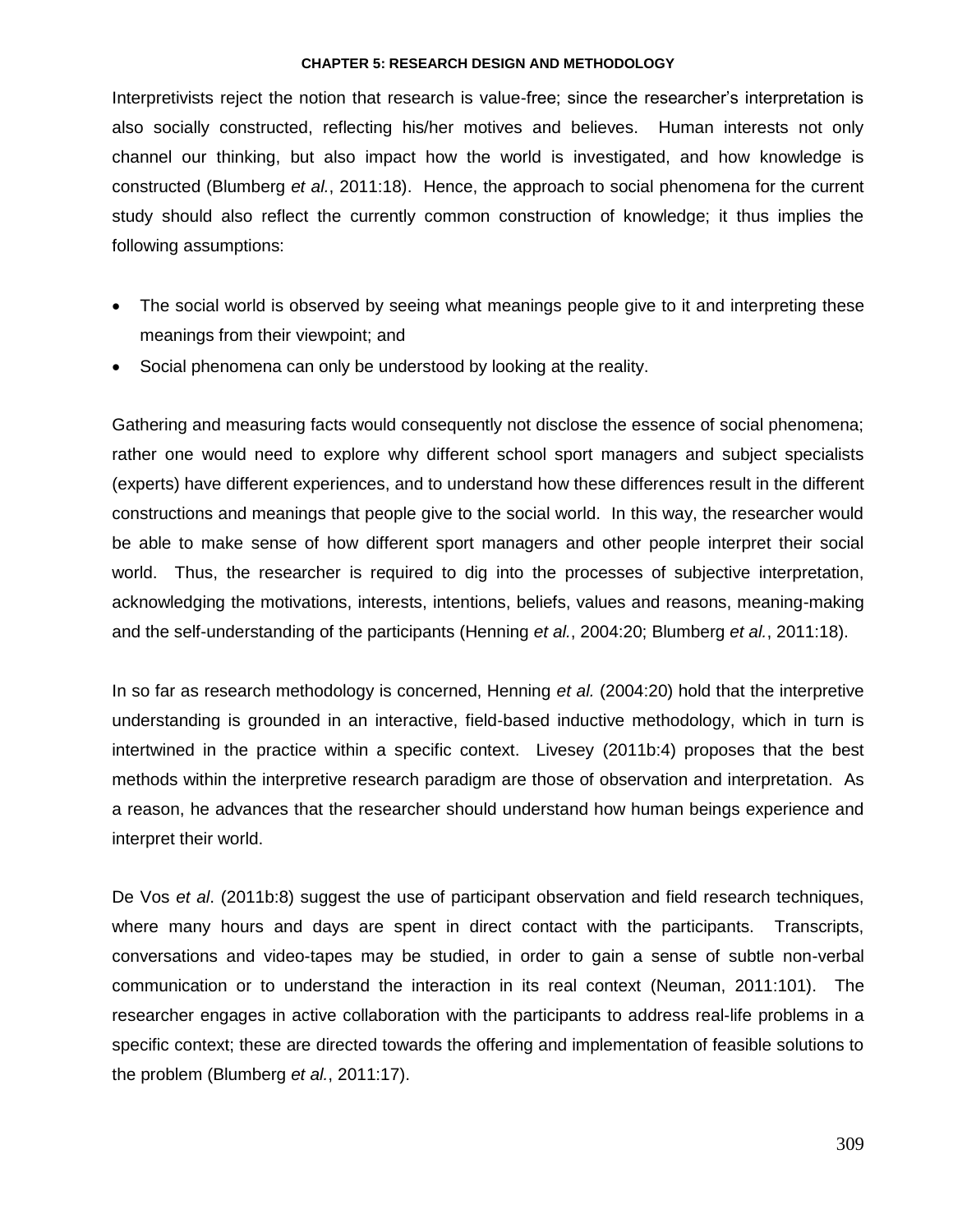Gephart (1999:5) mentions that interpretivistic views tend to show a preference for methods, which do not only produce facts, but analyse and describe the meaning of the social world (situation). He proceeds to indicate that the primary analytical methods used in interpretative research are grounded theory and expansion analysis. The use of these methods points to the use of qualitative data-gathering methods, which suggest that the data are generated mainly through interactions like conversations and interviews.

Regular (constant) comparative analysis provides an alternative for statistical analysis, which bears closer relation to the positivist views. According to Gephart (1999:6-7), interpretivists mainly use comparative analysis as an analytical process to examine all the data in different steps, namely:

- Comparison of incidents relevant to the theoretical category;
- Integration of different categories and their properties;
- Delimiting the theory range; and
- Formulation of theory.

For many years the interpretive approach existed as the opposition to positivism (Neuman, 2006:94). Although some positivist social researchers accept the interpretive approach as useful in exploratory research, few positivists consider it to be fully scientific. Positivists place their emphasis on the individual"s interpretation of social interaction (Gephart, 1999:5). The interpretivist research accepts the notion that knowledge and meaning are the results of interpretations. There is no objective knowledge which is independent of human thinking and reasoning. Central to all interpretivists is the concern with subjectivity, which in a sense seeks to show how variations in human meanings and sense-making generate and reflect differences in reified or objective realities, that is when one becomes detached from and lose sight of connections or relationship to something created by researchers (Neuman, 2006:97).

In other words, the idea of subjectivity is acceptable to interpretivists, and is supported and endorsed amongst others by Gephart, (1999:5). In addition, the interpretive approach is the foundation of social research techniques that are sensitive to context, that get inside the ways others see the world, and that are more concerned with achieving an emphatic understanding than with testing legalistic theories of human behaviour. The conclusion could be drawn that quantitative methods of generating data are more suitable for the positivist paradigm, while qualitative methods are more suitable for the interpretive paradigm.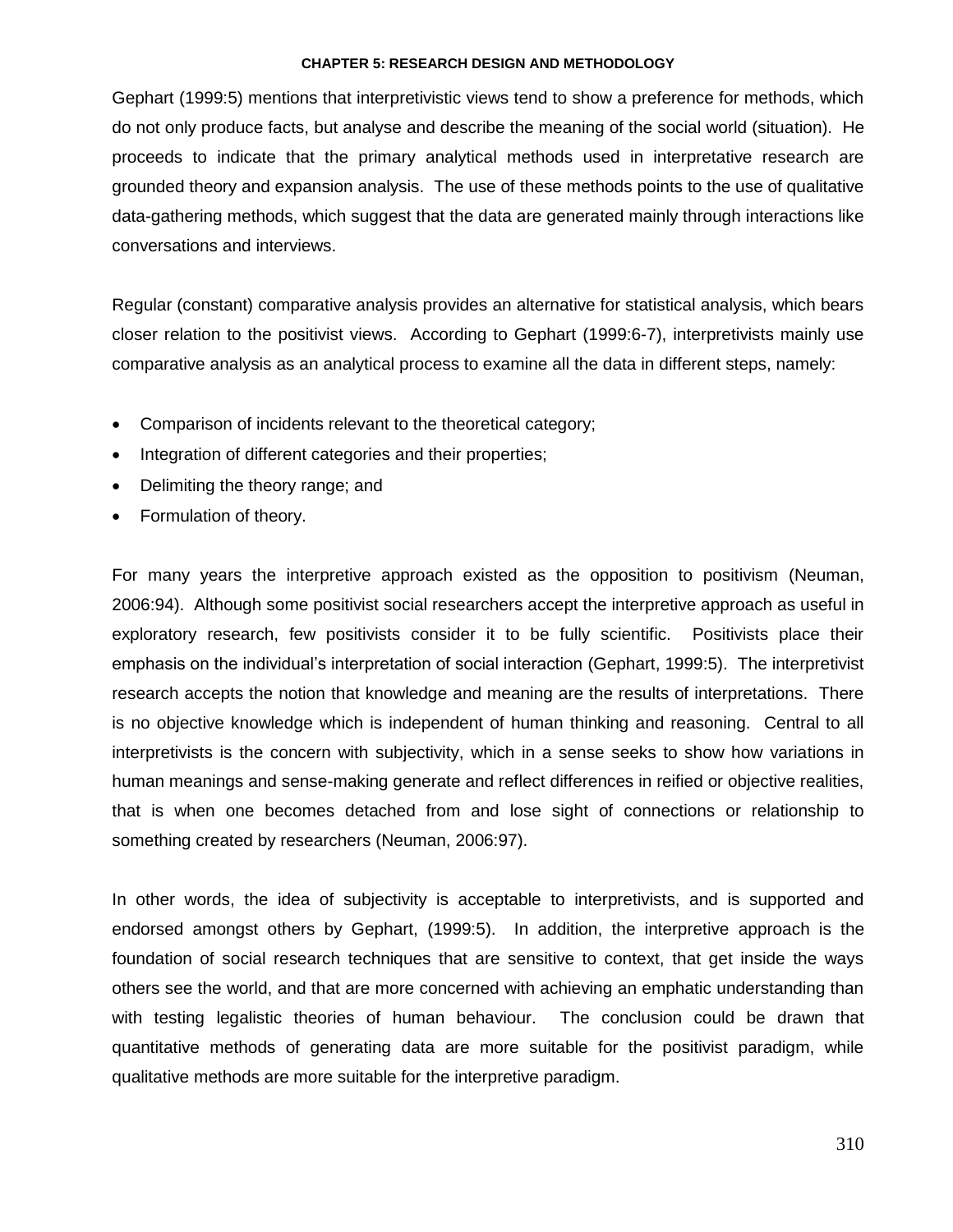The paradigm of realism also contributes significantly towards an understanding of the world of science, and more specifically the methodology and research design for the current study.

# *5.2.1.4 Realism*

Realism is a research philosophy sharing the principles of positivism and interpretivism (Blumberg *et al.*, 2011:19). More specifically, realism accepts the existence of reality independent of human beliefs and behaviour. However, it also concedes that understanding people and their behaviour requires acknowledgement of the subjectivity inherent to humans. In the realists' view, there are social processes and forces beyond the control of humans, which affect their beliefs and behaviour (Saunders *et al.*, 2009:114). These processes and forces operate at the macro-level. At the microlevel (i.e. at the level of individual human beings), subjective individual interpretations of reality are important for a full understanding of what is happening.

These subjective interpretations are not unique, and people share similar interpretations, partly because the external forces at the macro-level influence everyone. Hence, research requires the identification of external factors, as well as the investigation of how people interpret and give meaning to their situations.

Livesey (2011c:1-3) explains the social world in relation to three important interrelated, philosophical assumptions that underpin the different paradigms, namely: ontology (what do we believe); epistemology (the science of knowing) and methodology (the science of finding out). Firstly, according to Livesey (2011c:1), researchers who view their world realistically generally accept the basic principles of the natural and the social sciences to be the same. Empirical evidence serves as proof for valid knowledge, but in itself it is not sufficient. The main objective of realism is thus to go beyond a description of relationships and to discover how such relationships came to being. Realists believe and are convinced that the social world has to be understood in its totality. That is to say, all parts of the social world are affected by the other parts. In conclusion, Livesey (2011c:4) proposes the use of focus groups or in-depth interviews to collect reliable and valid data for a study, in accordance with the realism paradigm.

What needs to be looked at more closely now is the Critical Approach.

# *5.2.1.5 The Critical Approach*

In Chapter Two, the critical approach (theory) was discussed in more detail (cf. par. 2.3.3.3, p. 56). In the following discussion, only the most important aspects of this approach will be touched on.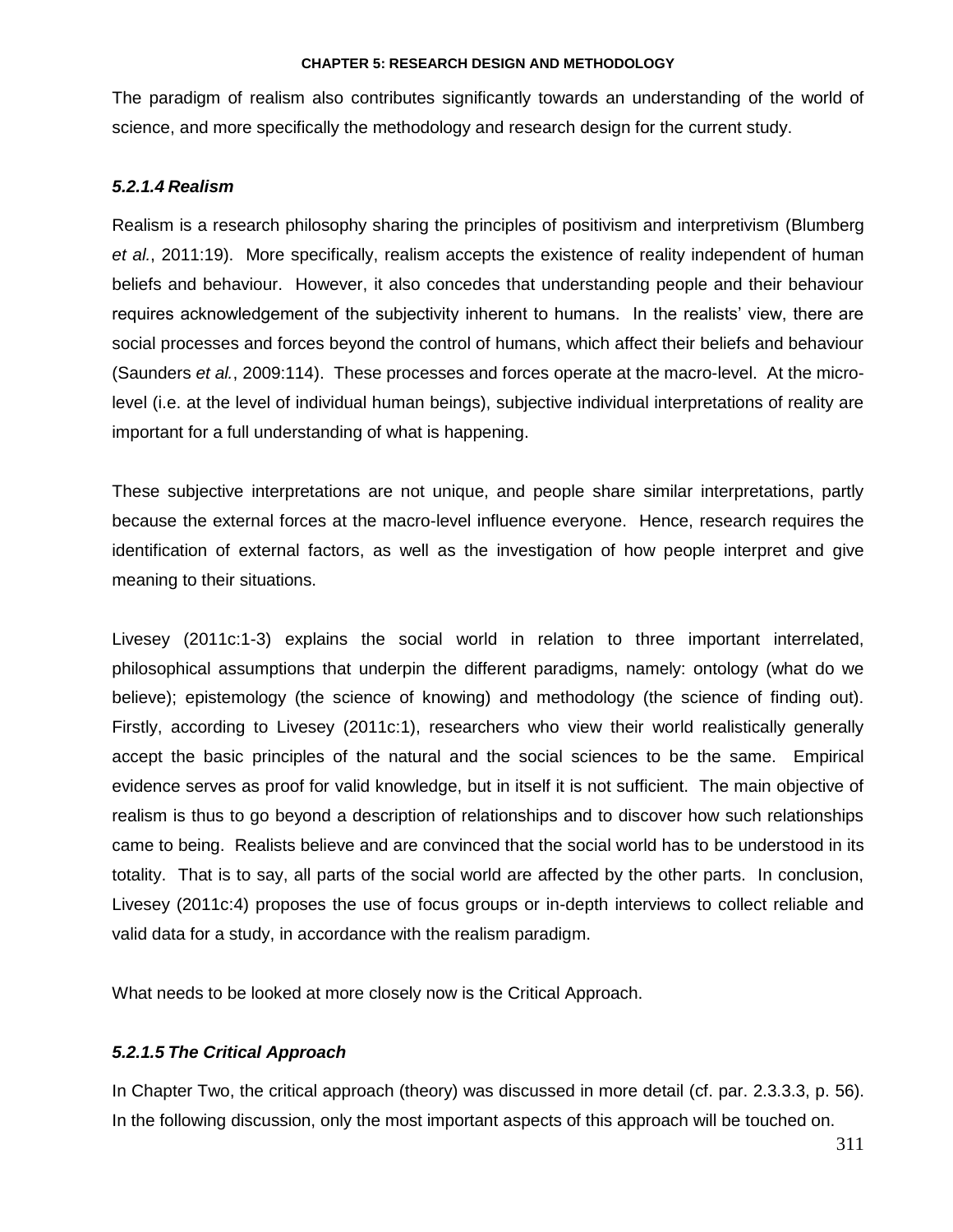Critical theoretical approaches place a strong emphasis on historical and social contexts, in order to make sense of social phenomena (Lincoln *et al.*, 2011:99). This approach agrees with many of the criticisms that the interpretive approach levels at positivism, but it agrees with interpretive social science on some points. The main point of criticism levelled at positivism by the critical approach is the absolutising and idolisation of the objectivity principle. Cohen *et al*. (2007:26) and Neuman (2011:108) maintain that positivists are status-quo bound. Criticism against interpretivism centres around the emphasis placed on the feelings (opinion) – at the expense of broader trends. Critical researchers find interpretivism too subjective and relativistic (Neuman, 2011:108).

The critical approach stresses that reason is the highest potential of human beings, and by using reasoning it is possible to criticize and challenge the nature of existing societies (Blaikie, 2007:135). Consequently, the critical theory admits to bias being present in every action of a human being and expects the findings to support that bias (Glicken, 2003:23). The researcher should continue to be as objective as possible, and must scrupulously conduct the undertaken research in a manner so that bias does not affect the findings.

Patton (2002:130-131) adds that one of the most influential orientation frameworks is Critical theory. Critical theory seeks not merely to study and understand society, but rather to critique and change society. In other words, critical theorists, in questioning communal knowledge becoming a fetish, examine the process of gaining, maintaining and circulating existing power relationships. Influenced by Marxism, Critical theory provides a framework – of both philosophy and method – for approaching research and evaluation as fundamentally and explicitly political, and as changeoriented forms of engagement (Cohen *et al.*, 2007:26-27; De Vos *et al.*, 2011b:9).

Critical theoretical views see the current community (society) as a specific phase in a long, continuous process (Henning *et al.*, 2004:23; Lincoln *et al.*, 2011:98,100; Neuman, 2011:109). Supporters (followers) of the critical approach consider facts as being continuously influenced and affected by social, political and cultural factors. Babbie and Mouton (2008:36) refer to the critical theory as the exposure or liberation from historical, structural and a value-basis of social phenomena. For them, the critical approach emphasises becoming part and parcel of the everyday life-worlds of the people to be studied. Participants should feel free and encouraged to give their own view of their own situation and the world in which they live. The focus of the critical paradigm is thus on an understanding and practical transformation of social circumstances for emancipation and reinforcement. Consequently, one needs to look at the early work of Jürgen Habermas, who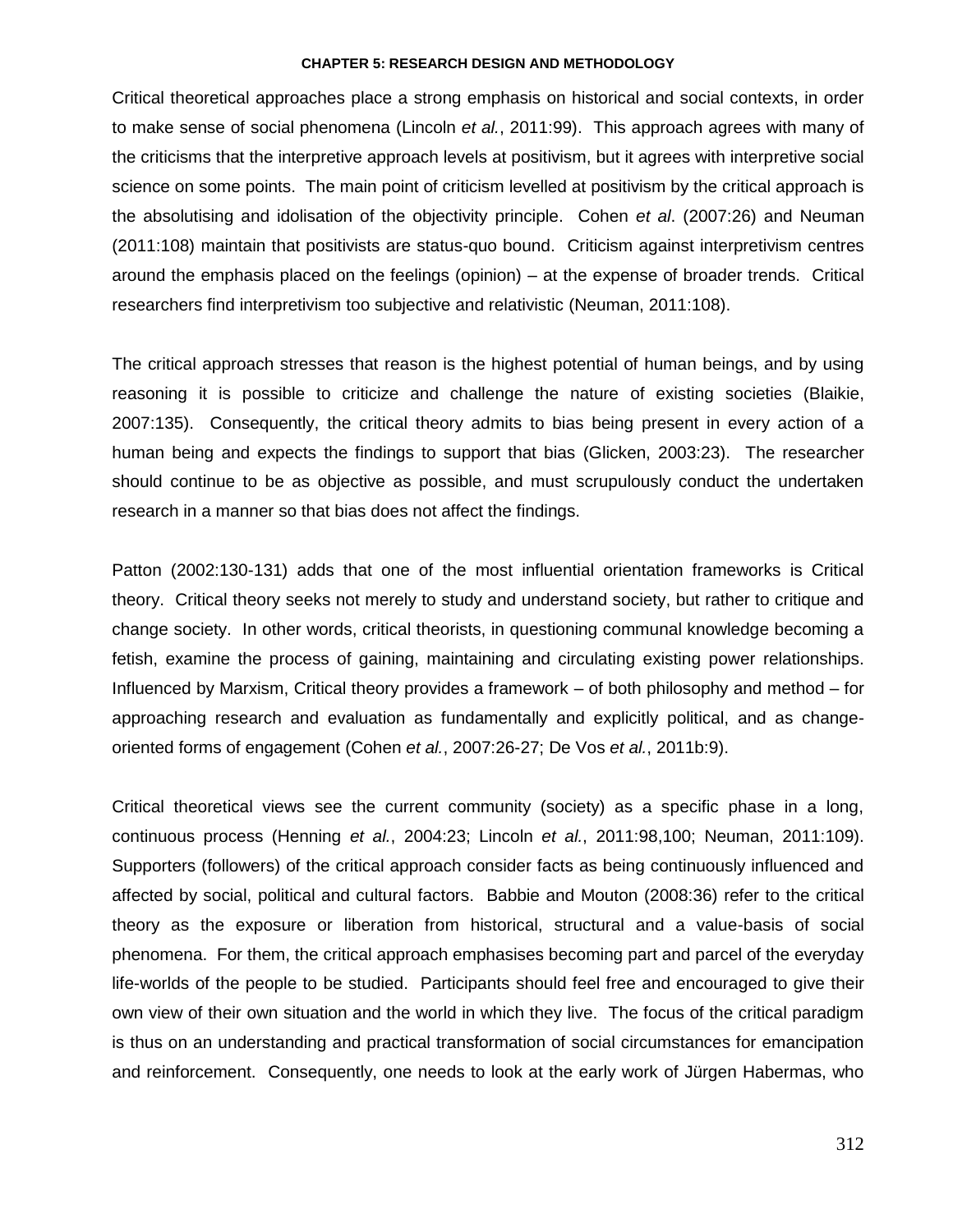influenced the paradigm of critical theory, but was also the first to spell out the transformative and emancipatory motive in critical theory (Babbie & Mouton, 2008:34).

The intention of the critical theorists is not merely to understand situations and phenomena, but rather to bring about change in understanding situations and phenomena by being personally involved. The purpose of research should be to emancipate people through a critique of ideologies that reinforce inequality, while a clear activist approach is detected in their approach to research.

Some supporters (Skinner & Edwards, 2005:404-405) of the critical paradigm, prefer to support action research, but not all forms thereof. It may be said that for supporters of the critical paradigm, all research starts with a specific view; and to deny that a researcher has a point of view is in itself a point of view (Neuman, 2006:101; 2011:114).

This study indeed makes use of empirical data yielded, arise from a questionnaire, but individual interviews were used to generate non-empirical data, which fall outside the scope of positivism (cf. par. 5.2.1.1, p. 301). Thus aspects of both the positivist and post-positivist views are present. It is also important to state that the critical theory cannot be disregarded. The purpose of the critical theory is to bring about a more just, egalitarian society in which individual and collective freedoms are practised. On the whole, the difference in philosophical paradigms raises the question of whether the research should be addressed by a single research approach or by more than one approach.

The research problem, accompanying research questions and related research aims are of a multifaceted nature (cf. par. 1.1, p. 1; 1.3, p. 12). For this reason, both qualitative and quantitative approaches were selected for this research (cf. par. 5.8, p. 328; 5.9, p. 333). The combination of research approaches has led to the adoption of a *pragmatic position* in this research (Rocco *et al.*, 2003b:596; Creswell, 2007:22-23; Creswell & Garrett, 2008:327; Creswell, 2009:10-11; Teddlie & Johnson, 2009:73-74; Teddlie & Tashakkori, 2009:7-8; 15; 86-88; 90-93; Creswell & Plano Clarke, 2011:26;40-44;78). The research design will be described in detail in paragraph 5.4 (cf. p. 315). The fact that some of the other paradigms are also taken possession of, is acceptable for modern researchers (Gephart, 1999:5; Morgan, 2007:57,59,63). The reason for choosing a pragmatic research paradigm is because this particular position is regarded "*as the philosophic partner of mixed methods research"*, provides a workable solution to multifaceted research problems and offers a practical, "*middle ground*" orientation in relation to post positivism and interpretivism (Johnson & Onwuegbuzie, 2004:17,18). Hence following this, the research design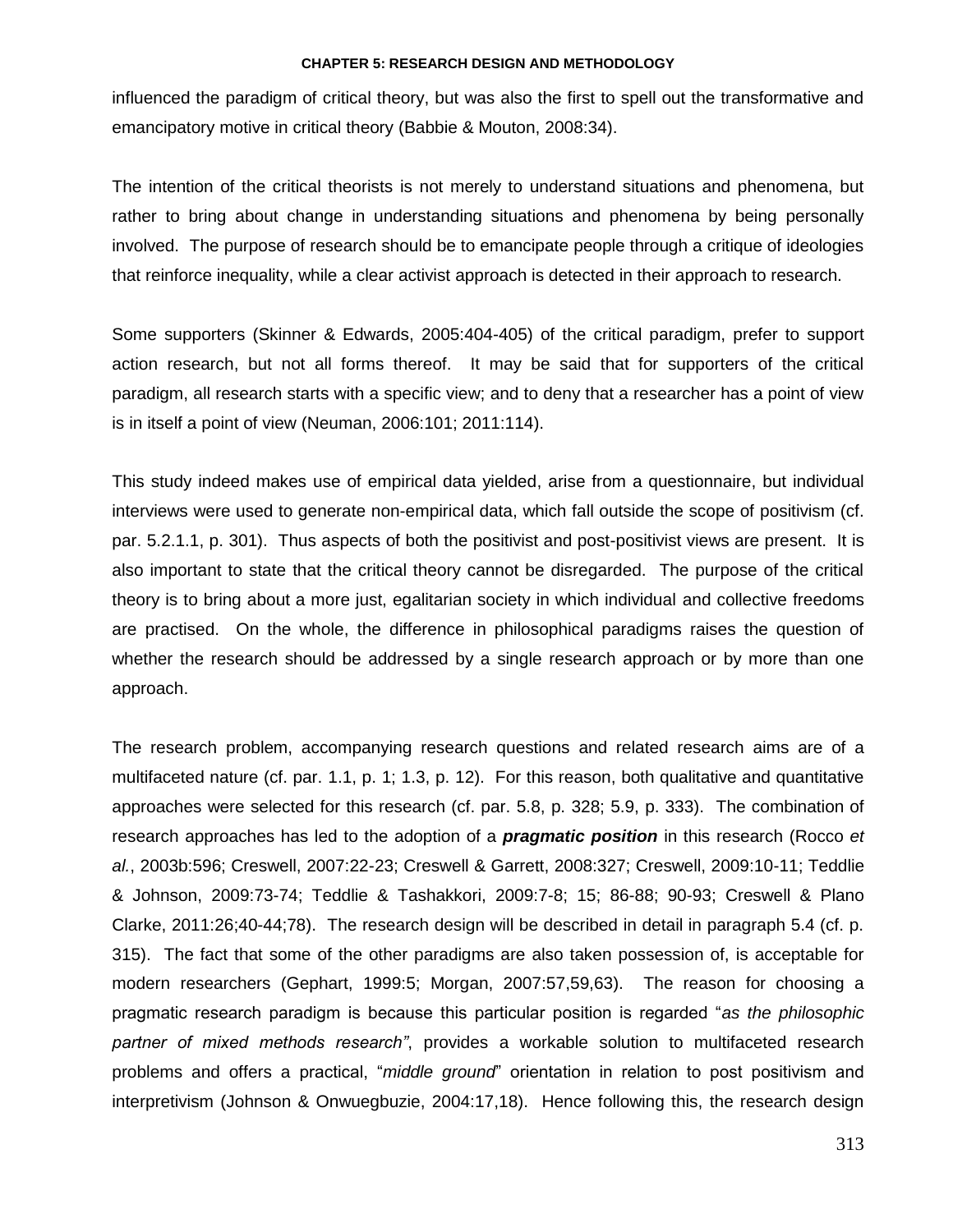will be described in detail in paragraph 5.4 (cf. p. 316). The fact that some of the other paradigms are also taken possession of, is acceptable for modern researchers (Gephart, 1999:5; Morgan, 2007:57,59,63).

Mouton (2001:137) mentions that research problems are usually formulated in order to address *"real-life"* problems. These are problems related to everyday life in the social and physical world, like stress, unemployment, transformation, discrimination in sport, commercialization of school sport, violence, behaviour of sport fans, and many more. The next paragraph will analyse, describe and clarify the process of translating real life problems into research problems by means of a simple structure - The Three Worlds Framework.

### **5.3 THE THREE-WORLDS FRAMEWORK**

Contemporary problems formulated as research problems, can be described by means of the *"Three-Worlds Framework*" developed in 1996 by Mouton (Babbie & Mouton, 2008:6). Subscribing to the view of De Villiers (2003:24), who applied the model specifically to sport management, the researcher will also apply the model of Mouton to sport management in the current study. The current study will use the model more specifically in relation to the management of school sport.

In the Three-Worlds model, the first distinction is made between the world of everyday life and knowledge (World 1); and the world of science and the search for truth by means of scientific research (World 2); while the final and last world is concerned with meta-science (World 3).

# **5.3.1 World 1: The world of everyday life and lay knowledge**

Botes (2002:8) and Thomas *et al*. (2011:5) mention that the first world is directed to the world of everyday life. Botes specifically cites examples to be applied to sport management. In the current study, the focus is on sport management; this is the terrain of school sport management. The way (method or approach) in which research should be conducted acts as catalyst or determinant for research decisions and knowledge. In the management of school sport, lay knowledge would thus be seen as knowledge acquired through learning, experience, self-reflection, insight and wisdom and applied to solve problems, reach consensus, gain insight in everyday life at school and sport participation. Therefore the idea is essentially for the researcher to analyse, evaluate and test interpretations. The researcher needs to adopt a pragmatic interest that underlies knowledge production and utilisation in everyday life.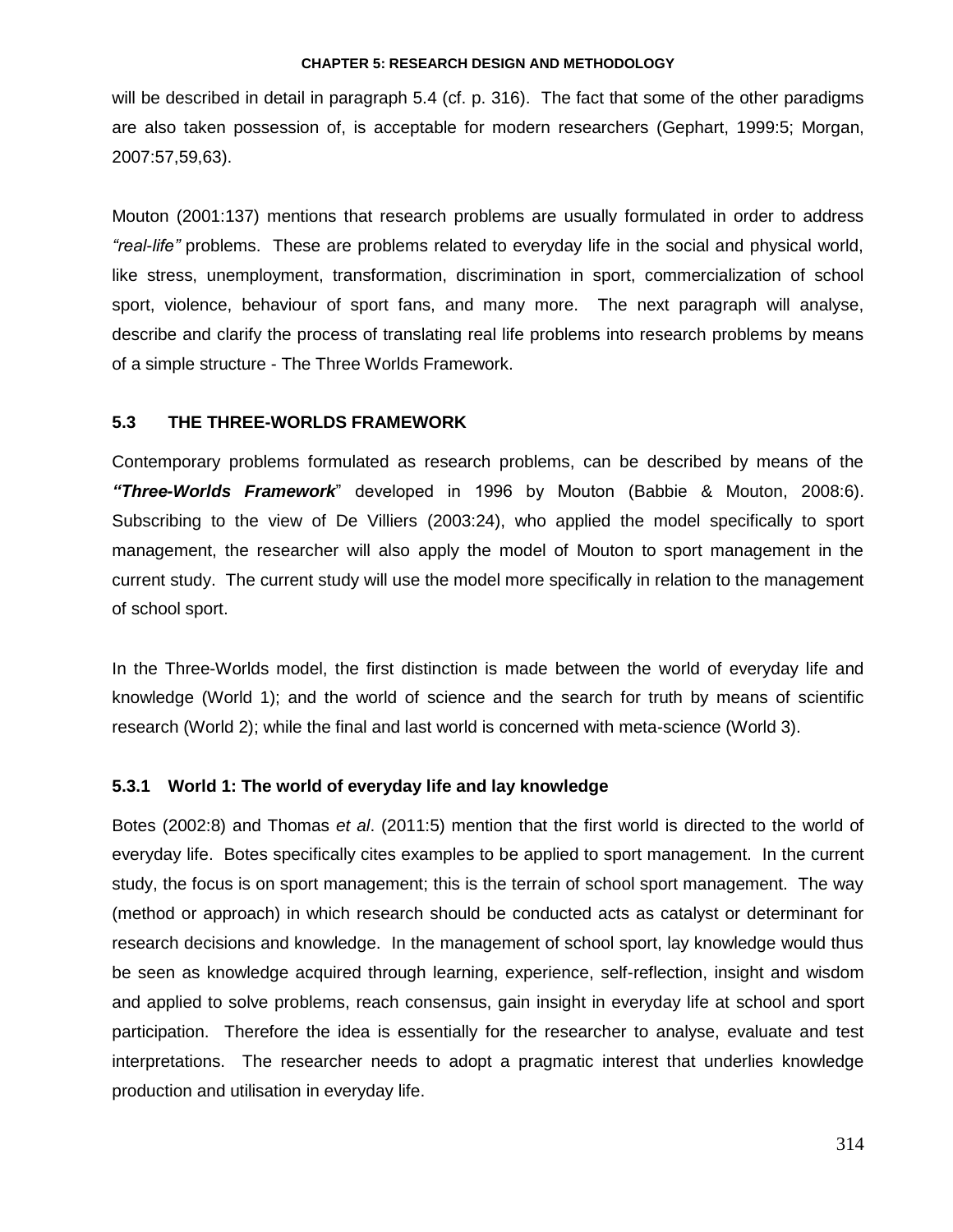# **5.3.2 World 2: The world of science and the search for truth by means of scientific research**

The second world of Mouton"s framework is the world of science and scientific research. The second level is the level whereby the researcher actively functions (Second Order). The researcher is thus co-responsible for the school sport management practice. Mouton (2001:138) and Thomas *et al.* (2011:5;16-17) quite clearly distinguish between different "levels". In short, the first world focuses or adopts a pragmatic approach, while the second world focuses on and is directed towards the epistemology (truthful knowledge).

So far a clear distinction has been made between the world of everyday life (World 1) and the world of science (World 2). There is one more world, the world of meta-science that should be added to the picture.

## **5.3.3 World 3: The world of meta-science**

In the previous paragraph, it was hinted that the third world introduces the concept of metascience. This third world (meta-science) then has its origin in the prevalence and application of critical interest and reflection by scientists (practitioners). Scientists (researchers) constantly submit their decisions to quality checks, in order to attain to truthful and valid results. This has led to the formation of various meta disciplines (Mouton, 2001:138). Meta-disciplines developed over time include aspects like philosophy, ethics, methodology, sociology and history. Botes (2002:8) refers to this development of meta-sciences as a paradigmatic perspective. According to her, it implies a commitment to a collection of convictions or beliefs which are meta-theoretical (ontological), theoretical (epistemological) as well as methodological.

Mouton (2001:141) offers a schematic presentation. To apply this Three-World Framework specifically to the current study, it can be said that the three worlds are interactive and interrelated. The first world"s real-life actions are internally influenced by outsiders. These actions are influenced by the methodological approaches or perspectives of the second world. Ultimately, the methodological approaches are based on and informed by the third-world"s (meta-science) philosophical paradigms or approaches, as explained and described in paragraph 5.2.1 (cf. p. 300). It is important to realise that this research cannot be done haphazardly, but is bound to the actions of all three worlds.

It could be said that the Three-Worlds Framework illustrates close linkages between different forms of human knowledge – ordinary, scientific and meta-scientific knowledge. Over and above the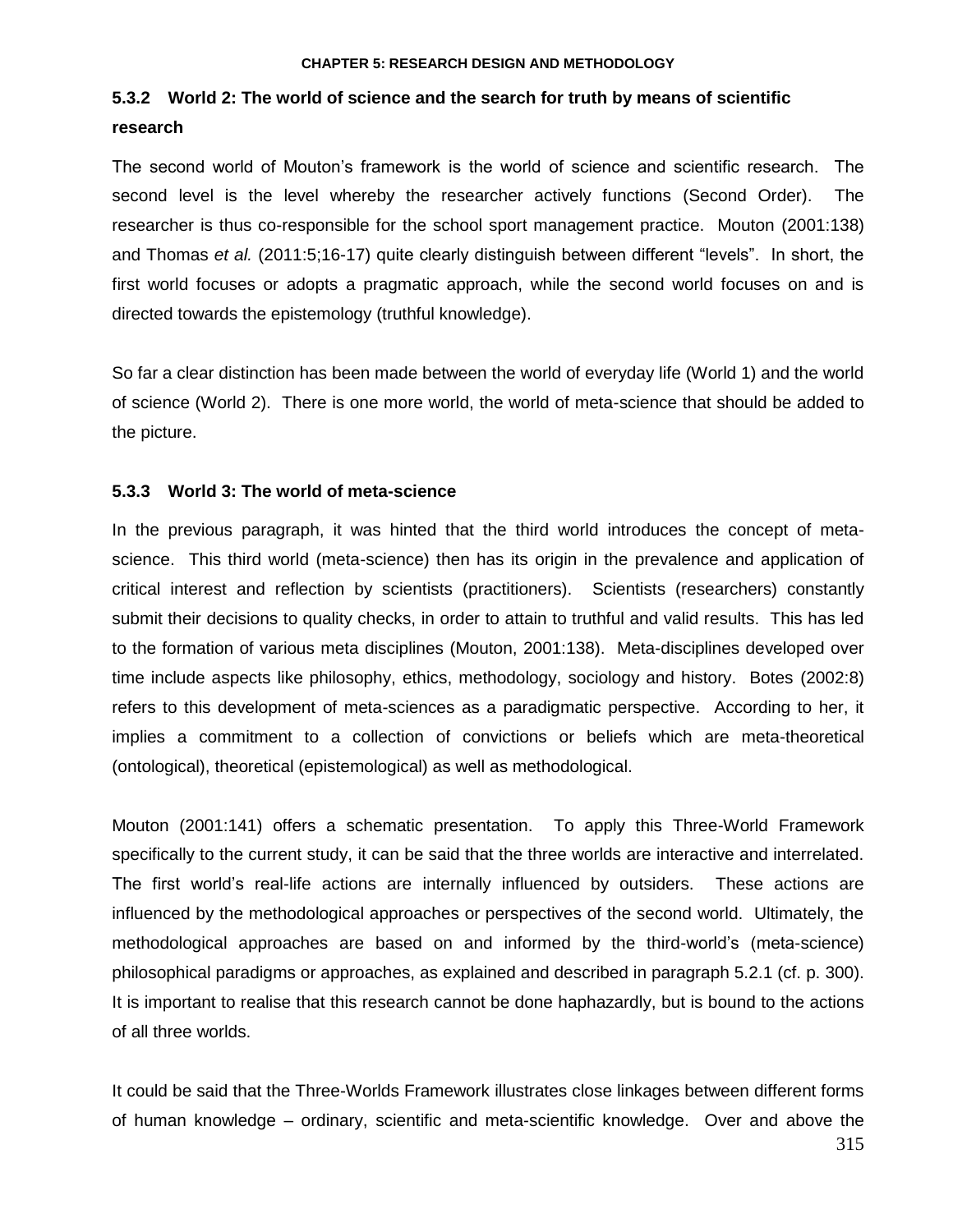linkage between different forms of knowledge the said framework clearly indicates the close linkage between the different motives and interests that underlie the different forms of knowledge (the pragmatic, the epistemic and critical interests). It should nevertheless be stressed that The Three-Worlds Framework is a tool that helps one to organise one"s thinking about the practice of scientific research. In the final analysis, the framework of Mouton is only as good as the use one makes of it.

# **5.4 RESEARCH DESIGN AND METHODOLOGY**

Information obtained from the identification of management practices in schools should be used to develop a sport management programme for educator training in accordance with the diverse needs of South African schools. In this regard, Yiannakis (2000:119) and Thomas *et al*. (2011:3,11,17) state that researchers should be prepared to put their research to the test outside the academic world. This would enable the researcher to determine a possible gap in the sport management competencies school sport managers should have (possible) and currently have (actual) (cf. Ch. 6, 7).

For this reason, it is imperative for the researcher to be absolutely sure as to which approach or method would provide the information required (Druckman, 2005:46; Clough & Nutbrown, 2010:29,35). The research design should be scientifically grounded, as well as trustworthy and reliable (Churchill & Iacobucci, 2002:410,710,796,812-814; Bassey, 2003:116-119; Churchill & Iacobucci, 2005:410,710,796,812-814; Moss, 2007:470,475; Drew *et al.*, 2008:158; Iacobucci & Churchill, 2010:58,254; Cooper & Schindler, 2011:138-139).

# **5.4.1 Research Design**

A research design focuses on the end-product and all the steps in the process to achieve that outcome. In this sense, a research design is viewed as the functional plan in which certain research methods and procedures are linked together to acquire a reliable and valid body of data for empirically grounded analyses, conclusions and theory formulation. The research design thus provides the researcher with a clear research framework; it guides the methods, decisions and sets the basis for interpretation. Bless, Higson-Smith and Kagee (2006:71) define research design as *"… operations to be performed, in order to test a specific hypothesis under a given condition*".

Research design, according to Welman *et al*. (2009:46), is best described as the overall plan, according to which the respondents of a proposed study are selected, as well as the means of data collection or generation, while Babbie and Mouton (2008:74) describe research design as a plan or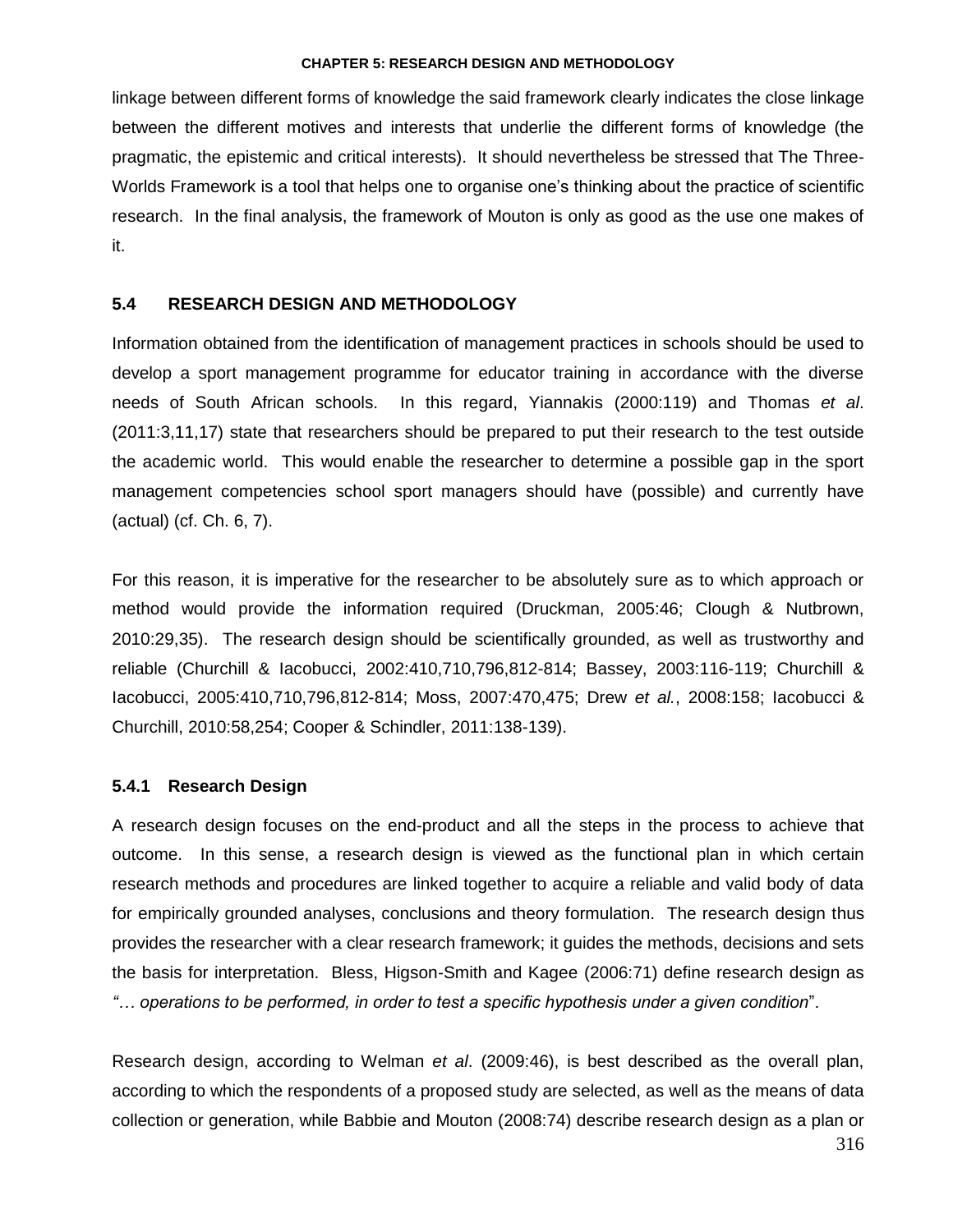blueprint for conducting the research. The research design also entails a detailed plan, according to which research is undertaken. According to Mouton (1996:107), the main function of a research design is to enable the researcher to anticipate what the appropriate research decisions are likely to be, and to maximise the validity of the eventual results. The relevant data are collected, which in the context of the current study focus on the management competencies of the school sport manager and the implications thereof for educator training, in accordance with the diverse needs of South African schools (cf. par. 1.3.2, p. 12).

The research design should be seen as a mixed-bag approach that implies choosing from different alternatives and options to ensure that the research purpose and perspective are clarified and achieved. The research problem will determine the methods and procedures: the types of measurement, the sampling, the data collection and the data analysis to be employed for the proposed research (Zikmund *et al.*, 2010:66).

For the purposes of this study, the researcher will use an empirical study, involving a survey, interviews and phenomenology to gain insight into the typical experiences of the participants in order to arrive at sound conclusions. Leedy and Ormrod (2010:141) reveal that a *phenomenological study* is one that attempts to understand people"s perceptions, perspectives and views of a particular situation. By looking at multiple perspectives on the same situation, the researcher can then make some kind of generalisation on what something is like from an insider"s perspective. The phenomenological approach aims to understand and interpret the meaning that participants give to their everyday life. Creswell (2007:57) regards a phenomenological study as one that describes the meanings that the lived experiences of a phenomenon, topic or concept have for various individuals.

In the current study, the research was conducted by means of a literature study and empirical research. The nature and complexity of the research problem, research questions and related research aims called for a purposeful research design to meet the requirements of these research intentions. For this reason, a *mixed methods research design* was chosen to conduct this research. A mixed methods research design was adopted to increase the scope and range of the research, in order to address the research problem and the related research questions. The research design utilised for the current study is illustrated in Fig. 16.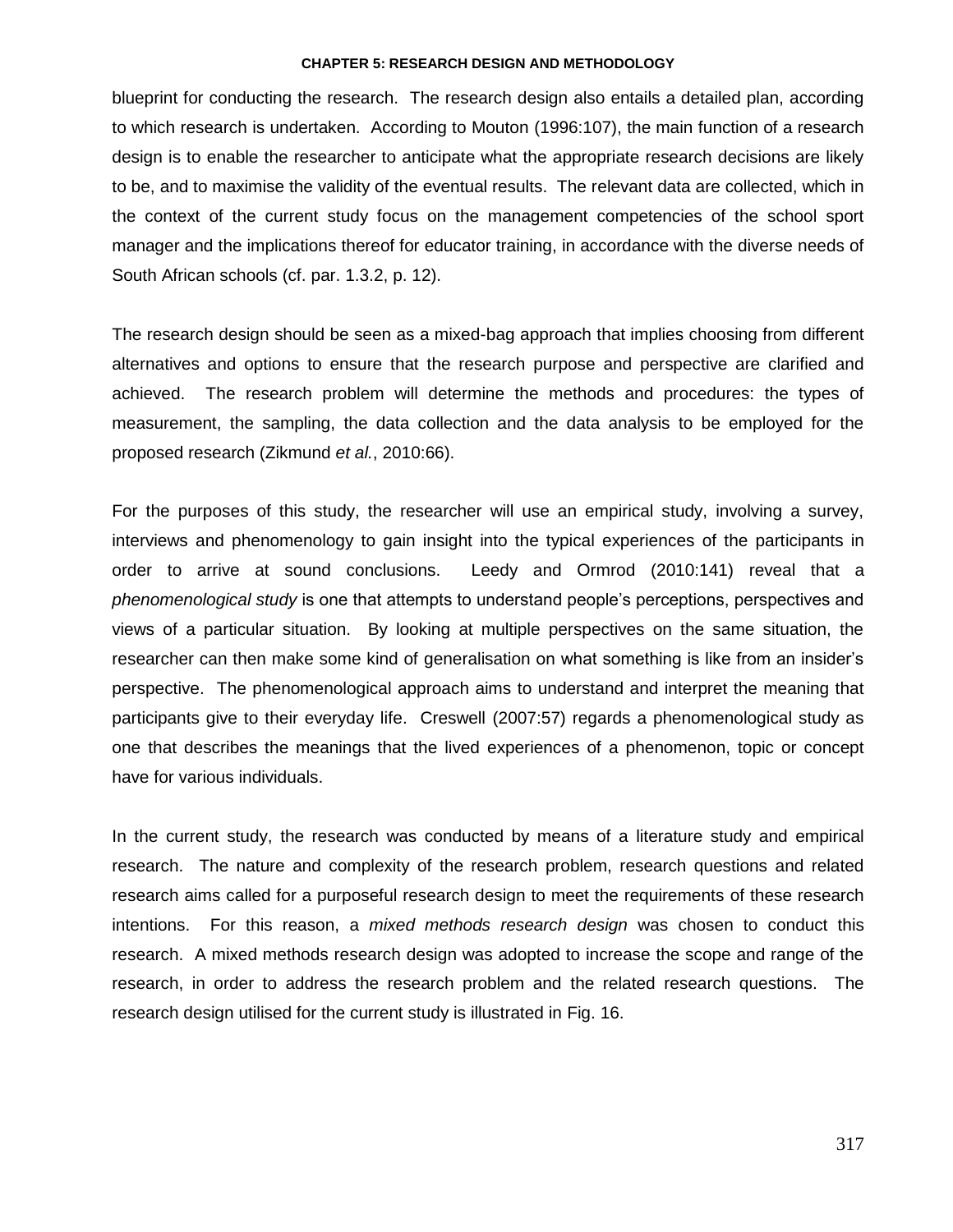

**(Adapted from Sekaran & Baglie, 2010:99-100)**

**Figure 16: Research Design**

# **5.4.2 Research methodology**

Leedy and Ormrod (2010:12) agree with Babbie and Mouton (2008:74) that research methodology refers to the researcher"s general approach in carrying out the research project. Mouton (2001:56) views research methodology as focusing on the research process and the kind of tools and procedures to be used. The point of departure would be the specific task (data collection) at hand, the individual steps in the research process, and the most "objective" procedures to be employed. In essence, as Carter and Little (2007:1317,1320) express, methodologies justify methods, which produces data and analyses, and methods produce knowledge, so methodologies have epistemic content. Put simply, the research methodology in this research thus refers to the approach adopted to follow in gathering (cf. par. 5. 8.4, p. 330; 5.9.3, p. 339) and analysing data (cf. par. 6.2, p. 355; 6.3, p. 431).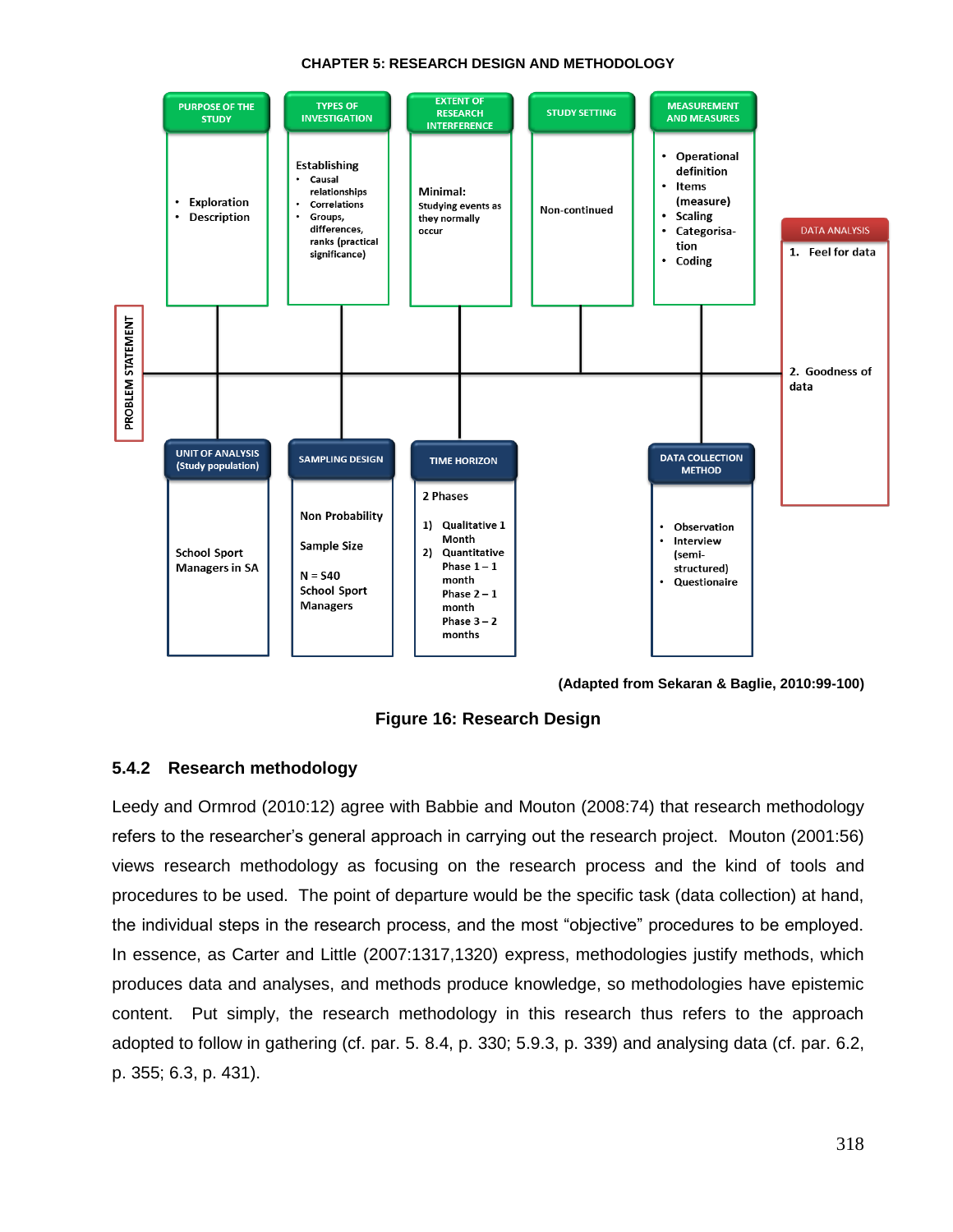This research was conducted by means of a literature study (cf. par. 1.4.3, p. 14; 5.5, p. 319) and empirical research (cf. par.1.4.4, p. 14; 5.6, p. 320). In this study it was assumed that programme development was a process and as such different programme development models were looked, before an integrated, adapted programme development process structure that consisted of five stages (phases) was selected (cf. par. 7.3.2, p. 537; 7.4, p. 545; Fig. 17, p. 326). In this thesis an explorative mixed method was therefore used in order to determine the needs and competencies required by educators to manage school sport effectively in accordance with the diverse needs of South African schools (cf. par. 1.3.2, p. 12). For this purpose a semi-structured interview (qualitative method; cf. par. 5.8, p. 328) and a questionnaire (quantitative method; cf. par. 5.9.3, p. 339) were used to collect data. Data were connected in that the results of the qualitative section in coherence with the literature review (cf. Ch. 2-4) were used to develop a measurement instrument, namely a questionnaire (quantitative method) to determine the needs and competencies required by educators to manage school sport. In this way an attempt was also made to ensure triangulation of data.<sup>75</sup>

In the following paragraph the literature study will be introduced and the role thereof explained to gather information and form a contextual and theoretical framework for the empirical section of the current research. Subsequently the empirical research will come to the attention (cf. par 5.6, p. 320).

# **5.5 THE LITERATURE STUDY (REVIEW)**

 $\overline{a}$ 

Primary and secondary literature resources were studied to gather information to provide a theoretical overview (framework) in Chapters Two, Three and Four. Chapter Two is primarily concerned with school sport in the South African education system; while Chapter Three deals with sport management for educator training; and Chapter Four provides a literature overview of some current sport management-training programmes – both locally and globally.

Particular attention has been given to the history of South African sport in general, but also school sport in particular – to provide the impetus and to contextualize the current role of school sport, given South Africa"s past.

 $75$  Although the design of the measurement instrument was not seen as the all- encompassing aim of this study, it can also be regarded as a significant contribution the body of knowledge in sport management and can be used for subsequent studies in a similar context as school sport. Cf. also footnote 71, p. 288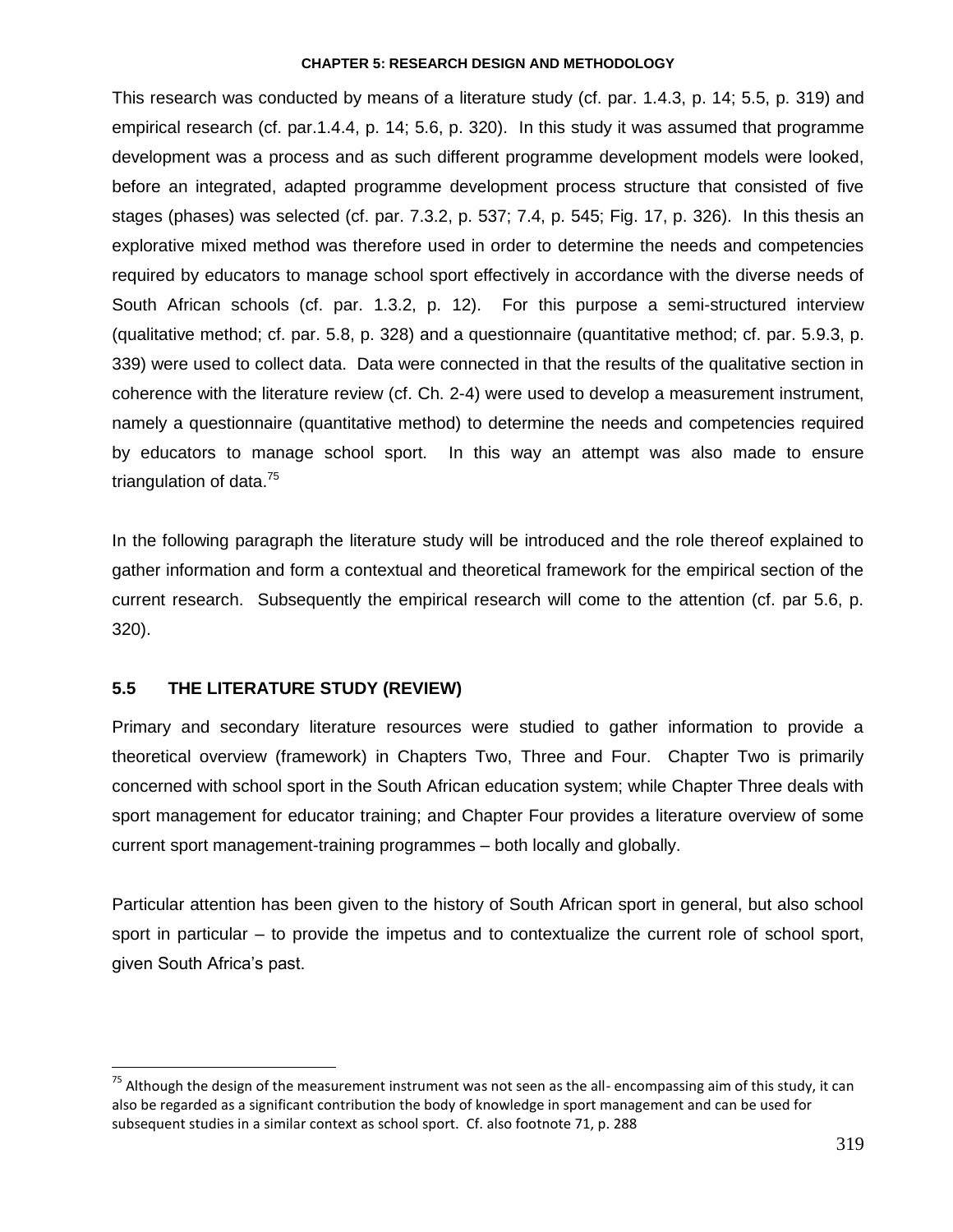# **5.6 THE EMPIRICAL RESEARCH**

An empirical investigation was undertaken for the current study, using qualitative and quantitative methods to obtain data that would strengthen the trustworthiness and validity of the research. The term *empirical* refers to knowledge derived by the process of practical and scientific experience, experiments and inquiries (Skager & Weinberg, 1971:4). An empirical investigation involves a planned process of collecting and analysing data – in a way that is systematic, purposeful and accountable (Isaac & Michael, 1997:2). The purpose of this empirical investigation is, therefore, to obtain reliable and valid data, in accordance with the research problem (cf. par.1.1, p. 1) and the accompanying research aims (cf. par.1.3.2, p. 12).

It would seem appropriate to deduce that the empirical research section of any research would play an important role; and as such, it would go a long way to provide appropriate, reliable and valid data to support the research problem and the accompanying research questions (Gorin, 2007:456; Mislevy, 2007:463). Hence, turning the focus to the current study, the purpose of the empirical section of this research report is to describe an applicable research design as a scientific process to obtain reliable and valid data concerning the research problem and the accompanying research questions (cf. par. 1.3.2, p. 12).

The information obtained from the empirical research of a study serves to support and provide evidence for the stated problem and the accompanying research questions. The research problem involved the development of a sport management programme for educator training, in accordance with the diverse needs of South African schools (cf. par. 1.1, p. 1), while the research questions included inquiries about the context of school sport within the educational system, the current role of the school sport manager within the education system, and to determine the extent of the use and application of sport management programmes used as part of international and national educator training (cf. par. 1.3.2, p. 12).

The following research aims are required:

- An understanding of the nature of school sport within the educational system;
- A conceptual framework for the management of school sport;
- Preconditions for the implementation of a school sports-management programme for educator training;
- A sport management model for managing school sport; and
- Related review aspects.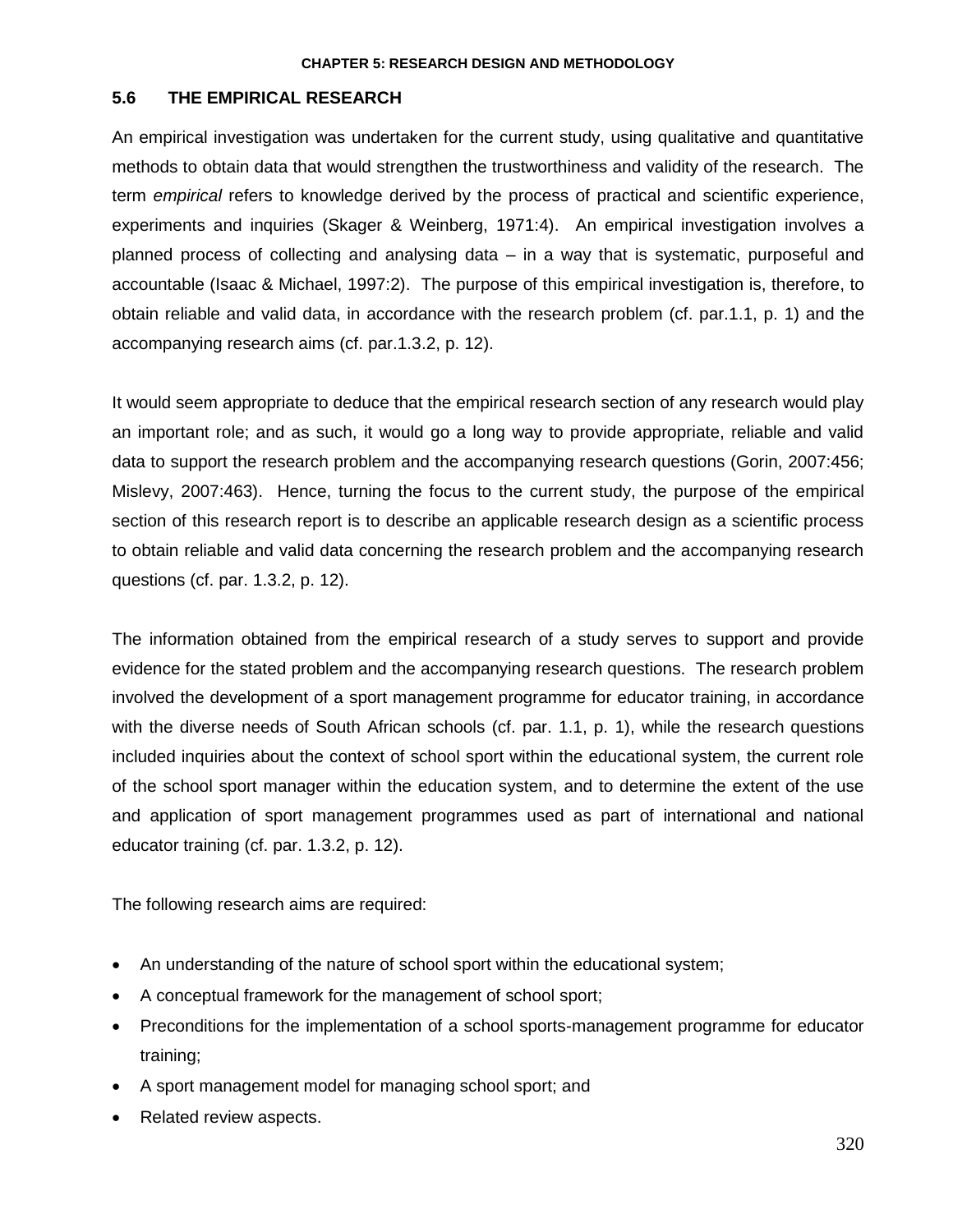An analysis of the data, as well as information from the extensive literature overview, led to the development of a sport management programme for educator training, in accordance with the diverse needs of South African schools (cf. par. 7.5, p. 547).

For any research process to be complete, an applicable research design to obtain reliable and valid data has to be described. Hence, the relevant research design for the study that would meet the expectations and requirements of the researcher, as well as the research intentions related to the research problem, research questions and related research aims, is called for. The research design should enable the researcher to justify that the research was undertaken – only after careful considerations regarding the enquiry. Based on the scope and complexity of the research problem, the researcher decided on a mixed methods research design to conduct this research. A mixed methods research design will be explained and examined further in the next section.

# **5.7 MIXED METHODS RESEARCH**

Mouton and Marais (1990:59;164-165 ); Kumar (2005:12); Creswell (2007:37-39; 2009:4); Leedy and Ormrod (2010:96), as well as Kumar (2011:13,20), are of the opinion that the quantitative approach is highly formalized, as well as more explicitly controlled than the qualitative, with a range that is more exactly defined, and that is relatively close to the social sciences. In contrast, qualitative approaches are those in which the procedures are not as strictly formalized, while the scope is more likely to be undefined, and a more philosophical mode of operation is adopted (Mouton & Marais, 1990:59;164-165; McRoy, 1995:2009-2015; Delport & De Vos, 2011:266). Prospective researchers should orientate themselves to the differences between these approaches, and decide whether a combined quantitative/qualitative approach, also known as the mixed methods approach (Bergman, 2008a:1; Bryman, 2009:15) might be appropriate. Both approaches (quantitative and qualitative) have apparent strengths, but also weaknesses.

Human sciences research often utilises both qualitative and quantitative methodologies (Fouche & Delport, 2011a:66). The following paragraphs review several preliminary considerations before designing a mixed methods study. The next section addresses:

- Understanding what mixed methods research means:
- Rationale and purpose;
- Value; and
- Specific mixed methods research designs.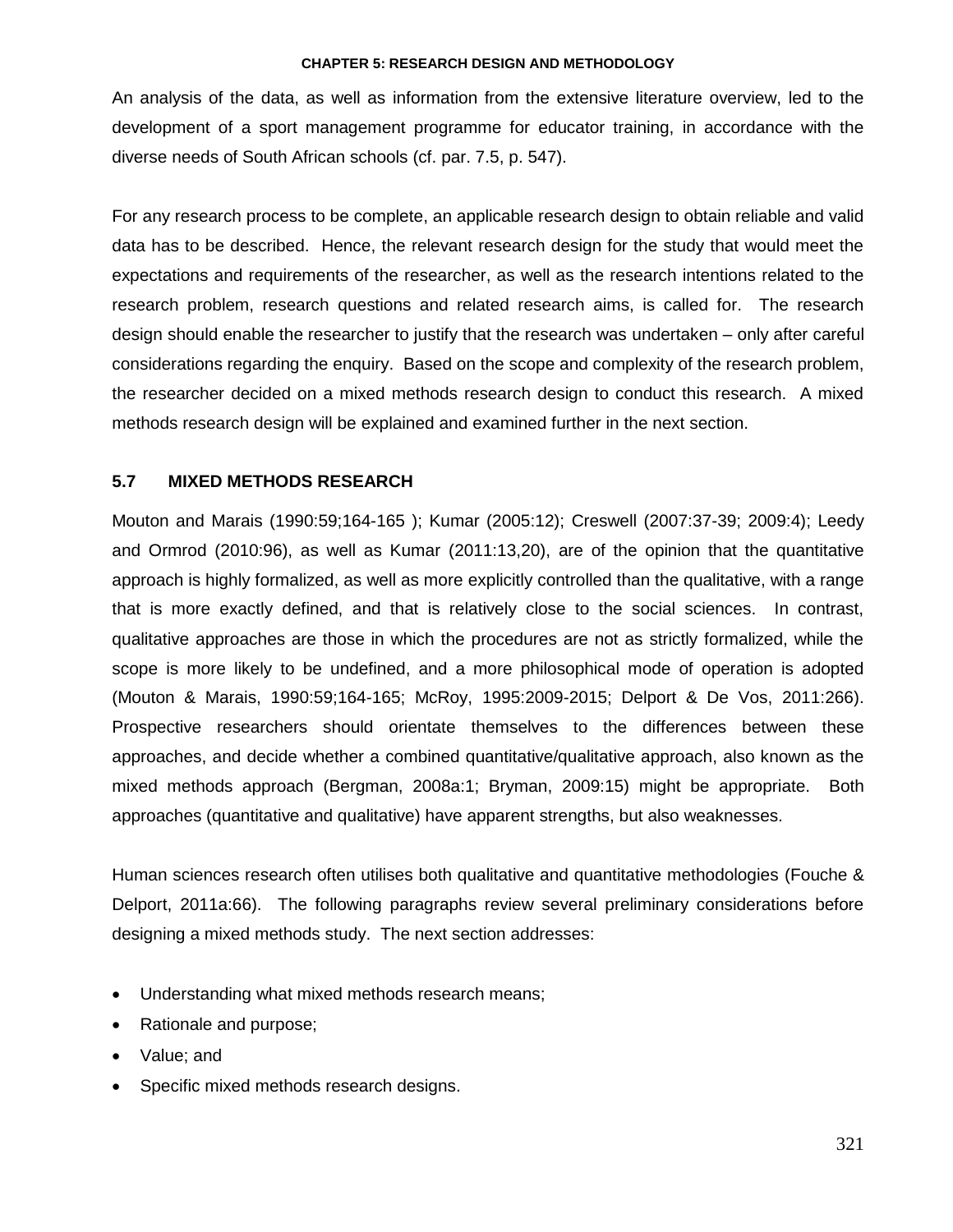# **5.7.1 Definition**

Creswell and Plano Clarke (2011:5) feel that a definition for mixed methods should incorporate many diverse viewpoints, which in this spirit according to the authors rely on a definition of core characteristics of mixed methods research. The authors continue to say that it combines methods, a philosophy, and a research design orientation, which ultimately seems to highlight the key components that go into designing and conducting a mixed methods study. An analysis of descriptions about mixed methods research in literature clearly reveals an agreement, irrespective of the focus of the definition, to a great extent among proponents of this particular type of research (Hunter & Brewer, 2003:577; Rocco *et al.*, 2003a:19; Tashakkori & Teddlie, 2003:711; Johnson & Onwuegbuzie, 2004:17; Collins *et al.*, 2006:69; Creswell & Plano Clarke, 2007:5; Ivankova *et al.*, 2007:261; Johnson *et al.*, 2007:123; Teddlie & Tashakkori, 2009:7-8; Creswell & Plano Clarke, 2011:5). So, the following definition of mixed method research can be formulated, according to the descriptions from literature.

*Mixed methods research is the kind of research where the researcher combines quantitative and qualitative techniques, methods and concepts in a single study or series of related studies during single or multiple phases within a pragmatic philosophical worldview (paradigm) and theoretical lenses that direct the plan for conducting the study* (cf. par. 5.2.1, 300; 5.3, p. 314)*.*

De Bosscher, Shibli, Van Bottenburg, De Knop and Truyens (2010) used a mixed method design to develop a method for comparing the elite sport systems and the policies of nations.

# **5.7.2 Rationale and purpose**

According to Johnson and Onwuegbuzie (2004:14), the goal of mixed methods research is not to replace either the quantitative or qualitative approaches to research, but rather to draw from the strengths of these approaches and to minimise possible weaknesses. Nau (1995:1) suggests that "*blending qualitative and quantitative methods of research can produce a final product which can highlight the significant contributions of both"*. Henderson *et al*. (1999:253) note with reference to their study of physical activity and culture that the linking of data provides a way to use statistics, the traditional language of research. The driving motivation behind mixed methods is the desire to get the whole story (picture), as much as possible.

Saunders, Lewis and Thornhill (2003:99) and Saunders *et al.* (2009:153) state that there are two major advantages to employing multi methods in the same study. Firstly, different methods can be used for different purposes in a study. This would give the researcher confidence having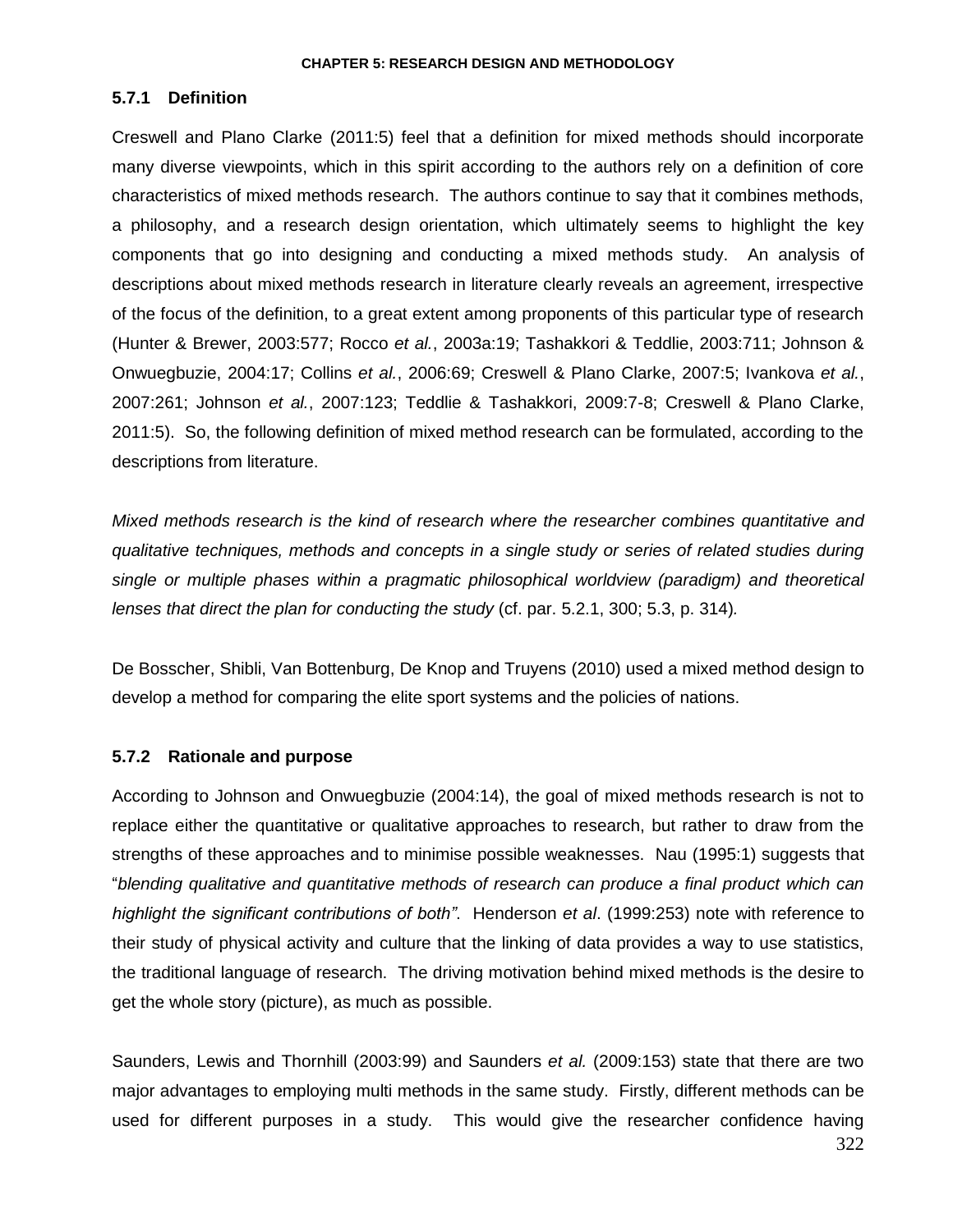addressed the most important issues. The second advantage of using multi-methods approach is that it enables triangulation to take place. Thus, it may be concluded that the combination of quantitative and qualitative research methods offers the advantage of the respective qualities of both approaches (Shank & Brown, 2007:190; Thiétart, 2007:82).

The rationale for choosing a mixed methods research design for this research was to:

- Gain data about a wider range of interests;
- Understand more fully and thus get a fuller research picture;
- Generate deeper and broader insights;
- Enhance the significance of interpretation;
- Enhance the convergence and collaboration of findings;
- Allow for unexpected developments;
- Clarify underlying logic;
- Facilitate both outsider and insider perspectives, thereby improving research;
- Facilitate a better understanding of the relationship between variables;
- Allow appropriate emphases at different stages of the research process; and to
- Explain idiosyncratic circumstances, approaches, opinions and practices of different respondents.

Additionally, Scott and Morrison (2007:158) share the belief of advocates of mixed method research, who argue that:

- A combination of methods enhances triangulation;
- A combination facilitates both *outsider* and *insider* perspectives; and the research is thus improved;
- A combination may facilitate a better understanding of the relationship between variables; and
- A combination allows appropriate emphases at different stages of the research process.

Advocates of mixed methods research also argue that quantitative and qualitative methods of measurement and accompanying analyses are compatible, and complementary to each other in a mixed method research design.

The **purpose** of the mixed methods research design in the context of this research is to (Mingers, 2001:244; Rocco *et al.*, 2003a:22,23; Johnson, 2004:264,265):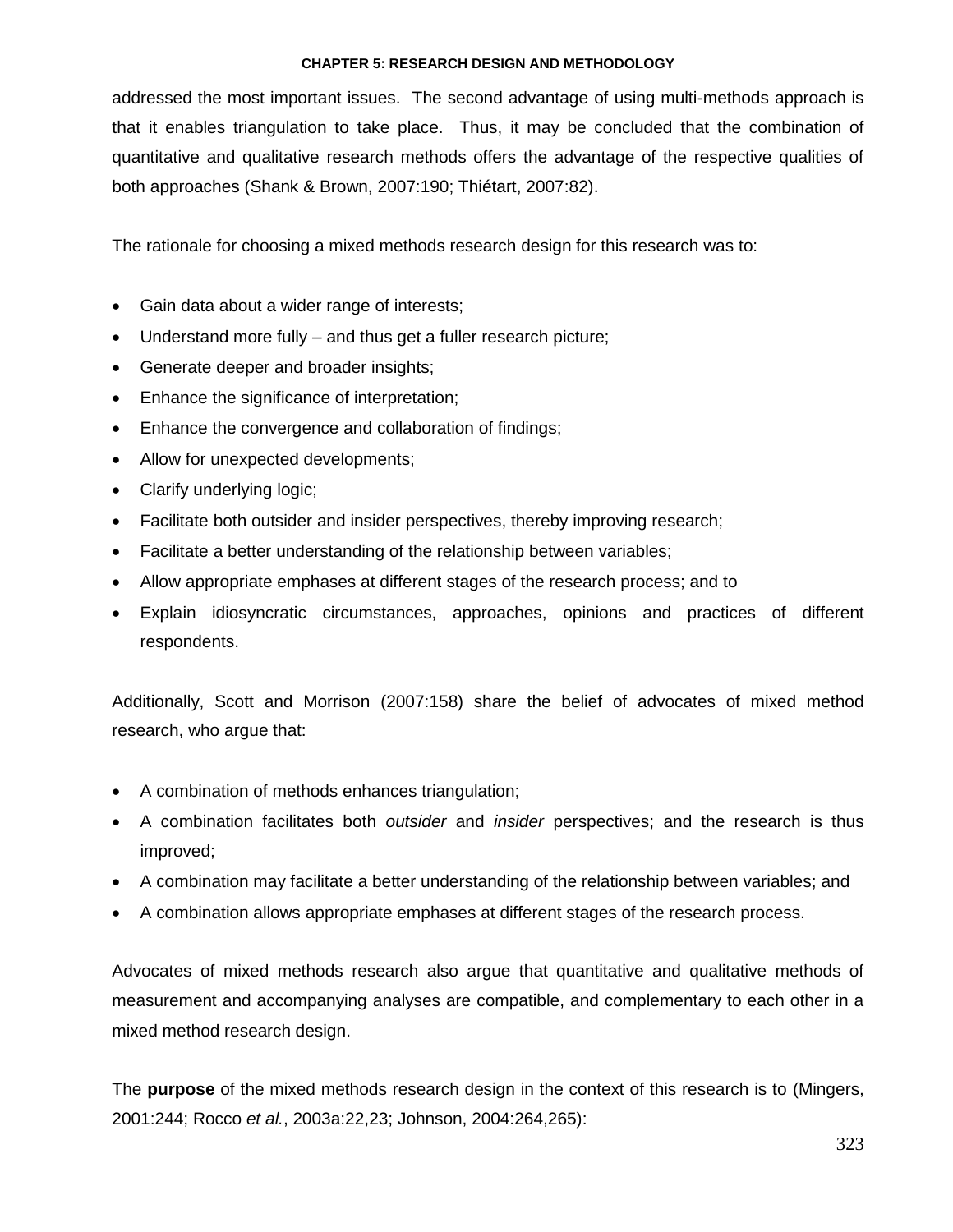- Increase the validity of the research by the convergence of the different methods of research, because mixed methods research is regarded as a form of triangulation;
- Widen the scope of the research in that expansion calls for the use of mixed methods research to increase both the "*breadth and range of a study*"; and to
- Complement different facets of the inquiry because of the *"overlapping*" that occurs between the different methods.

# **5.7.3 Value (Advantages)**

The value (advantages) of employing a mixed methods design for this research can be summarised (enumerated) as follows (Creswell & Plano Clarke, 2011:12-13):

- An apparent weakness of quantitative research is that it is often perceived and seen to be weak in understanding the context or setting in which people talk and the voices of respondents are accordingly not directly (verbally) heard. On the other hand, qualitative research is seen as deficient, because of the personal interpretations and the involvement of the researcher that may lead to bias.
- Mixed method research provides more comprehensive evidence for studying a research problem than either qualitative or quantitative research alone.
- Mixed method research helps to answer questions that cannot otherwise be answered.
- Mixed method research is "*practical*", as the researcher is free to use relevant methods, skills and thinking to address a research problem.
- Mixed method research enables the use of an all-encompassing paradigm, such as pragmatism.

It is imperative for the researcher to decide on the specific mixed methods design that best addresses the research problem. Hence, the specific mixed methods for this research will be elaborated upon.

# **5.7.4 Specific design**

Once a mixed methods approach has been decided on, the next step is to decide on the specific mixed methods research design that best addresses the research problem (cf. par. 5.7.4.2, p. 325).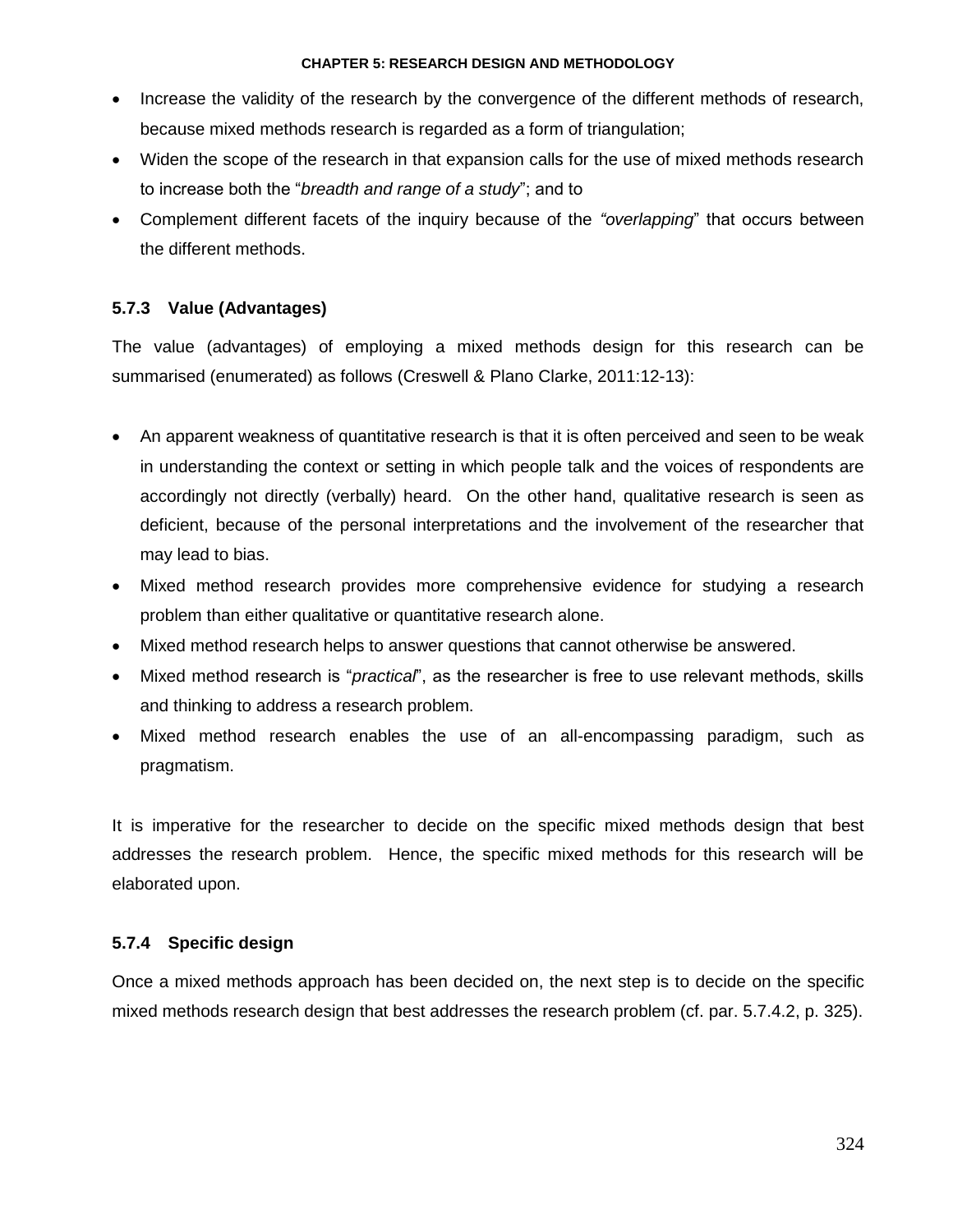## *5.7.4.1 Procedural consideration*

Three strategies for mixing qualitative and quantitative methods are identified by Creswell (2009:207-208), namely *merging, embedding* and *connecting* the datasets. For the current study the researcher made use of the mixing strategy proposed by Creswell and Plano Clarke (2011:67) to **connect** the qualitative data, in order to "build" or develop the subsequent quantitative data. 76 More specifically, the data are connected in that the qualitative results (cf. par. 6. 2, p. 355) were used in collaboration with the literature review to design a measurement instrument, namely a questionnaire (cf. Fig. 16, p. 318; 18, 327; par. 6.2.3, p. 372; Annexure D, on CD).

# *5.7.4.2 The mixed method exploratory research design*

The mixed methods exploratory research design or exploratory sequential research design consists of two distinct phases (Creswell *et al.*, 2003:227; Creswell & Plano Clarke, 2011:86). In the research design, a researcher collects and analyses the qualitative data as phase one. In the second quantitative phase (cf. par. 5.9, p. 333; Fig. 16, p. 318; 18, 327; par 6.3, p. 431), the researcher builds on the results of the qualitative data. The established theoretical framework subsequently presented the researcher with the opportunity to identify topic-specific themes and variables for further investigation. The exploratory research design has become a widely accepted and efficient tool for use in multi-phase research (Creswell, 2009:212).

Despite typically emphasising the qualitative aspect, the inclusion of a quantitative component seems to satisfy and convince quantitative biased audiences of the relative value and advantages of the use of the exploratory sequential mixed methods research design (Creswell & Plano Clarke, 2011:89). Challenges associated with this research design involve the requirement of considerable time. 77

The next step is to decide on the specific *model* or *variant* of the chosen mixed methods research design as proposed by Creswell and Plano Clarke (2007:77; 2011:90). Based on the preceding, the **instrument development model<sup>78</sup>** was selected as described by Creswell and Plano Clarke (2011:77). The instrument development model is illustrated in Figure 17 (cf. p. 326 below).

 $\overline{a}$ 

 $76$  Although the purpose of this research was not to develop a questionnaire for school sport management, the developed measurement instrument, namely the questionnaire, can also be seen as a valuable contribution to the existing body of knowledge to school sport management and future research

 $77$  The researcher can attest to challenge concerning time, in the sense that the questionnaires could only be finalised after the interview schedule was completed, an analysis of the interviews was done and an extensive literature review was completed to develop a theoretical framework.

<sup>78</sup> Cf. also note, 71, p. 288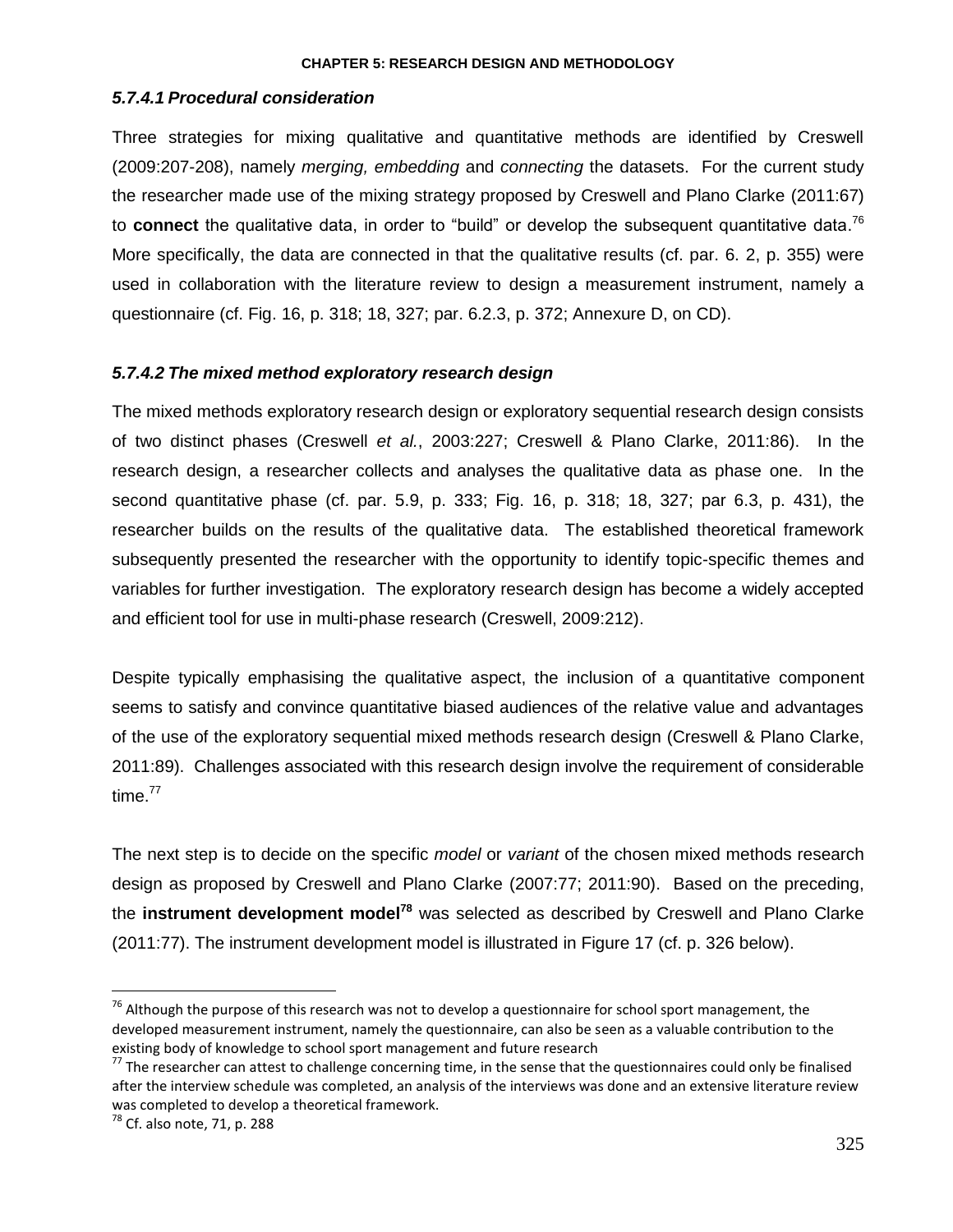

**Figure 17: The instrument development model of the exploratory sequential mixed methods research design**

The combination of research approaches led to the adoption of a **pragmatic position** (cf. par. 5.2.1.5, p. 311; 5.3.1, p. 314) to conduct this research, as this provided a workable solution to the multifaceted research problem (Tashakkori & Teddlie, 2003:696; Johnson & Onwuegbuzie, 2004:17-18; Creswell, 2009:11-12; Thomas *et al.*, 2011:375). 79 The results provided the researcher with a clear and complete picture of the current sport management programmes for the training of educators, according to the diverse needs of schools in South Africa (cf. par. 1.3.2, p. 12, research aim 5).

# *5.7.4.3 A mixed methods research model*

A model of the instrument-development variant of the exploratory sequential-mixed methods research design is depicted in Figure 18 (cf. p. 327 below).

 $\overline{a}$ 

<sup>&</sup>lt;sup>79</sup>Cf. also par. 5.2.1.5, p. 311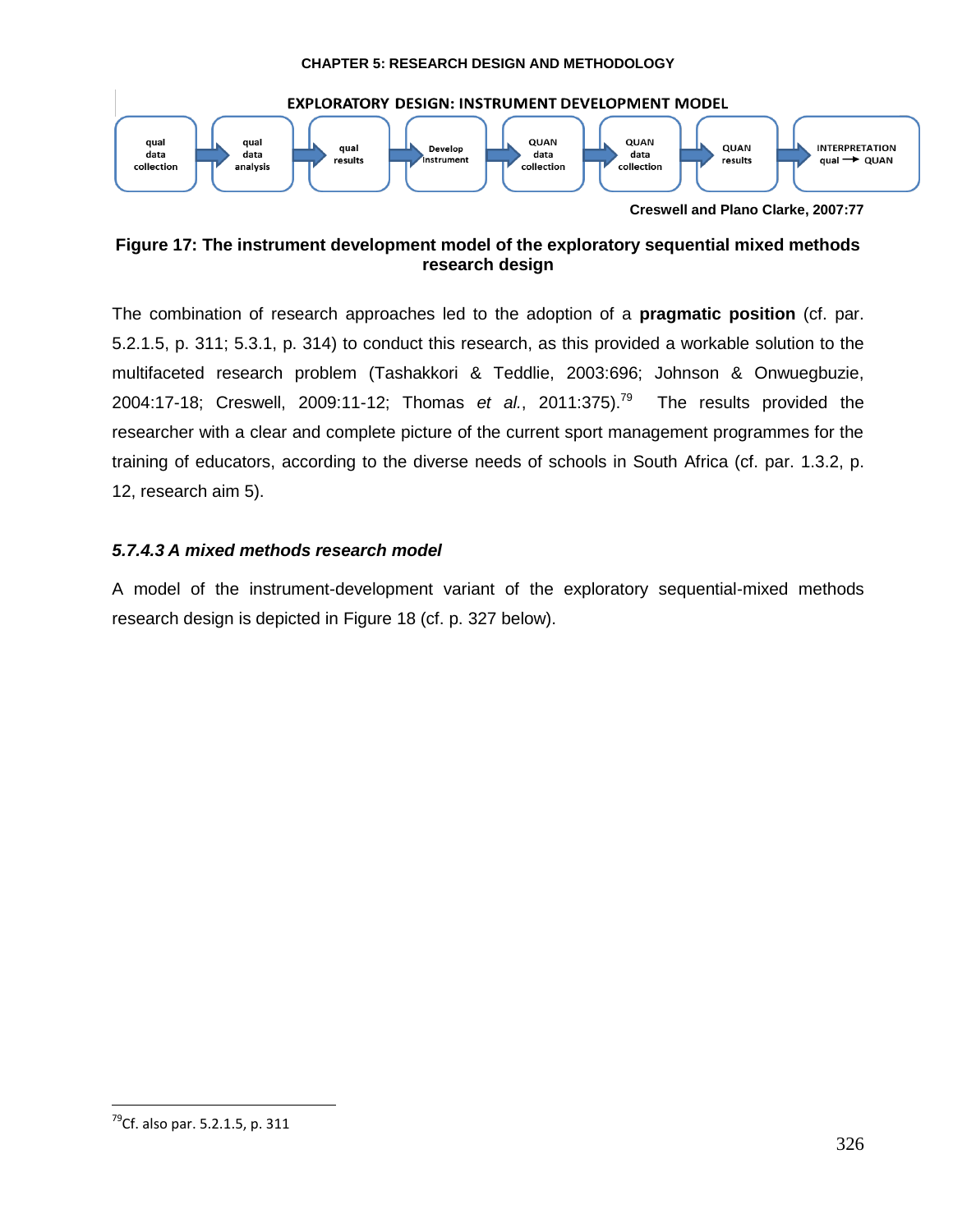

**Figure 18: The mixed methods research model**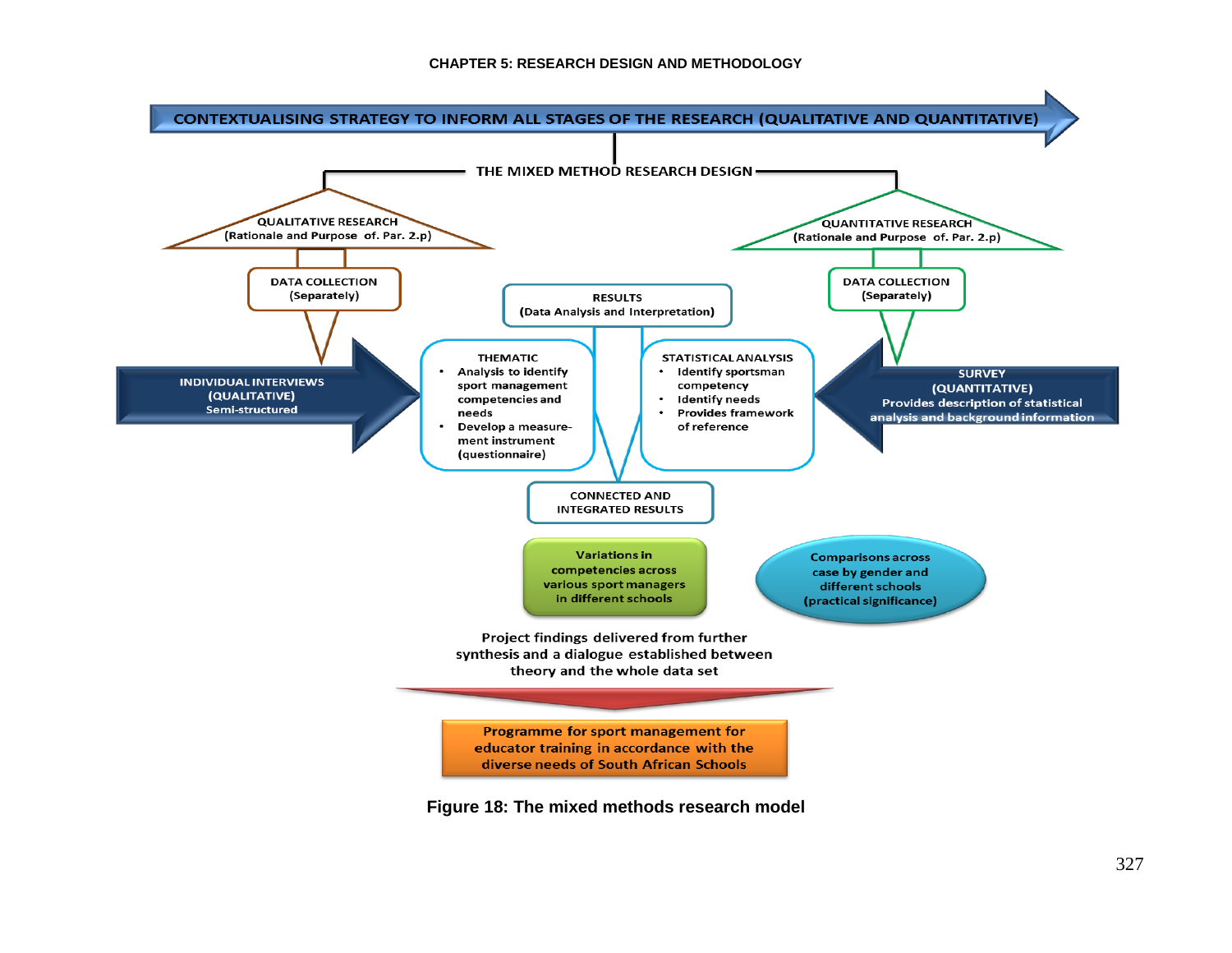# **5.8 QUALITATIVE RESEARCH**

Qualitative writing tends to be rich with quotation, description and narration, as researchers attempt to capture conversations, experiences, perspectives, voices and meanings. This is research with words instead of numbers (Willis, 2008:40). As such, a qualitative study is concerned with nonstatistical methods and small samples, often purposively selected (Delport & De Vos, 2011:65).

The characteristics of qualitative research are (Kumar, 2005:12; Jones & Kottler, 2006:83; Bogdan & Biklen, 2007:3-8;40-41; Ivankova *et al.*, 2007:257; Creswell, 2009:175-177; Leedy & Ormrod, 2010:94-97; Kumar, 2011:13,20,104-105):

- It is usually conducted in natural settings. Natural settings (such as classrooms, schools and sports fields) are the overwhelming preference for qualitative studies.
- The extensive use of descriptive data. Qualitative researchers are likely to describe a phenomenon with words, rather than with numbers.
- The emphasis is on process rather than on product.
- It is often based on inductive logic: going from the specific to the general.
- The search for meaning is often evident. The *search for meaning* focuses in qualitative research on how people try to make sense of their lives. *How it is* may be nearly as important in a qualitative study as *how the participants think it is*.

# **5.8.1 Study population**

A study population is the aggregation of elements from which the sample is actually selected. For the current research, the researcher chose topic-specific experts in the field of study as participants – based on their specialised expertise and close involvement in school sport management as the study population for the qualitative phase of the proposed research. The study population of the qualitative phase comprised departmental officials in the position of Education Specialist: School Sport (Department of Basic Education) (DBE) and academics from HEIs presenting sport management as part of educator training.

# **5.8.2 Sampling**

Sampling refers to the selection of a subset of persons or things from a larger population, also known as a sampling frame (Scott & Morrison, 2007:219), with the intention of representing the particular population (Gall *et al.*, 2007:166; Neuman, 2011:246). A *non-probability sampling procedure* (Cozby, 2009:139,140) was used for the selection of knowledgeable and experienced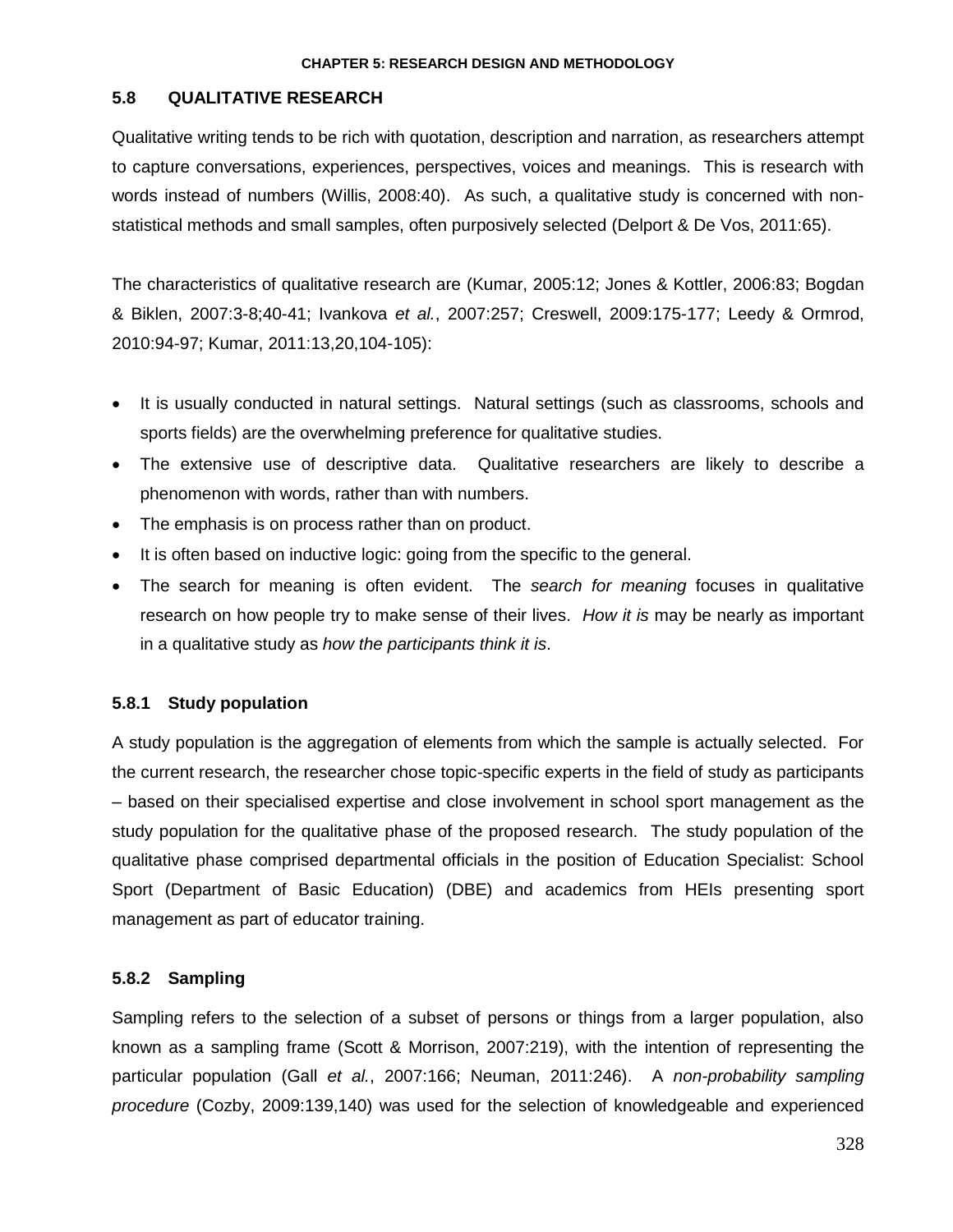participants. For this reason, a *purposive sample* was used to select an Education Specialist: School Sport from each of the following provinces: a northern province, with metropolitan areas (Gauteng Province); a southern province with metropolitan areas (Western Cape Province); and a province with mainly rural areas (North-West Province) (cf. Annexure N, on CD).

The participants of this research phase were purposefully selected based on their involvement in sport management in schools. The number of participants is further viewed as being sufficient. It is based on the saturation principle of diminishing returns – the notion that each additional unit of information would supply less new information than the preceding one: until new information dwindles to nothing (Thiétart, 2007:166). In this study the saturation principle holds true and it can be confirmed the number of participants were sufficient and enough information was provided to enable the researcher to compile a questionnaire for this study that was reliable and valid (cf. par. 5.9.4, p. 342; 5.9.5, p. 346).

# **5.8.3 Reliability and validity**

Reliability and validity and implications thereof will be described in detail in the quantitative section of this research report (cf. par. 5.9.4, p. 342 and par. 5.9.5, p. 346). Some qualitative researchers have begun to question the relevance of the term validity in qualitative research. Some suggest that terminology such as *credibility, dependability, confirmability, trustworthiness, verification* and *transferability* be used instead of validity.

Scholars like Huberman and Miles (2002:38) and Tobin and Begley (2004:388,389) are of the opinion that it is inappropriate to transfer terminology across paradigms. Inevitably, the authors suggest alternative ways to demonstrate reliability and validity outside the linguistic confines of a quantitative paradigm. The trend that rather emphasises the use of *rigour* to ensure reliability and validity in qualitative research was followed in this section of the research (Tobin & Begley, 2004:389,390; Twycross & Shields, 2005:36; Onwuegbuzie & Leech, 2007:239). Rigour refers to the demonstration of integrity and competence in qualitative research by adherence to detail and accuracy to ensure the authenticity and trustworthiness of the research process.

The rigour of the qualitative section relates to the overall planning and implementation to ensure the authenticity and trustworthiness of procedures, according to the following criteria (Tobin & Begley, 2004:391,392; Onwuegbuzie & Johnson, 2006:49,50; Roberts *et al.*, 2006:43; Freeman *et al.*, 2007:28,29):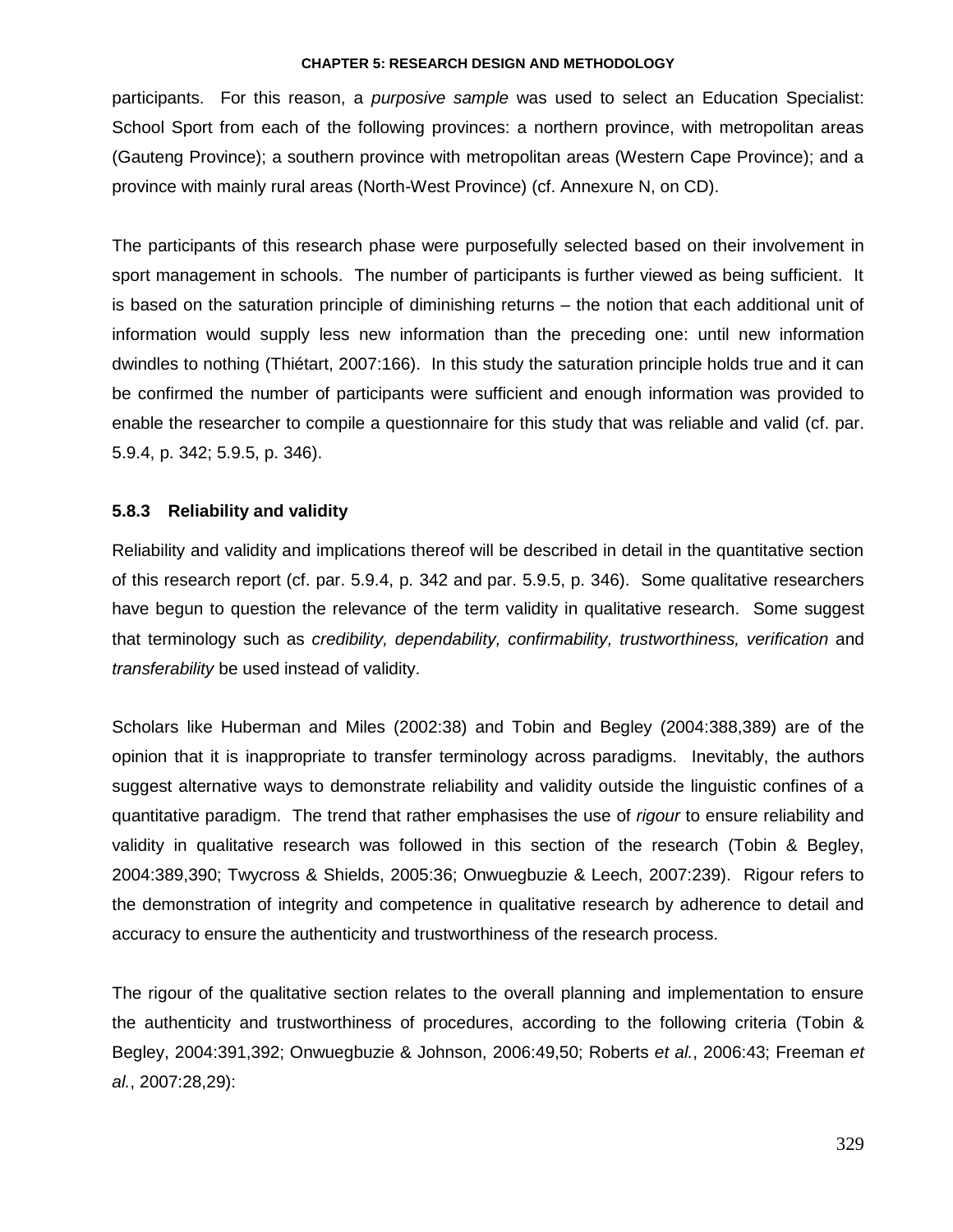- **Credibility**: Engagement with the data (recordings, notes and transcripts) was done intensively to demonstrate clear links between the data and the interpretations. Regular discussions were held and adjustments were made in accordance with suggestions and recommendations.
- **Dependability**: According to Riege (2003:81), dependability is analogous to the notion of reliability in quantitative research (cf. par. 5.9.4, p. 342). The purpose of this test was to show indications of stability and consistency in the process of inquiry. Care was taken to ensure that the research process was logical, traceable, and clearly documented in a reflexive manner by giving a detailed account of the research process.
- **Authenticity**: The development of the question items was based on a substantial theoretical basis as described in Chapters Two, Three and Four. The interview schedule was first carried out during the pilot test to ensure the yielding of reasonable, unbiased and valid data (cf. par. 5.9.4.1, p. 343).
- **Confirmation**: An audit process was implemented by working forward, as well as backward through the research process, to ensure that the data and interpretations of the findings were sound and confirmed findings. The intention during the interpretation process was not to generalize findings to a population, but to identify accepted principles and trends related to the research topic (cf. par. 5.6, p. 320; 5.8.1, p. 328).

The trustworthiness of this research phase was ensured by applying the following criteria: credibility, dependability, authenticity and confirming. The description in the qualitative research process of: *What was done*; *how it was done;* and *why it was done –* as well as adherence to the identified criteria for qualitative research, ensured the authenticity and trustworthiness of this research phase.

# **5.8.4 Qualitative data collection**

To yield data for the qualitative investigation, different measuring instruments were employed. Measuring instruments include different types of interviews (standardized open-ended, semistructured and structured), observations and content analysis or review of documents (Cooper & Schindler, 2011:183; Thomas *et al.*, 2011:357). Given the extent and purpose of this research (cf. par. 1.3.2, p. 12), interviews were used to collect the data. Hence, an Education Specialist: School Sport from each of three different provinces (Gauteng, Western Cape and North-West Province) (cf. Annexure N, on CD), in addition to an academic from each of three HEIs presenting sport management as part of educator training, were requested to participate in an interview to contribute to the achievement of the stated research aims (cf. par. 1.3.2, p. 12).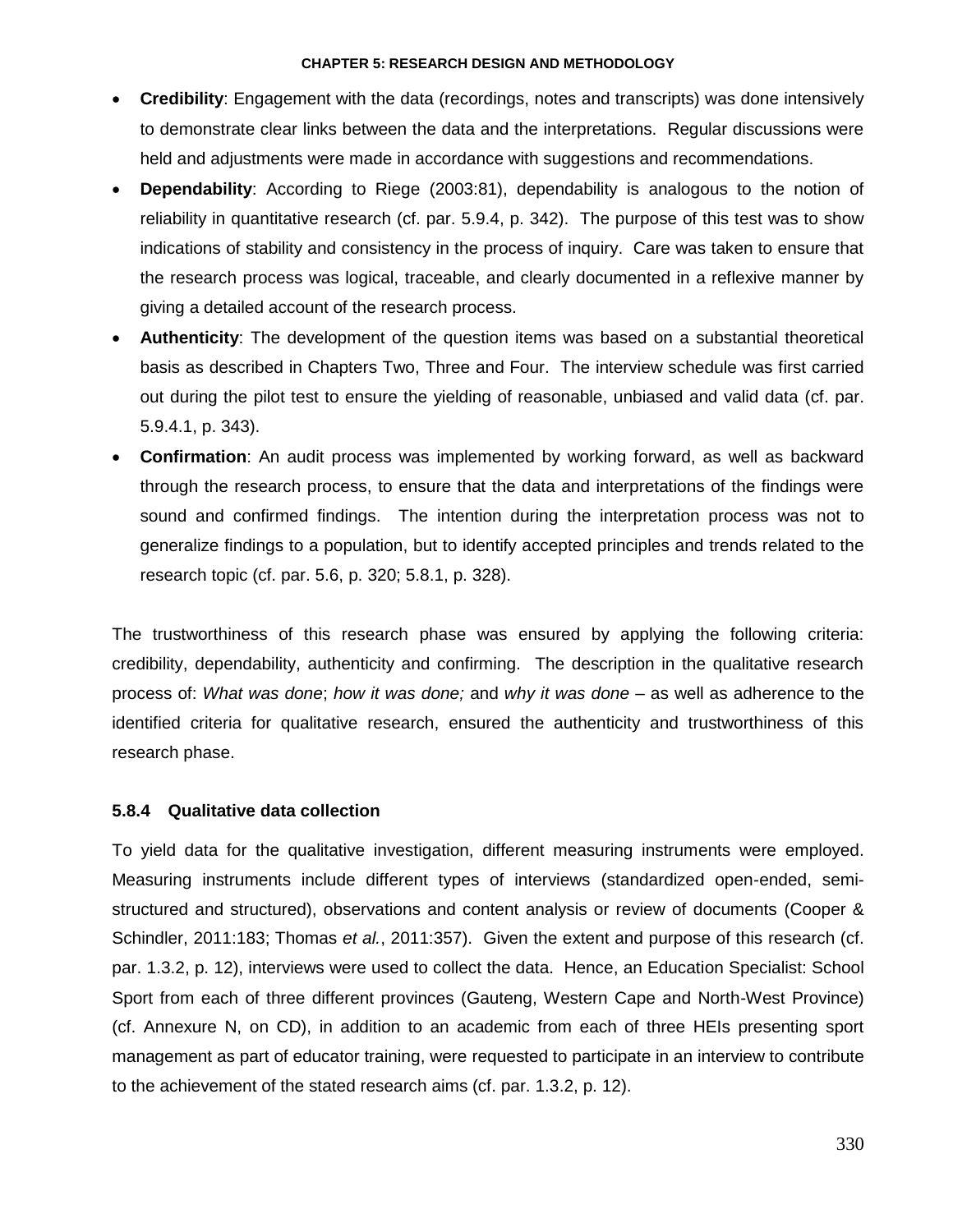## *5.8.4.1 Interviews*

The interview is a social relationship designed to exchange information between the participant and the researcher. The quantity and quality of information exchanged would depend on how astute and creative the interviewer is at understanding and managing the relationship (Monette *et al.*, 2008:178). The interviewers are deeply and unavoidably implicated in creating meanings that ostensibly reside within the participants (Greeff, 2011:342).

The goal of any qualitative research interview is therefore to see the research topic from the perspective of the interviewees, and to understand why they have a particular perspective (King, 1994:14). To meet this goal, the author (King) lists the following general characteristics of a qualitative research interview: a low degree of structure imposed by the interviewer; a preponderance of open questions; a focus on specific situations and action sequences in the world of the interviewee – as opposed to mere abstractions and general opinions.

The role of the interviewer is a demanding one as they have to ask questions, record answers and try to keep the interview session interesting and worthwhile for the interviewees (Powney & Watts, 1987:7,42; Verma & Mallick, 1999:122).

The circumstances in which a qualitative research interview takes place are highlighted below:

- Where a study focuses on the meaning of particular phenomena to the participants;
- Where individual perceptions are to be studied prospectively;
- Where individual historical accounts are required of how a particular phenomenon developed: for instance a new shift system;
- Where exploratory work is required before a quantitative study can be carried out; and
- Where a quantitative study has been carried out, and qualitative data are required to validate particular measures or to clarify and illustrate the meaning of the findings (King, 1994:16).

Research texts typically highlight three types of interviews used in educational research: standardised open-ended, semi structured and structured (Fontana & Frey, 2005:697,698; Erikson & Kovalainen, 2008:80; Scott & Usher, 2011:116,117), depending on the nature of the event as determined by the researcher who initiates the interview (Greeff, 2011:347). For the purposes of this research, interviews were conducted according to a **semi-structured interview** schedule, as proposed by Greeff (2011:151,152). This specifies predetermined questions and sequences for the interviewer. The interview will, however be guided by the schedule (cf. Annexure B, on CD).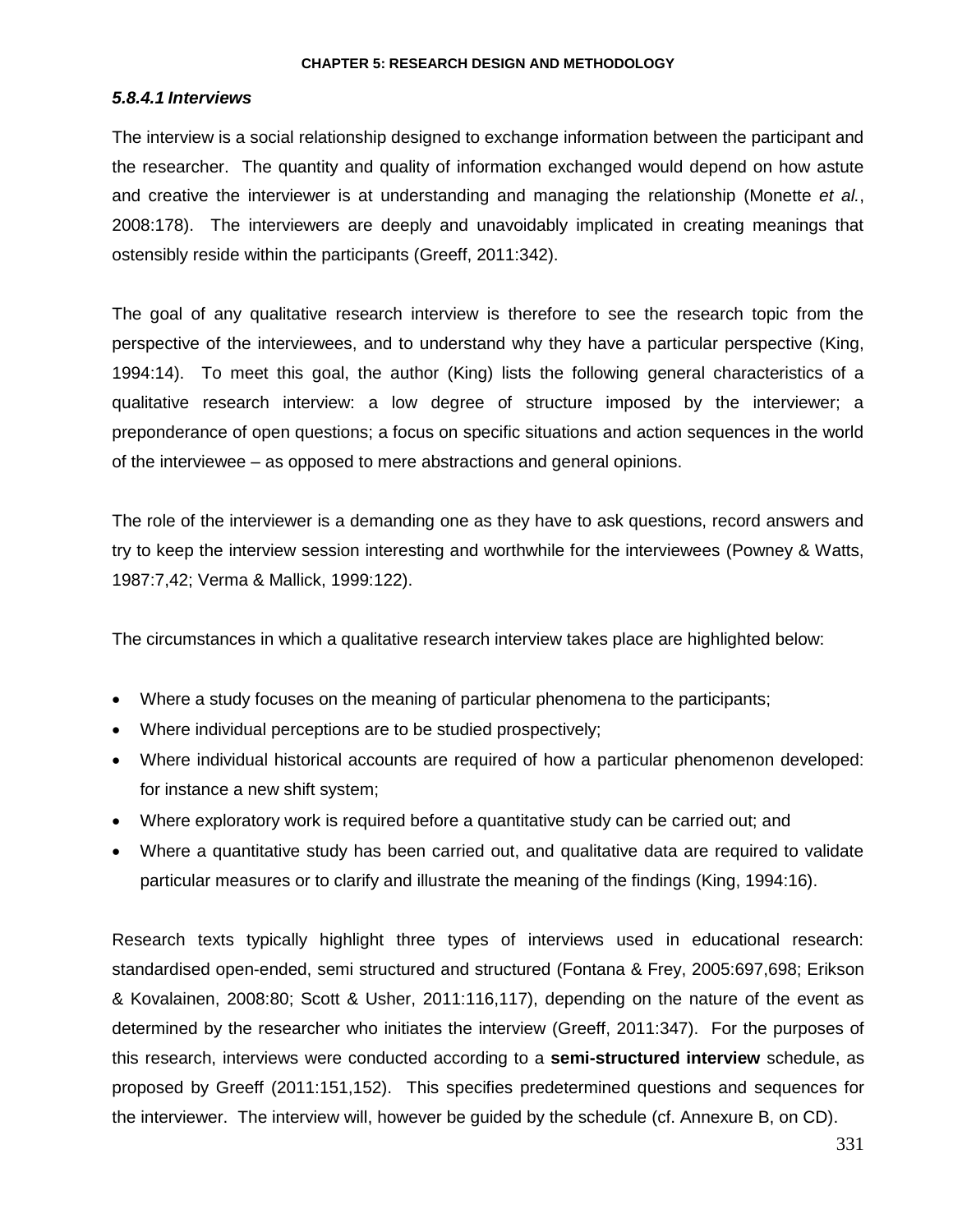# *5.8.4.2 Semi structured interviews*

Interviewing as a data-gathering method was used to:

- Clarify vague statements;
- Permit exploration of topics; and to
- Yield a deeply experiential account of the extent of the management of sport in a diversity of South African schools.

Interviews can yield rich material unobtainable in any other way, which can support or be supported by other data from questionnaires and standardised test responses. The interview is wonderfully adaptable and flexible (Verma & Mallick, 1999:128). The interviews afforded the researcher the opportunity to obtain perceptions of role players in school sport regarding the problems currently being experienced by educators in the management of school sport.

# *5.8.4.3 Observation*

The following aspects were included in this section of the research:

- The socio-economic situation (status) of the community;
- Physical location and surroundings;
- Reception at office;
- Impression of office setting; and
- Relevant comments.

The purpose of the observation list was to provide a brief account of the context of the source of the data, in order to facilitate an understanding of the setting in which the respondents work and to provide information about the climate in which the interview took place (Huberman & Miles, 2002:54; Creswell, 2003:8; 2009:177; Scott & Usher, 2011:106).

# 5.8.4.4 The Interview schedule<sup>80</sup>

For the purposes of this study, the structured part of the interview was developed according to the research aims (cf. par. 1.3.2, p. 12), the theoretical framework for the management of school sport

 $\overline{a}$ 

 $^{80}$  Cf. par. 5.8.4.4, p. 332; Annexure B, on CD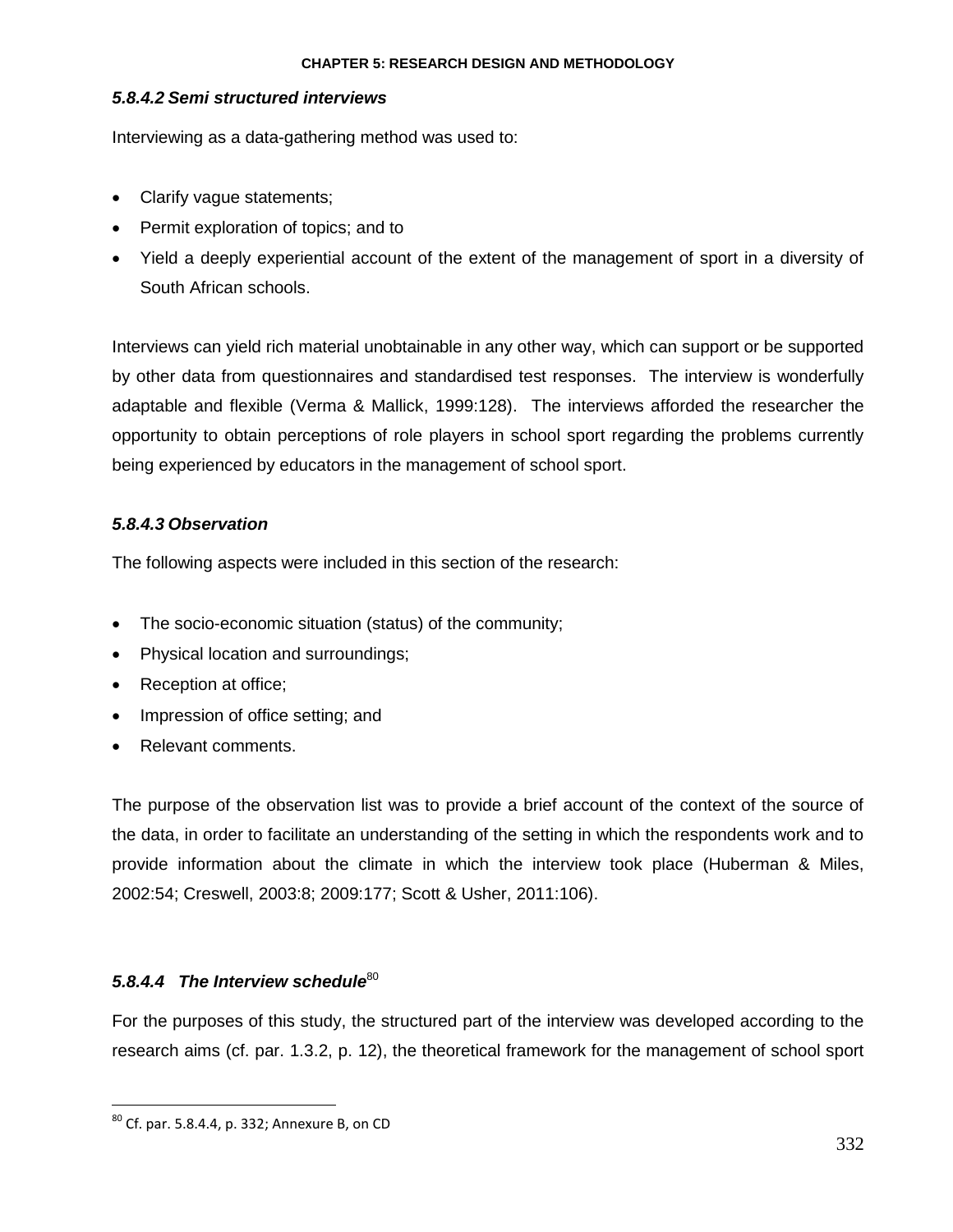(cf. par.4.9, p. 296; Fig. 15, p. 289) and the current sport management programmes for educator training (cf. Chapter 4). The interview questions included the following topics:

- Understanding of school sport management;
- Fundamental principles in managing school sport;
- Perspectives on multicultural education;
- Perspectives on the current state, status and demands of school sport;
- Best practices for managing school sport;
- Problems in managing school sport;
- Positive experiences in relation to the management of school sport;
- Needs to manage school sport;
- Views on the current and future competencies required to manage school sport;
- Importance/necessity of sport management training for educators;
- Problems, if any, encountered during practical training of students;
- Shortcomings of sport management programmes as part of educator training; and
- General comments.

A semi-structured interview was chosen to allow more clarifying, probing and cross-checking questions.

# *5.8.4.5 The Interview procedure*

In order to ensure that the responses were recorded, a digital voice recorder and back-up recorder were used to record the responses of the participants. All the interviews took place in the offices of the education specialist and academics from HEIs respectively. A copy of the interview schedule and the contact detail of the researcher were provided to each interviewee for possible future enquiries.

In addition to the qualitative component of the empirical research, quantitative research methods in the form of a structured questionnaire were also used in combination with the semi-structured interviews as part of the mixed methods research design (cf. par. 5.7, p. 321).

# **5.9 QUANTITATIVE RESEARCH**

The quantitative section deals with the statistical analysis and numerical data to provide quantitative information (Lund, 2005:128; Thiétart, 2007). Quantitative research requires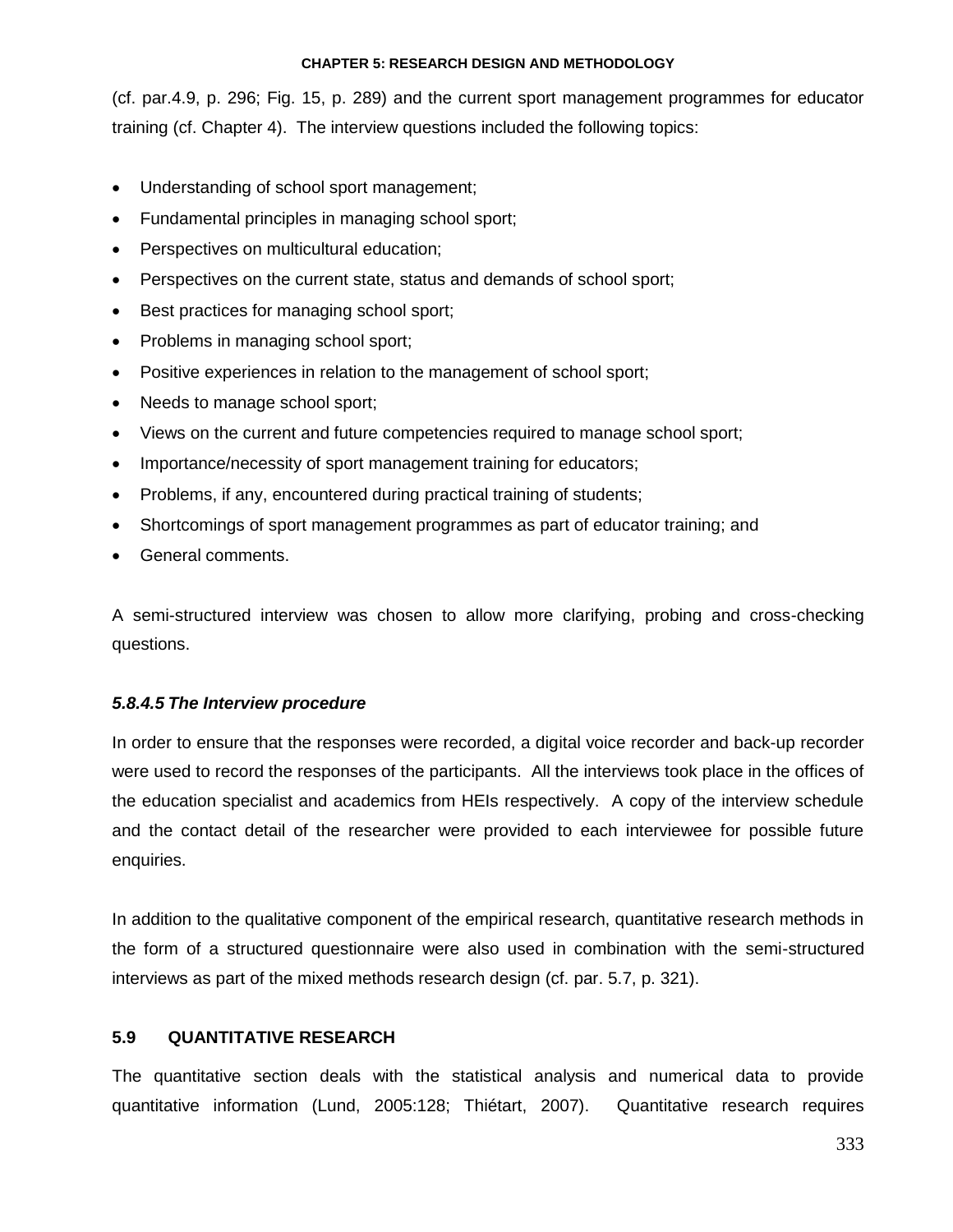objectively evaluating the data which consist of numbers, trying to exclude bias from the researcher"s point of view. Typically, the quantitative method makes use of a questionnaire. Quantitative research always involves the numerical analysis of data gathered by means of some kind of structured questionnaire.

# **5.9.1 The survey as research method**

Interviews require the researcher to elicit information from respondents and provide the researcher more insight into the meaning and significance of what is happening. As such, it thus substantiates why survey researchers (Scott & Usher, 2011:93) choose to concentrate on a group of seemingly similar cases, such as for example, secondary schools in a locality or country.

# *5.9.1.1 Rationale and purpose*

An empirical survey serves as an opportunity to obtain data on the current and desired competencies of school sport managers.

# *5.9.1.2 Strengths and limitations*

The following strategies were employed to minimise the occurrence of possible shortcomings (Williams, 2004:94,99; Fink, 2006:35; Adams *et al.*, 2007:138; Maree & Pietersen, 2007c:157; Fowler, 2009:89,108,110,177; Leedy & Ormrod, 2010:223; Rubin & Babbie, 2011:404):

- Clear and consistent instructions to respondents for the completion of questionnaires;
- Questionnaire items were scrutinized for content that promotes bias, e.g. presupposed and leading items;
- Reporting of observational factors that describe the contextual situation of the data; and
- Follow-up actions to non-respondents of questionnaires.

To make a sound judgment of the content- and context-specific sport management training of educators in a diversity of South African schools, the *survey* presented a unique opportunity to obtain data on the competencies of school sport managers. It is imperative to define the study population for the quantitative section of this study (Babbie & Mouton, 2008:174).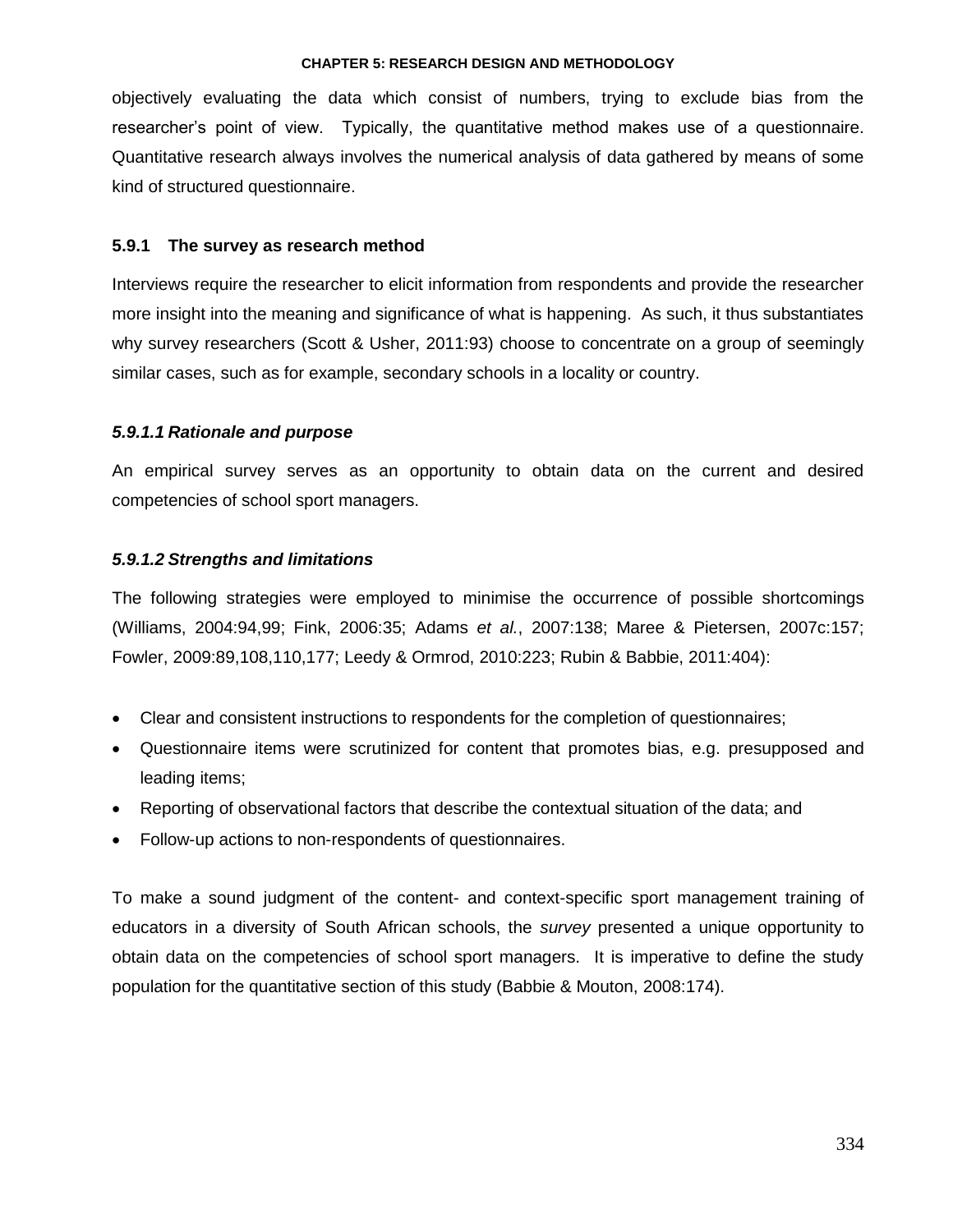# **5.9.2 The Study population**

In this study, the total population consists of 24 979 public and 1086 independent schools, making a total of 26 065 schools (Department of Education, 2009:4).<sup>81</sup> The total of 26 065 schools comprised the following: 15 358 primary schools, 5 670 secondary schools, and 5 037 combined and intermediate schools. KwaZulu-Natal (6 057, or 23%) and the Eastern Cape (5 834, or 22%) had the highest and second highest number of ordinary schools; while the Northern Cape (613, or 2%) had the smallest number of ordinary schools in South Africa. Each province consists of a number of districts and each district of a number of areas (cf. Annexure N, on CD).

The reference to study population in this research refers to the members of a group of people defined as respondents to whom the research measurements refer by reported results, findings and inferences (Keeves, 1997:427,428; Hittleman & Simon, 2002:91,92; Babbie & Mouton, 2008:174; Babbie, 2010:199; Rubin & Babbie, 2010:139; 2011:359,361).

# *5.9.2.1 Selection and sampling*

The *study population* of the quantitative research consisted of a non-probability, purposive selection of 108 schools from all nine provinces of South Africa (cf. Annexure N, on CD).

*Sampling* refers to the process of selecting a sample as a small portion or subset from a defined population – with the intention of representing the particular population (Black, 2002:48; Gall *et al.*, 2007:166; Hoy, 2010:51; Monette *et al.*, 2011:13; Neuman, 2011:241). However, the purpose of this research was not to make use of a sample to generalise the findings to a particular population, but to develop a sport management programme for educator training, in accordance with the diverse needs of South African schools. A *non*-*probability sampling procedure* was accordingly selected for the identification of schools, because the researcher had no guarantee that these schools were either representative of the population of schools (public and independent/private) $82$ in South Africa, or that they had an equal chance of being selected for this particular study.

 $\overline{a}$ 

 $81$  The total number of schools seems to differ according to the source. The data on ordinary schools were collected via the 2007 SNAP survey conducted on the  $10^{th}$  school day, based upon approximately 94% of open ordinary schools having submitted the survey forms. The figures provided are final after the preliminary figures that appeared in the DoE's report *School Realities* were updated (Department of Education, 2009:4). According to Blaser (2008:341) there were 26 099 public and independent schools in 2007, while in 2009, there were 24 693 public schools and 1 174 private schools, thus a total of 25 867 (Burger, 2011:149). In statistics released in February 2012 by the DBE the number of ordinary schools had decreased to 25 850. Of these 25 850 schools, 1 397 were independent schools and 24 453 were ordinary public schools (Department of Basic Education (DoBE), 2012:3)

<sup>82</sup> Cf. also par. 1.2.1.4, p. 4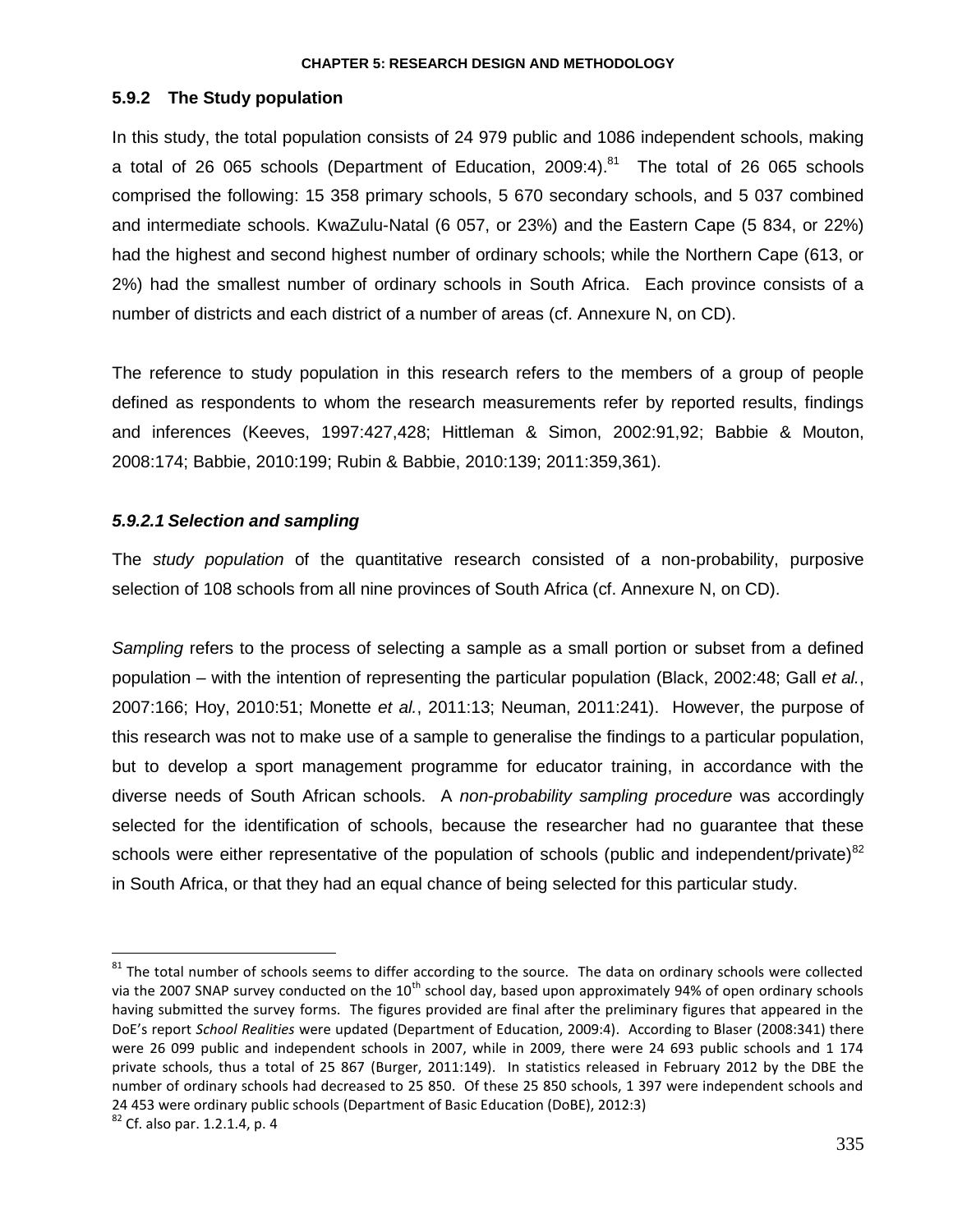A purposive sample was selected from different schools, because the identified schools were accepted as the study population (target population) to determine general trends of school sport managers together with related aspects to manage school sport in a diversity of South African schools (Fogelman, 2002:99,100; Grinnell & Unrau, 2008:153; Leedy & Ormrod, 2010:206; Strydom, 2011b:232). According to Welman *et al.* (2009:69), purposive sampling is the most important type of non-probability sampling. Researchers rely on their experience, ingenuity and/or previous research findings to purposely obtain units of analysis in such a manner that the sample they obtain may be regarded as being representative of the relevant population. The adequacy of this kind of sampling for quantitative studies depends on the judgment of the researcher, and is therefore sometimes even called *judgment sampling.* In purposive sampling the researcher must first think critically about parameters and then choose the sample case accordingly. Criteria for the selection of the participants are therefore, of critical importance, understood as being dialectical and symbiotic.

The Provincial Education Specialists: School Sport was involved in the selection of the schools because of their knowledge and experience regarding the sport performance of the schools in their respective education areas. Based on their knowledge and experience, these specialists identified schools within their respective education areas, and as such, one hundred and eight (108) schools were purposely selected on a national basis, according to criteria related to the diverse context of South African schools and based on the schools' sport performances and achievements. Twelve schools per province were selected as follows:

- Eight (8) secondary schools: boys-only schools (1); girls only schools (1); ex-model C schools (1); technical schools (1); independent schools (1); combined schools<sup>83</sup> (1); rural schools (1); township schools(1).
- Four (4) primary schools: ex-model C schools (1); independent schools (1); rural schools (1); township schools (1).

Schools that met the following criteria to some extent were identified by the provincial Education Specialists: School Sport of the different provinces:

• Schools' sport accolades;

 $\overline{a}$ 

Representation of learners in regional, provincial and national sporting codes;

 $83$  A combined school in this case refers to a school consisting of learners from both primary (Grade 1-7) and secondary school learners (Grade 8-9 or Grade 8-12)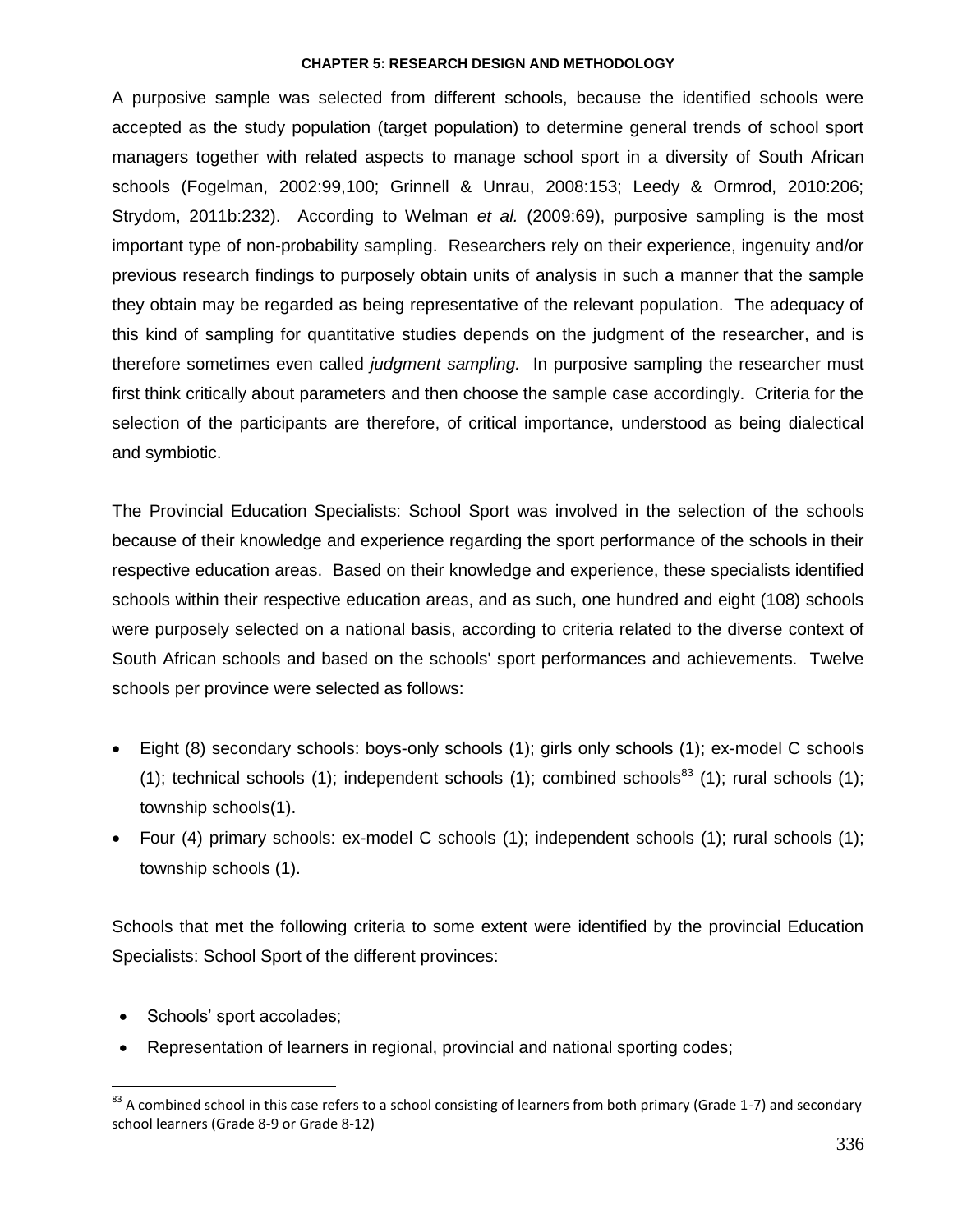- The manifestation of the management of school sport is acknowledged;
- School leadership demonstrates an understanding of the concept of school sport management;
- **Best practices occur in terms of the management of school sport;**
- Qualities to manage school sport are demonstrated by school sport managers (educators);
- The importance of the management of school sport is acknowledged by the School Management team (SMT) and the School Governing Body (SGB);
- Proven leading role and involvement of school sport managers in coaching, management and officiating in various positions at school, regional, provincial, and national level; and
- Schools that had implemented a strategic management plan for the management of school sport.

The list of primary and secondary schools per province of South Africa (cf. Annexure N, on CD) was accepted as the *sampling frame* for the selection of schools that met the required criteria for the management of school sport (Keeves, 1997:428; Cohen *et al.*, 2007:117; McMillan & Schumacher, 2010:129,141; Monette *et al.*, 2011:136; Neuman, 2011:246). Five (5) respondents from each school were purposively selected. These included the school principal, the chairperson of the School Governing Body (SGB), the school sport manager/coordinator/director, as well as a female and male sport coach. These respondents were purposely selected because of their leadership positions and their close involvement in school sport.

The researcher identified contact persons at the different regional offices (cf. Annexure C2, on CD) who were in a position to assist with the distribution and collection of questionnaires from the study population – in particular where access was difficult for the researcher. This was done by contacting the identified persons telephonically and by e mail. Additionally, the provincial Education Specialists: School Sport of the different provinces was requested to assist where possible; and they proved helpful in providing the researcher with a contact list and the addresses of schools in their respective provinces.

# *5.9.2.2 Return rate*<sup>84</sup>

Irrespective of the sampling method used, one would have to confront the problem of nonresponses to the survey. Non-responses would not matter if one could be certain that nonrespondents are very similar to respondents on all relevant variables in that they would have

 $\overline{a}$ 

<sup>&</sup>lt;sup>84</sup> Cf. par. 5.9.2.2, p. 337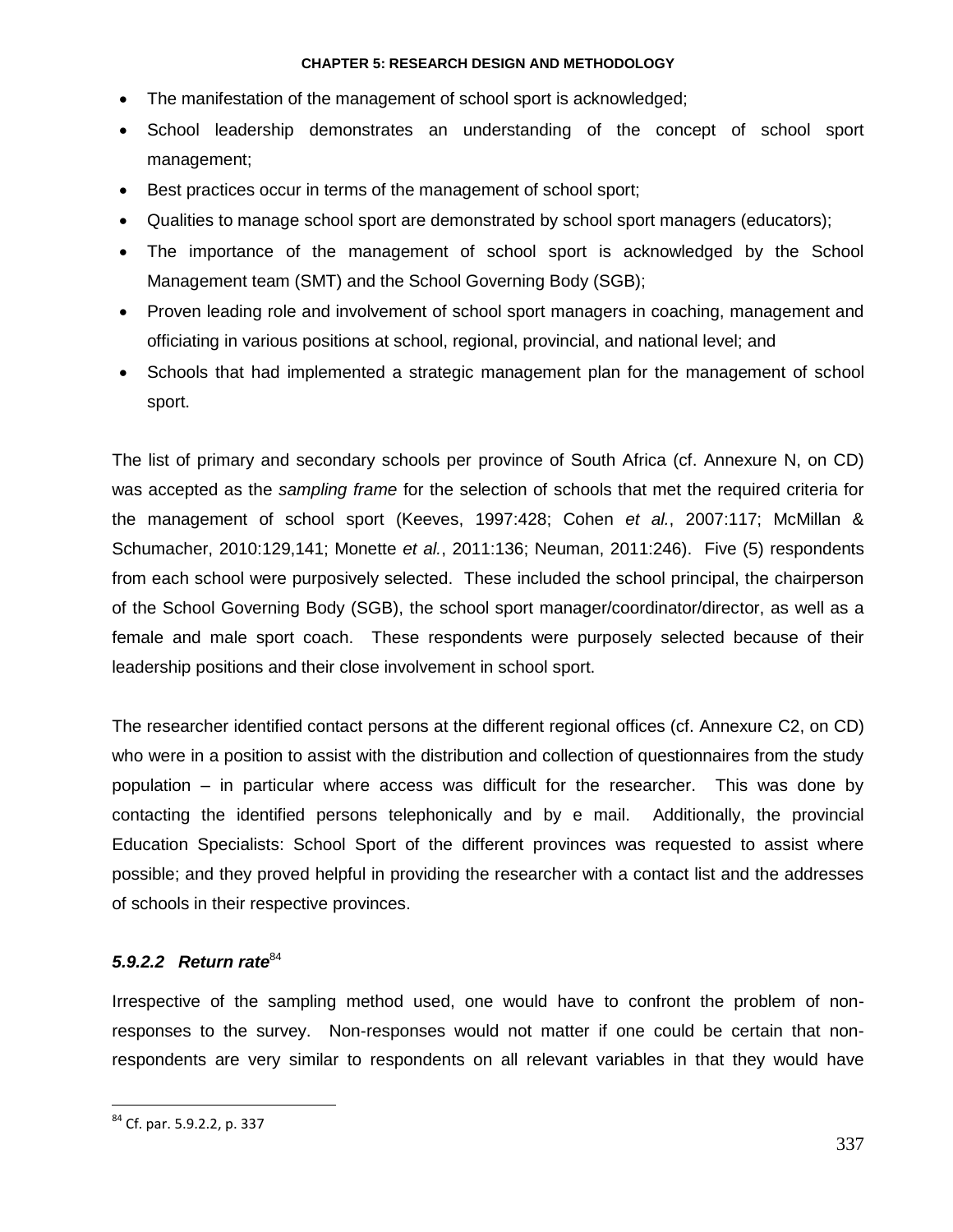answered the survey similarly if they had taken part. Welman *et al.* (2009:73) further state that non-responses occur because participants refused to be involved in the research for various reasons. Non-responses may thus occur due to inter-related problems such as:

- Refusal to respond;
- Ineligibility to respond;
- Inability to locate participant; and
- Participant located, but unable to make contact.

A low response rate limits the generalisation of the results from the questionnaires. Based on the perception that low response rates make the final sample smaller, meaning less "statistical power" to test the hypotheses, a number of steps to maximize the response rates are suggested. These include:

- Keep the questionnaires sufficiently short and attractive;
- Minimise cost and effort to the respondents;
- Promise (and provide) feedback to all the participants in the study;
- Provide a reward (book tokens, vouchers and the like) for completion of questionnaires; and
- Follow-up phone calls and visits to the respondents (cf. Annexure E2, on CD).

For this study, questionnaires were distributed to public and independent secondary and primary schools located in the nine provinces of South Africa. In each of the provinces, the schools used for the study, were categorised as either secondary schools (boys only, girls only, ex-model C schools, technical schools, independent or private schools, combined schools, rural schools and township schools) or primary (ex-model C schools, independent or private schools and township schools).<sup>85</sup>

The duration for completion of the questionnaire took 20 minutes on the average. In total 540 questionnaires were distributed of which 189 (55 schools) were returned. For purposes of this study these respondents were regarded as the study population (cf. par. 5.9.2, p. 335).

 $\overline{a}$ 

<sup>&</sup>lt;sup>85</sup> Cf. par. 1.2.1.4, p. 4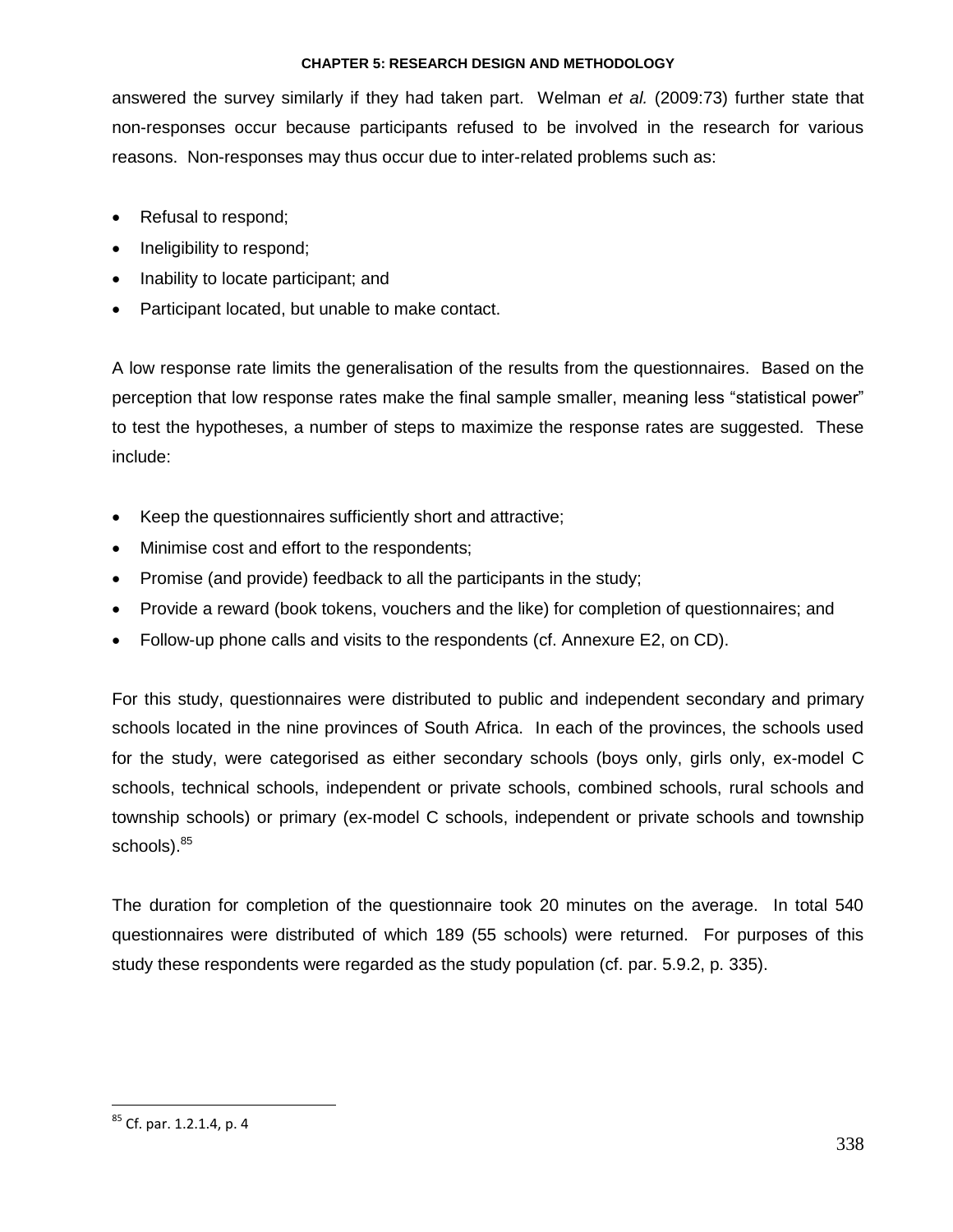# **5.9.3 The questionnaire as measurement instrument**

Monette *et al*. (2011:164) regard a questionnaire as a way to collect data in survey research that contains recorded questions that people respond to directly on the questionnaire form itself, without the aid of an interviewer.

# *5.9.3.1 Advantages and disadvantages of questionnaires*

Using the questionnaire as research instrument has definite advantages (Wilkinson & Birmingham, 2003:39; Best & Kahn, 2006:313; Muijs, 2011:38,39), but also has disadvantages (Wilkinson & Birmingham, 2003:39; Muijs, 2011:38,39), as will be pointed out below in Table 19.

# **Table 19: Advantages and disadvantages of questionnaires**

| <b>ADVANTAGES</b>                                                                                                                                                                           | <b>DISADVANTAGES</b>                                                                                                                                                                                                   |
|---------------------------------------------------------------------------------------------------------------------------------------------------------------------------------------------|------------------------------------------------------------------------------------------------------------------------------------------------------------------------------------------------------------------------|
| It is familiar to users and allows them to complete<br>the questionnaire at their own convenience, while<br>allowing some time to think about their answers.                                | Questionnaires often provide low response<br>(return rates), time-consuming follow-up and data<br>entry.                                                                                                               |
| Questionnaires facilitate the collection of vast<br>amounts of data with minimal effort.                                                                                                    | Ease of production and distribution can result in<br>the collection of far more data than can be<br>effectively used.                                                                                                  |
| The availability of a number of participants in one<br>place makes possible economy of time and<br>expense and provides a high proportion of<br>useable responses.                          | Questionnaires are everywhere, competing for<br>participants' time.                                                                                                                                                    |
| As research instruments, questionnaires can be<br>used time and time again to measure differences<br>between groups of people. They are thus reliable<br>data gathering tools.              | Lack of adequate time to complete the instrument<br>may result in the return of superficial data.                                                                                                                      |
| The person administering the instrument has the<br>opportunity to establish rapport, explain the<br>purpose of the study and elaborate on the<br>meaning of items that may not be clear.    | Lack of personal contact (if the questionnaire is<br>mailed) may mean that response rates suffer,<br>necessitating the expense of follow-up letters,<br>telephone calls and other means of chasing the<br>participant. |
| Well- designed questionnaires can allow<br>relationships between data to be identified. They<br>are particularly useful to showing relationships<br>with data that are easily quantifiable. |                                                                                                                                                                                                                        |

# *5.9.3.2 The design of the questionnaire*

Wilkinson and Birmingham (2003:19) state that when designing questionnaires, it is easy to overlook mistakes and ambiguities in question layout and construction. The design of the questionnaire affects the response rate (cf. par. 5.9.2.2, p. 337), the reliability and the validity of the data collected. Response rates, validity and reliability can be maximised by: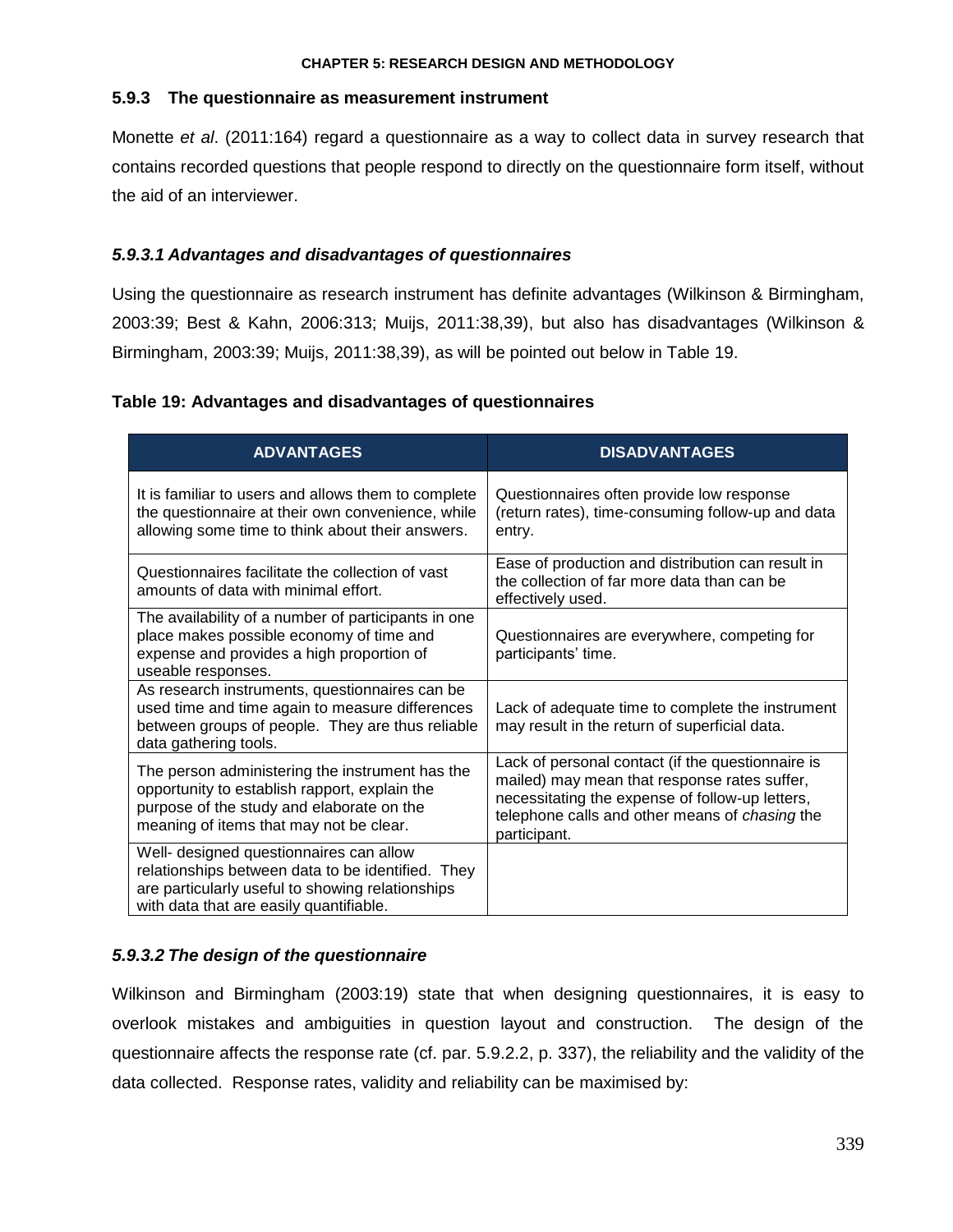- Careful design of individual questions;
- Clear layout of the questionnaire form;
- Lucid explanation of the purpose of the questionnaire; and
- Pilot testing.

The questionnaire was designed to be completed anonymously by the respondents. A covering letter for the attention of the respondents was written to accompany each questionnaire (cf. Annexure A, on CD), as well a letter to the school sport director/coordinator/sport organiser (cf. Annexure, E1, on CD). The covering letter explained the purpose of the research; and it contained important information for the completion of the questionnaire.

In relation to this study, a questionnaire was constructed in alignment with the literature overview (cf. Chap. 3, 4 and 5), the theoretical framework (cf. par. 4.9, p. 296; Fig. 15, p. 289), the semistructured interviews [(qualitative research (cf. par. 5.8., p 327, 6.2.3, p 371)] and the research aims. As a result hereof subsequent quantitative data were "built" or developed and thus connected with the qualitative results (cf. par. 5.7.4.3, p. 326; 5.8.4, p. 330; 6.2.3, p. 372). Because an already existing or generally accepted instrument (questionnaire) was not available in the literature (practice), a related questionnaire developed by Toh (1997), validated by Hollander (2000) and refined by Gerber (2000; 2009) was adapted in alignment with the theoretical framework and qualitative findings (cf. par. 6.2.3, p. 372) according to the research aims (cf. par. 1.3.2, p. 12). Besides taking into consideration the existing questionnaires of Toh (1997), Hollander (2000) and Gerber (2000; 2009), the questionnaire was also developed while taking into consideration existing questionnaires relevant to sport management and school sport, e.g. questionnaires developed by De Villiers (2003); Camiré (2012); Camiré, Trudel and Forneris (2012b; 2012a); Forneris, Camiré and Trudel (2012); and Van der Merwe (2012:66).

The questionnaire items were developed to include responses of general information and responses in relation to the views and experience in accordance with the diverse needs of South African schools. Principles accounted for during the construction of the questionnaire were (Partington, 2003:100; Best & Kahn, 2006:319,320; Morris, 2006:42; Thiétart, 2007; Delport & Roestenburg, 2011b:192):

 The principle of economy, which would enable respondents to provide as much information as possible in the shortest possible time and space available;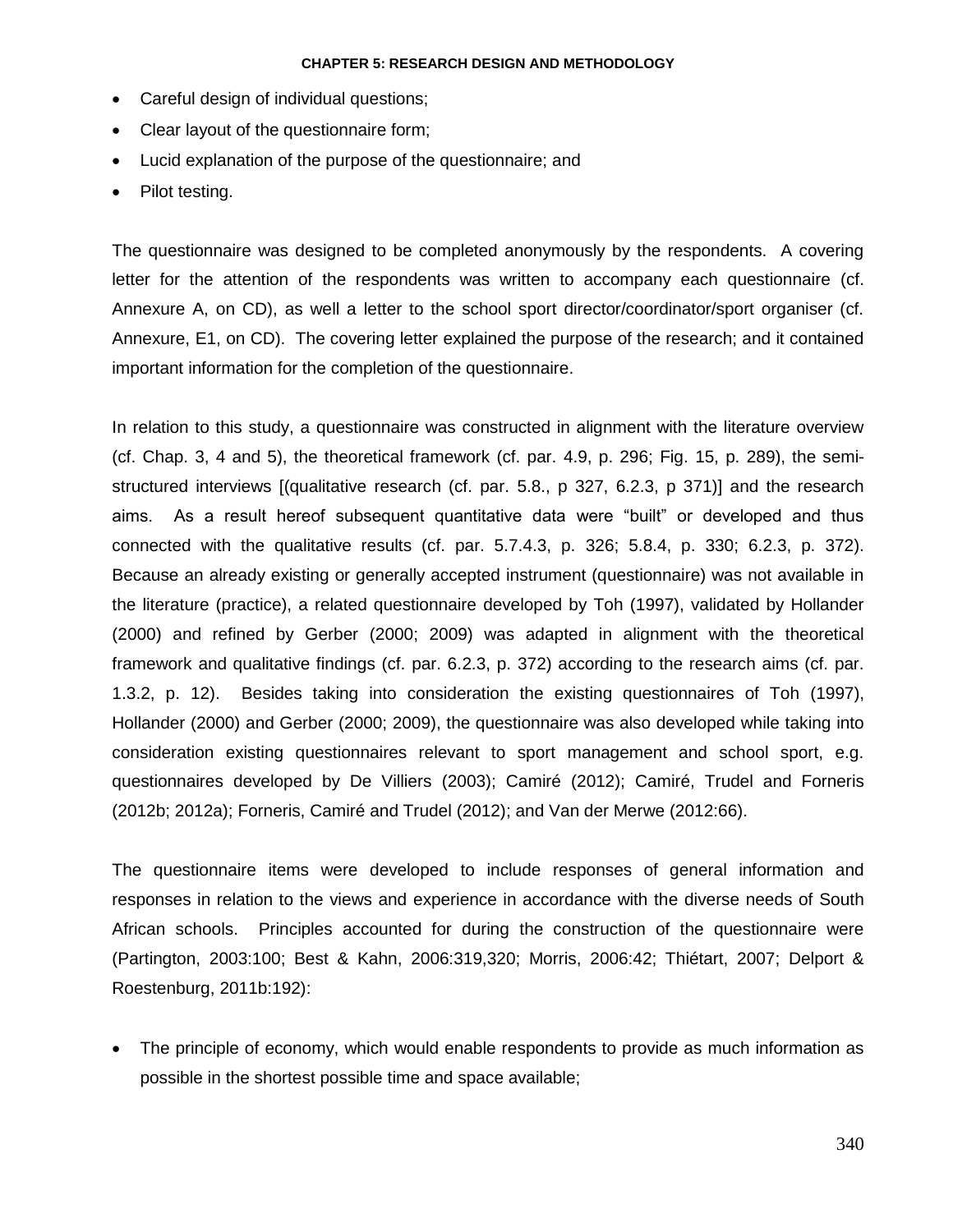- The format of the questionnaire was developed to have a professional appearance with a clear, neat and easy to follow layout;
- Clear and precise instructions were provided for the completion of the questionnaire;
- The theoretical foundation (Chapters 2, 3 and 4) and the framework served as a parameter for the development of the questionnaire, in accordance with the research aims and purpose of this study (cf. par. 1.3.2, p. 12); and
- Particular and thorough attention was given to question formulation.

A brief outline of the different sections of the questionnaire is presented below:

**Section A: General information** (Questions 1-13)

Questions in this section aimed to obtain some biographical information from the respondents as well as general information about the school setting.

**Section B: Demographical information (Questions 14-26)** 

The questions in this section were included to obtain demographical information from the respondents in order to describe the study population. These questions only had to be completed by the principal or his/her delegate (acting principal, deputy principal etc.).

**Section C: Wished for (required) school sport management competencies**

The aim of the questions in section C was to collect information from respondents on the importance of school for sport management competencies required to manage school sport, in accordance with the diverse needs of South African schools. Closed-end questions were grouped in different related categories, which correlate with the core, functional and specialist school sport management competencies (cf. par. 4.8, p. 283).

**Section D: Needs** (Question 1.1-1.25)

The questions in this section were included to obtain information about the extent of the specific needs and requirements of school sport managers, as well the extent of the utilisation of contemporary approaches.

It is imperative for the researcher to also take a decision regarding the recording technique for the responses on the questionnaire. In other words, the researcher should be clear in his mind regarding the particular rating scale to be utilized for the purpose of evaluation and quantification of the data.

As stated previously, a Likert scale as category partition method was adopted as recording technique for the responses on the questionnaire to capture the incidence, potency and intensity as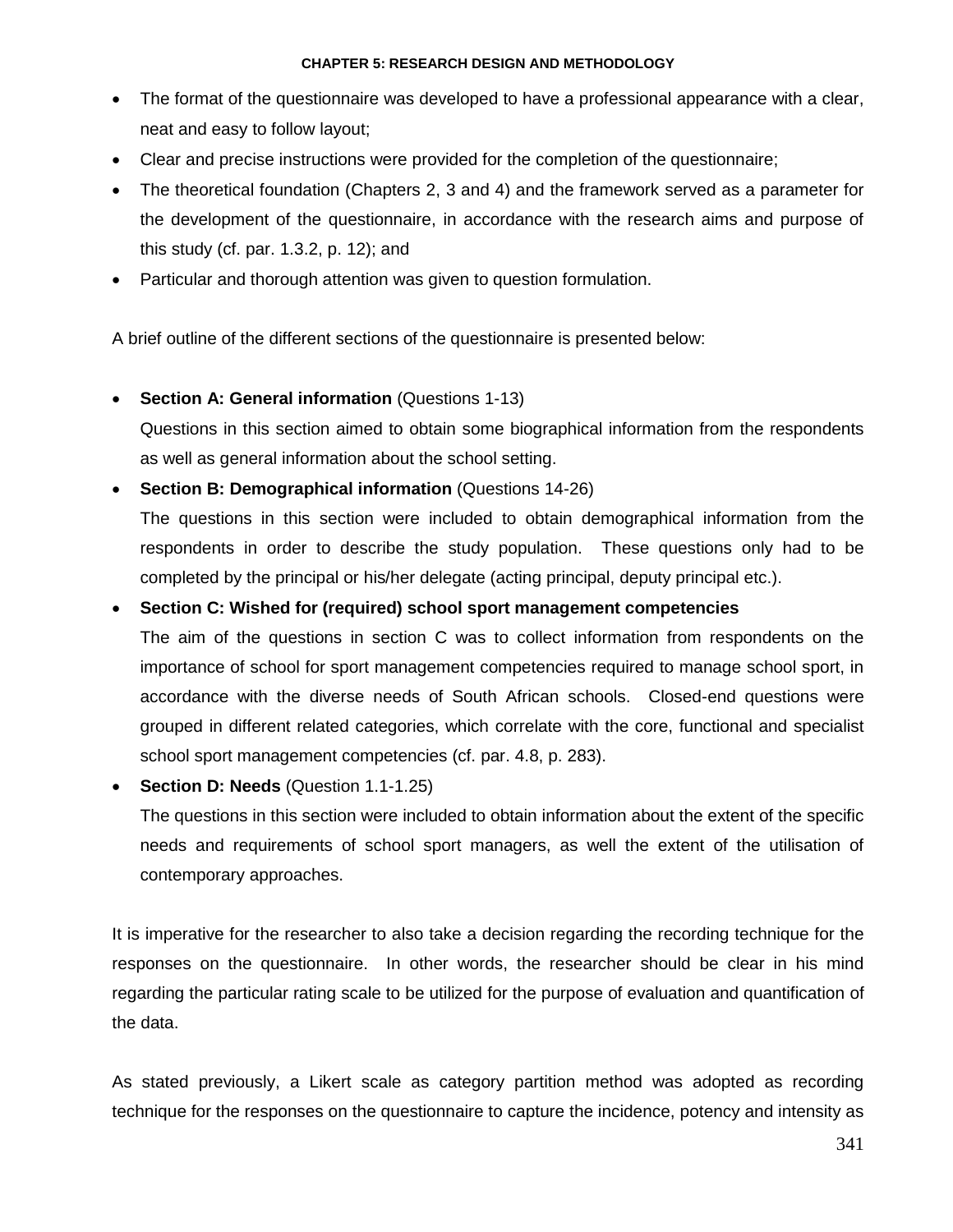to what extent school sport is managed in the study population of schools. The Likert rating scale requires an indication of the extent of the respondent"s agreement in relation to a particular question item on a given continuum. Scholars and researchers are unanimous in their view that the Likert rating scale is particularly useful for the purpose of evaluation of data as part of a research survey.

In this study, a four-point Likert scale was used to enable scores of either low or high values to represent the extent of the knowledge, opinion, judgment and experience of the respondents with regard to competencies required to manage school sport (Keeves, 1997:792-793; De Vaus, 2002:182; Anderson, 2004:111; Morris, 2006:42-44; Maree & Pietersen, 2007b:167; Delport & Roestenburg, 2011a:211-212; Neuman, 2011:226). Usually a five-point-scale is used (Thomas *et al.*, 2011:208), but a seven-point scale (Hollander, 2000:142) was seen in the literature, while Van Vuuren (2008:8,197) used a four-point scale and De Villiers (2003:32) used a six-point scale. However, according to Delport and Roestenburg (2011b:219), Faul (1995:51-54;276) recommends five, seven or nine as the ideal number of responses. The rationale for using a four-point-scale apart from the reasons stated earlier in this paragraph, was also to eliminate any easy (neutral) responses in case of tiredness, laziness and time constraints (Muijs, 2011:42; Gravetter & Forsano, 2012:209). For purposes of this research, the scale was constructed as in Table 20.

## **Table 20: Scale for questionnaire**

| <b>NO EXTENT</b> | <b>LITTLE EXTENT</b> | <b>SOME EXTENT</b> | <b>GREAT EXTENT</b> |
|------------------|----------------------|--------------------|---------------------|
|                  |                      |                    |                     |

## **5.9.4 Reliability**

Salkind (2006:106; 2009:110; 2012:115) refers to *dependable, consistent, stable, trustworthy, predictable and faithful* as synonyms for reliability. More specifically, Delport and Roestenburg (2011b:177) concede that reliability deals with what is being measured. Muijs (2011:61) states that whenever researchers want to measure something, there is some element of error what he calls measurement error*.* Reliability then refers to the extent to which test scores are free of measurement error.

Although it is rare to have perfect reliability, Neuman and Kreuger (2003:179,180), as well as Salkind (2006:108; 2009:112; 2012:118), suggest procedures to increase the reliability of measures. These can be summarised as follows: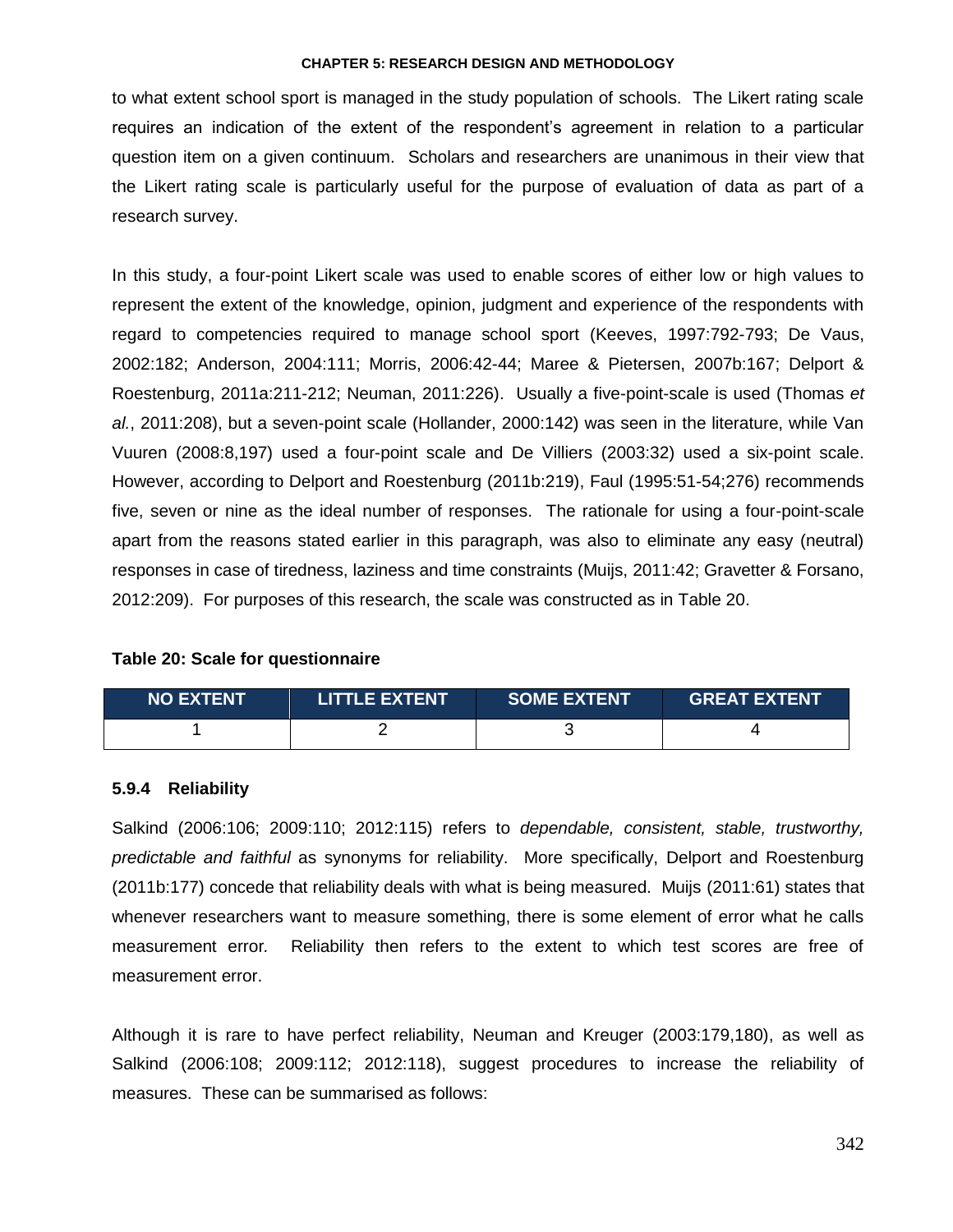- Increase the number of items or observations, i.e. the use of multiple indicators of a variable;
- Eliminate items that are unclear;
- Increase the level of measurement;
- Standardize the conditions under which the test is taken;
- Moderate the degree of difficulty of the instrument;
- Minimise the effects of external events;
- Standardise instructions;
- Maintain consistent scoring procedures; and
- Use pre-tests, pilot studies and replications.

Several procedures exist for establishing the reliability of an instrument, such as the test-retest and alternate-form methods and the split-half technique (Gratton & Jones, 2010:92; Delport & Roestenburg, 2011b:177). For the purposes of the current study, a pilot study was conducted; and the Cronbach alpha coefficient (Cronbach alpha) was used to measure the reliability of the measurement instrument (in this case the questionnaire).

# *5.9.4.1 Pilot study<sup>86</sup>*

 $\overline{a}$ 

Bless *et al.* (2006:184) define the pilot study as a small study conducted prior to a larger piece of research to determine whether the methodology, sampling, instruments and analysis are adequate and appropriate.Janesick (1994:213) concurs that the pilot test in qualitative research allows the researcher to make use of the actual qualitative interviews.

According to Wilkinson and Birmingham (2003:52), the researcher can begin to identify and correct imperfections by piloting or testing a questionnaire with a select few people in order to establish their clarity. Piloting further assists in eliminating ambiguous questions, as well as in generating useful feedback on the structure and flow of the intended interview. Welman *et al.* (2009:148) and De Vos *et al.* (2011a:237) summarise the purpose of the pilot study as follows:

<sup>&</sup>lt;sup>86</sup>A number of different opinions on and definitions of the pilot study exist. Some of these address one aspect of the pilot study, while others are more comprehensive. Sarantakos (2000:292-294), for instance, differentiates between aspects of the pretest and the pilot study. The former comprises the testing of one or more aspects of the subject, such as the questionnaire or the programme for the analysis of the data (Strydom, 2011a:237). Although concurring with De Vos, Strydom, Fouche and Delport (2011a:237) who feel that the concept pilot study is the more correct and the more comprehensive, the concept pilot test and pilot study will be used interchangeably in the current study with pilot test referring to the trial run or pretest of the measurement instrument specifically as opposed to the comprehensive conceptualisation of pilot study as outlined in par. 5.9.4.1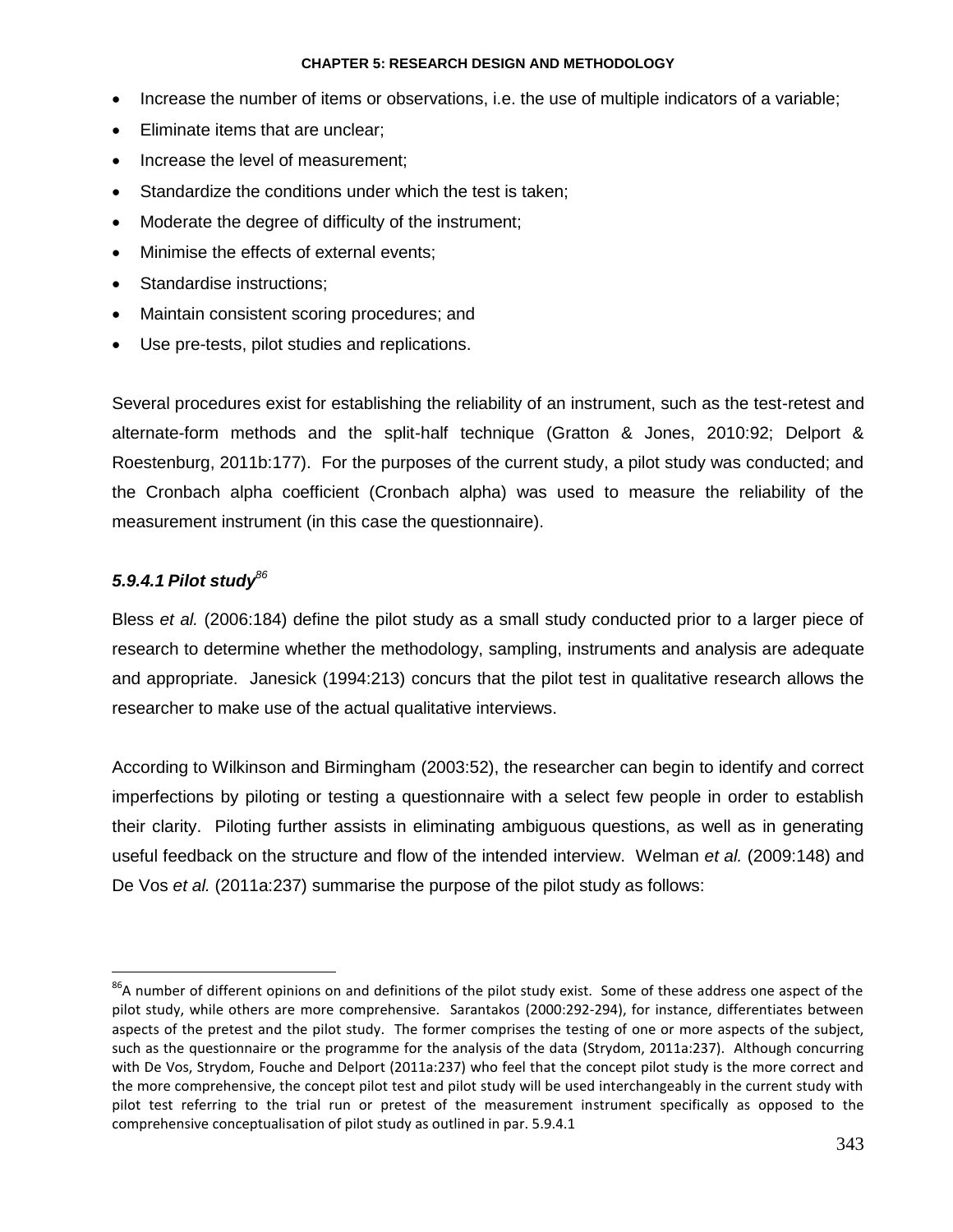- To detect possible flaws in the measurement process (such as ambiguous instructions, and inadequate time limits);
- To identify unclear or ambiguously formulated items. In such a pilot study the actual questions are put to the "participants and they are then asked to indicate how they have interpreted the formulated questions; and
- An opportunity for researchers and assistants to notice non-verbal behaviour (on the part of participants) that may possibly signify discomfort or wording of the questions (Welman *et al.*, 2009:148).

The final questionnaire was discussed with as well as analysed and approved by the Statistical Consultation Services (SCS) at the Potchefstroom Campus of the North-West University (cf. Annexure R, on CD).

# *5.9.4.2 The Cronbach alpha coefficient*

Internal consistency refers to the degree of correlation between the various items of a measuring construct (Sekaran & Bougie, 2010:162). The Cronbach alpha coefficient is widely used as a reliable procedure to indicate how well various items are positively correlated to one another (Drucker-Godard *et al.*, 2001:203; Sekaran & Bougie, 2010:162). The Cronbach alpha is based on the inter-item correlations. If the items are strongly correlated with each other, their internal consistency is high and the alpha coefficient will be close to one. On the other hand, if the items are poorly formulated and do not correlate strongly, the alpha coefficient will be close to zero. Guidelines for the interpretation of Cronbach"s alpha coefficient have been suggested and the following seem widely and generally accepted by researchers:

- 0.90-high reliability
- 0.80-moderate reliability
- 0.70-low reliability

For this study a statistical method was used to calculate the Cronbach alpha coefficient (α) to assess the internal consistency of the various question items of the questionnaire (Santana, 2009:124; Sas Institute Inc, 2013b:363; 2013a:274). The Cronbach alpha coefficient was calculated for each group of items in order to illustrate the internal consistency of each subsection. It also served another purpose in indicating the level of measuring the same construct validity. In the different subsections the general coefficient was higher than the acceptable, which is 0.7 and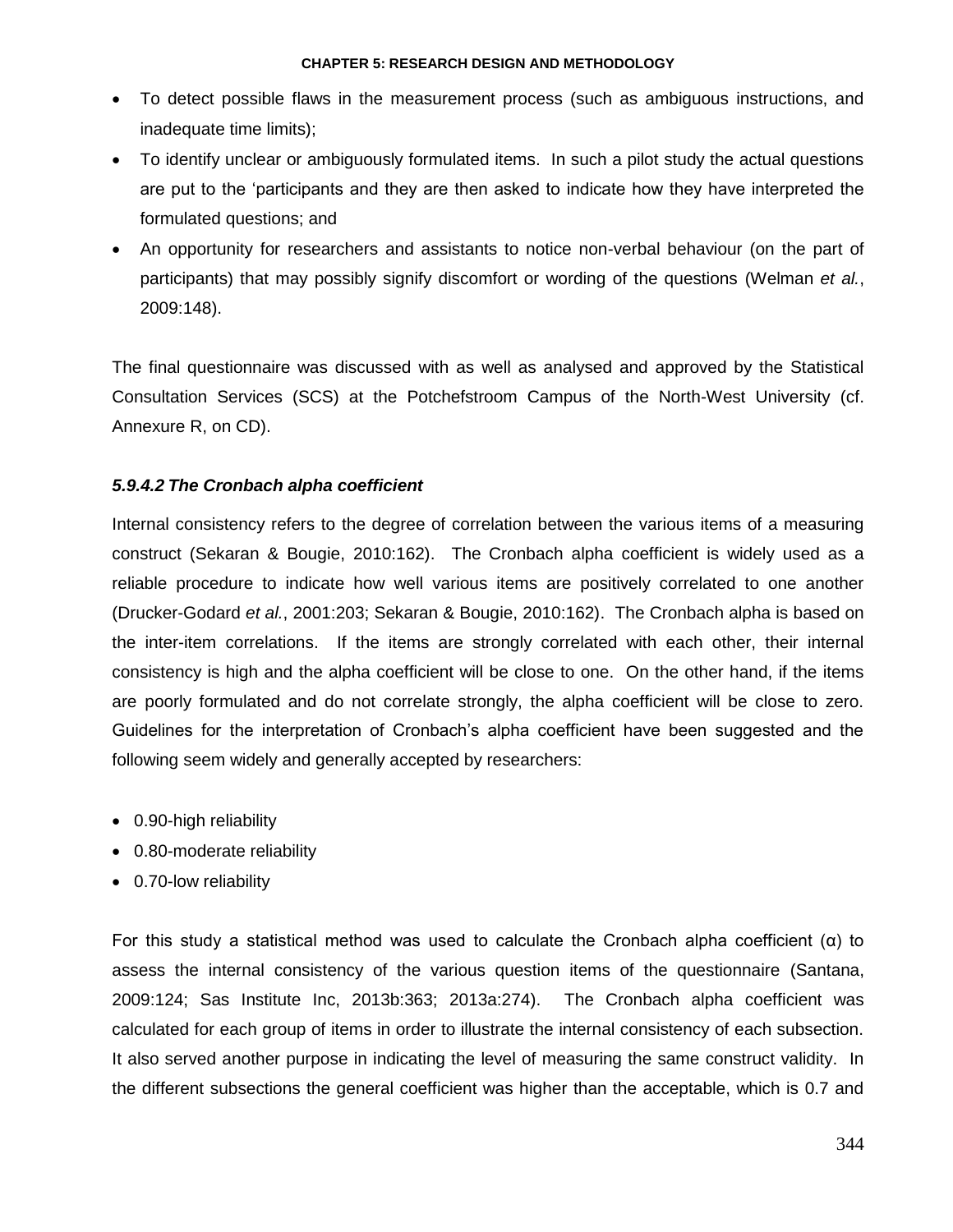above. The Cronbach apha coefficient for the different subsections of the questionnaire follows. Firstly the Cronbach alpha for section C of the questionnaire is presented in Table 21.

| <b>CONSTRUCT</b>                         |     | <b>ITEMS</b>                     | A    |
|------------------------------------------|-----|----------------------------------|------|
| <b>Basic Fundamental Management</b>      | 171 | 1.1.1-1.1.6;1.1.9;1.1.11;1.1.17  | 0.93 |
| <b>Strategic Planning</b>                | 174 | 1.1.7-1.1.8;1.1.10;1.1.12-1.1.16 | 0.92 |
| <b>Fundamental Communication</b>         | 183 | 1.1.18-1.1.23                    | 0.88 |
| <b>Fundamental Governance</b>            | 175 | 1.1.25-1.1.34                    | 0.94 |
| General Sport administration             | 178 | $1.2.1 - 1.2.5$                  | 0.92 |
| Information management                   | 180 | 1.2.6-1.2.11                     | 0.91 |
| Product, promotion marketing             | 168 | 2.1.1-2.1.11;2.1.14              | 0.97 |
| Price, place marketing                   | 180 | 2.1.12-2.1.13;2.1.15-2.1.18      | 0,93 |
| Networking                               | 179 | 2.2.1-2.2.2;2.2.4;2.2.6;2.2.10   | 0.84 |
| Public relationships                     | 171 | 2.2.3;2.2.5;2.2.7-2.2.8;2.2.11-  | 0.93 |
|                                          |     | 2.2.15                           |      |
| Managing human behaviour                 | 172 | $2.3.1 - 2.3.7$                  | 0.91 |
| Attract, retain, develop human resource  | 169 | 2.3.8-2.3.19                     | 0.95 |
| Operational Maintenance and housekeeping | 175 | $2.4.1 - 2.4.9$                  | 0.94 |
| <b>Operational Facility management</b>   | 170 | 2.4.10-2.4.16; 2.4.26; 2.4.28    | 0.96 |
| Operational Risk management              | 175 | 2.4.17-2.4.24                    | 0.95 |
| Operational project and event management | 180 | 2.4.25; 2.4.27; 2.4.29-2.4.31    | 0.92 |
| Strategic Financial planning             | 174 | 2.5.1;2.5.5-2.5.10               | 0.92 |
| Financial control                        | 180 | $2.5.2 - 2.5.4$                  | 0.87 |
| Purchasing management                    | 178 | $2.6.1 - 2.6.8$                  | 0.94 |
| Sport law and legal management           | 174 | $2.7.1 - 2.7.7$                  | 0.94 |
| Health, wellness and fitness specialist  | 162 | $3.1.1 - 3.1.16$                 | 0.97 |
| Human movement specialist                | 175 | 3.1.17-3.1.21                    | 0.90 |
| Sport medical services specialist        | 178 | $3.2.1 - 3.2.8$                  | 0.95 |

# **Table 21: Cronbach Alpha coefficient for the constructs of the questionnaire in Section C<sup>87</sup>**

The alpha coefficient for the subsection of competencies (question items 1.1-3.2) was all higher than 0.7 in all items and was thus accepted for further analyses and interpretation. Hereupon after the Cronbach alpha for section D of the questionnaire (cf. Annexure D, on CD). The Cronbach alpha of section D is tabled in Table 22.

| Table 22: Cronbach Alpha coefficient for the constructs of the questionnaire in Section D |  |  |  |  |  |  |
|-------------------------------------------------------------------------------------------|--|--|--|--|--|--|
|-------------------------------------------------------------------------------------------|--|--|--|--|--|--|

| <b>CONSTRUCT</b>                                | N   | <b>ITEMS</b>              | А    |
|-------------------------------------------------|-----|---------------------------|------|
| Training, resources and infrastructure needs    | 171 | $1.1 - 1.11$ ; 1.13       | 0.95 |
| Support needs                                   | 175 | $1.14 - 1.15$ ; 1.17-1.18 | 0.87 |
| Policy, structures, systems and processes needs | 176 | 1.19-1.20;1.22-1.24       | 0.93 |
| Specialists needs                               | 178 | 1.16:1.21                 | 0.70 |

 $87$  Not all the information on each questionnaire was completed in full, hence the difference in total responses at each question item

 $\overline{a}$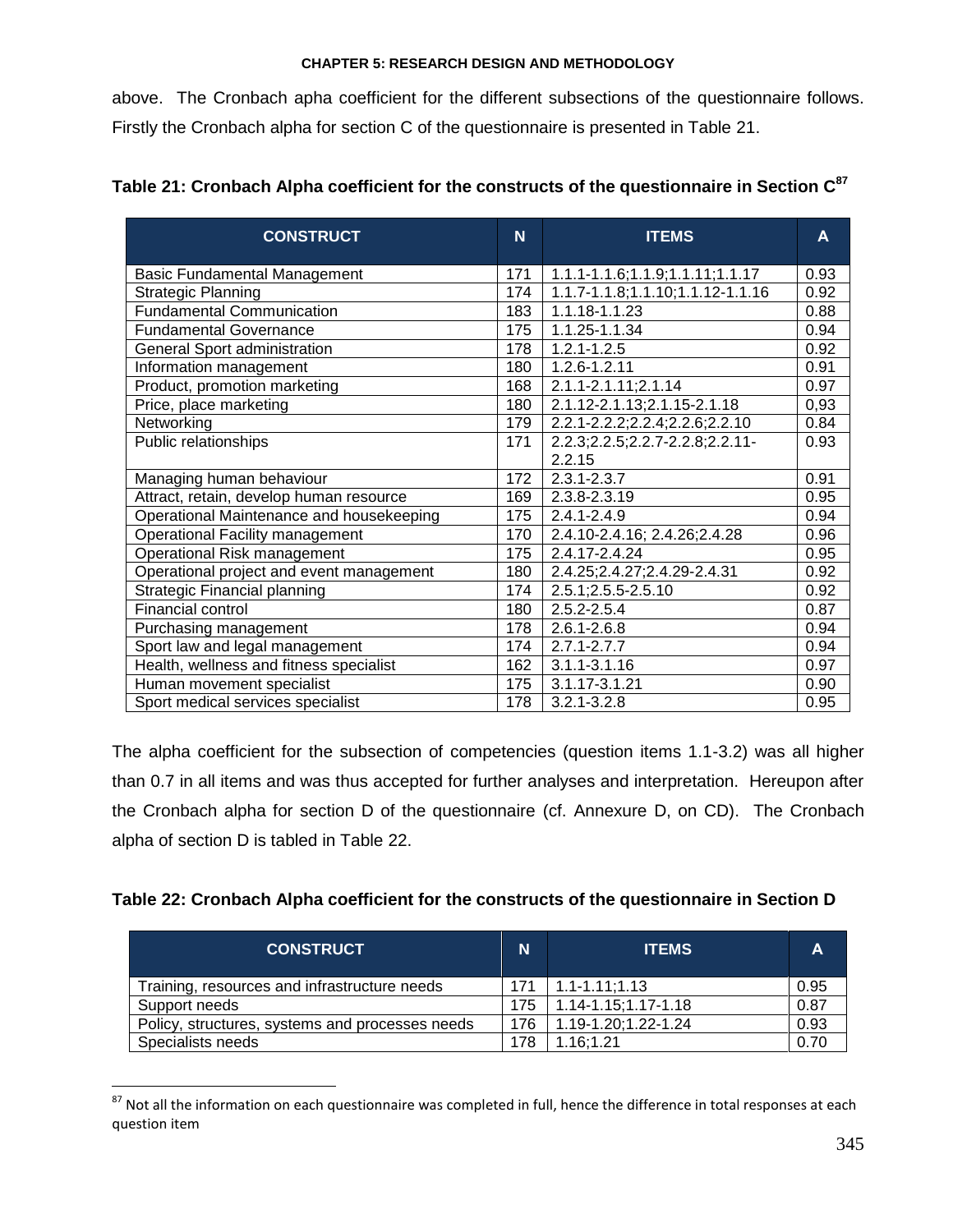From Table 22, it is quite clear that the Cronbach alpha varied from 0.7 to 0.95 ( $\geq$  0.7) for section D of the questionnaire and it was accordingly included for further analysis and interpretation (cf. par. 6.3, p. 431).

In total it could thus be said that the different subsections or constructs of the questionnaire yielded high scores with the general Cronbach alpha coefficient ranging between 0.84 and 0.97 which indicates a high level of reliability for each construct. Apart from the importance of the concept reliability in the context of measurement, validity is widely considered as important in the context of measurement to ensure the success of any study.

## **5.9.5 Validity**

Validity is the primary concern of all researchers who gather educational data. Validity is the most important quality of a measured dependent variable. This is because validity refers to the extent to which an empirical measure accurately reflects the concept it is intended to measure, yielding scores that reflect the true variables being measured. In other words, validity refers to the soundness of the interpretation of scores from a test, the most important consideration in measurement.

A construct, concept or a theoretical construction is aimed at organising and making sense out of our environment. The main purpose is to use observed variables to describe a construct or concept which is an observable variable, e.g. school sport management and school sport management competencies (Pedhazur & Schmelkin, 1991:86; Ary *et al.*, 2006:38-39;243). Construct validity is the extent to which a questionnaire or test measures a theoretical concept or trait (cf. par. 5.9.5, p. 346; 5.9.5.3, p. 348).

Confirmatory factor analysis was used to determine the construct validity for each subsection of the questionnaire (cf. par. 5.9.5.3, p. 348; 5.9.6, p. 350; Annexure D, on CD). To determine whether a factor analysis may be appropriate, for the questionnaire, Kaiser"s Measure of Sample Adequacy (MSA), was computed for each confirmatory factor. Kaiser"s measure of sample adequacy gives an indication of the inter correlations among variables (cf. par. 5.9.6, p. 350). An MSA of 0.5 is an indication that the data are appropriate for factor analysis. A variance retained of more than 50% was considered to make the data reduction sufficient. The final communalities indicate the range of low and high contributions that each variable is making to the specific factor. The results of the factor analysis are presented in Table 23 below.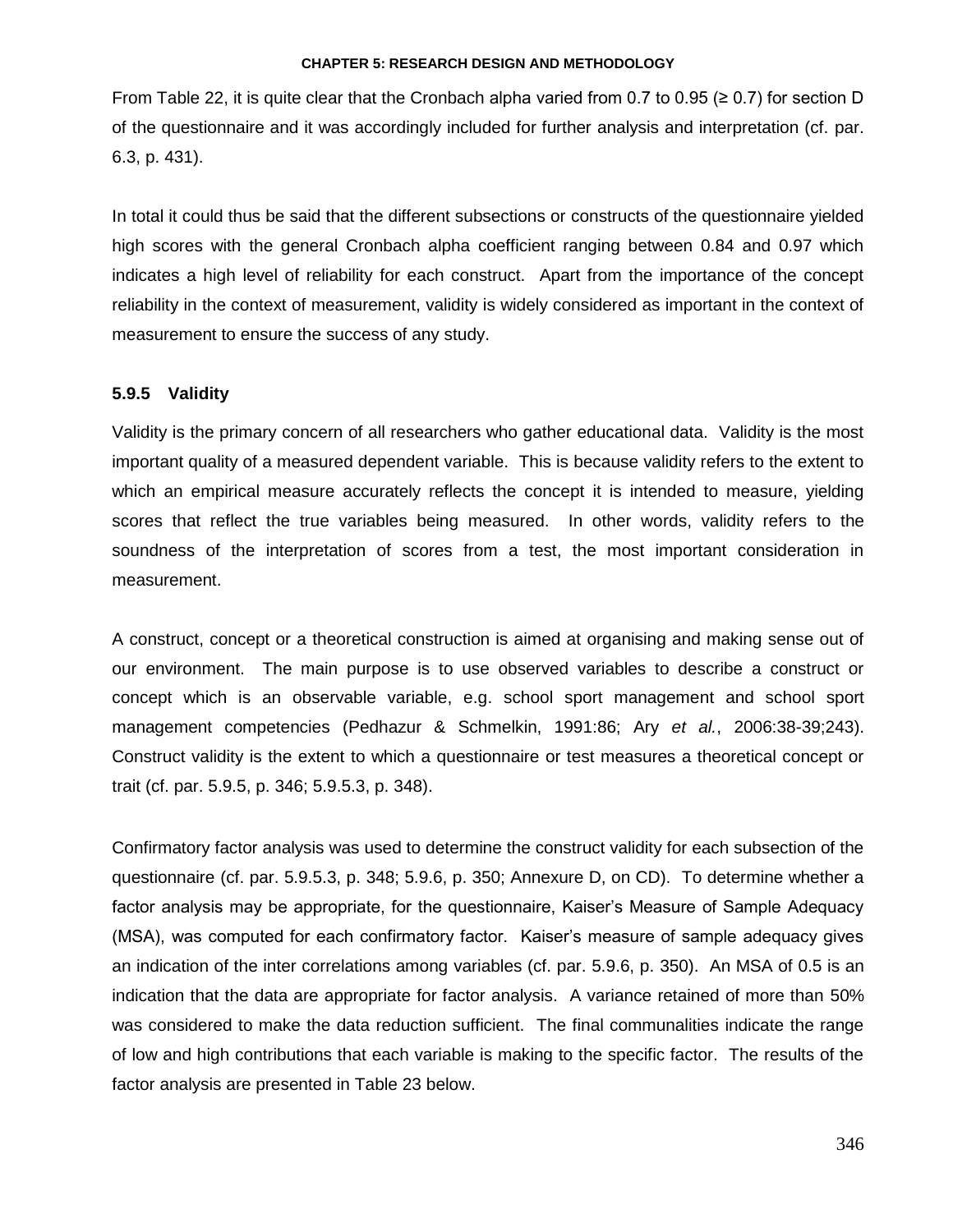| <b>ITEMS</b> 88            | <b>MSA</b> | <b>NUMBER OF FACTORS</b><br><b>RETAINED</b> | % OF VARIATION<br><b>EXPLAINED</b> |
|----------------------------|------------|---------------------------------------------|------------------------------------|
| $C1.1.1 - 1.1.17$          | 0.93       | 2                                           | 67.48                              |
| C1.1.18-1.1.24             | 0.85       | 1                                           | 59.10                              |
| C1.1.25-1.1.34             | 0.91       | 1                                           | 66.49                              |
| $C1.2.1 - 1.2.11$          | 0.92       | $\overline{2}$                              | 73.46                              |
| C2.1.1.-2.1.18-            | 0.95       | $\overline{2}$                              | 74.41                              |
| $C2.2.1 - 2.2.14$          | 0.90       | $\overline{2}$                              | 64.96                              |
| C <sub>2.3.1</sub> -2.3.19 | 0.93       | 2                                           | 67.51                              |
| C <sub>2.4.1</sub> -2.4.31 | 0.95       | 4                                           | 75.78                              |
| C <sub>2.5</sub> .1-2.5.10 | 0.90       | 2                                           | 72.93                              |
| C <sub>2.6.1</sub> -2.6.8  | 0.89       | 1                                           | 70.55                              |
| $C2.7.1 - 2.7.7$           | 0.93       | 1                                           | 74.62                              |
| C <sub>3</sub> .1.1-3.1.21 | 0.94       | 2                                           | 73.66                              |
| $C3.2.1 - 3.2.8$           | 0.94       | 1                                           | 76.15                              |
| D1.1-1.25                  | 0.94       | 3                                           | 72.07                              |

# **Table 23: Exploratory Factor Analysis**

From Table 23 it is evident from the initial exploratory factor analysis, that the factors retained from the different sub sections of the questionnaire varied from one to four factors retained. The factors retained explain the percentage of variation in this situation and yielded different MSA scores. The MSA for the different sub sections of section of the questionnaire varied between 0.85 and 0.95, while for the subsections of section D of the questionnaire, the MSA score was 0.94, which is an indication that the data were appropriate for data analysis. All the factor analyses were therefore trustworthy and construct validity on all constructs was confirmed. The significance of the above Confirmatory factor analysis is the fact that it demonstrates the high level of construct validity of question items in being homogenous in relation to each other.

# *5.9.5.1 Internal validity*

Internal validity is crucial to experimental research designs; and it may be obtained by using at least two groups that are equal in respect of both the dependent variable and all nuisance variables. Cozby (2009:86) believes that the internal validity of a research study is the extent to which its design allows the researcher to draw accurate conclusions about cause-and-effect relationships. To ensure the internal validity of research, the researcher needs to attempt to eliminate any other possible explanations for the results observed (Marczyk *et al.*, 2005:159; Devlin, 2006:76; Cozby, 2009:86).

 $\overline{a}$ 

<sup>88</sup> Cf. Questionnaire, Annexure B on CD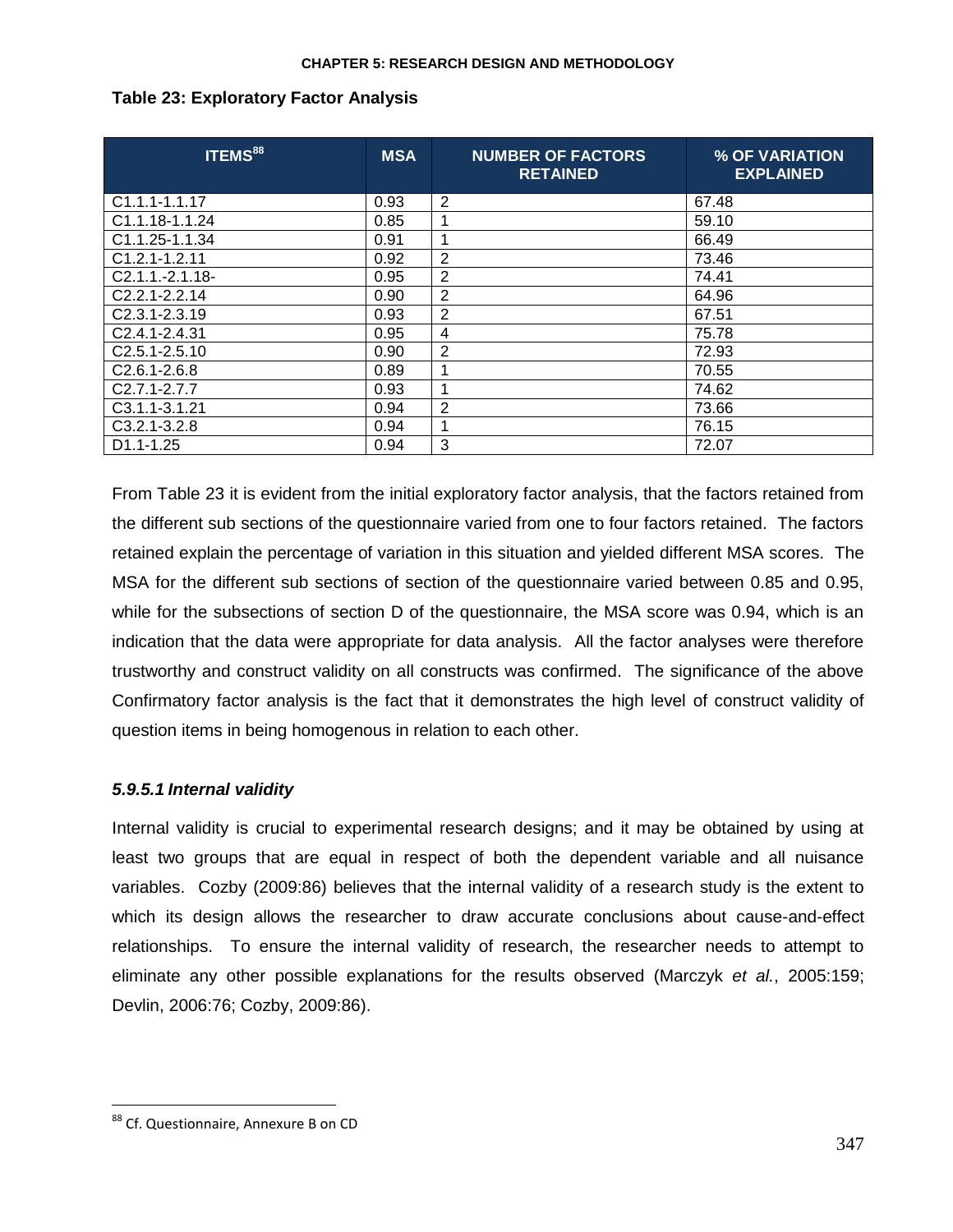# *5.9.5.2 External validity*

If a study lacks external validity, then one is not confident that the findings can be applied beyond the narrow confines of the study. One especially common threat to external validity is the lack of random selection. When the sample does not reasonably represent the population, external validity is lacking (Suter, 1998:132). Shadish, Cook and Campbell (2002:20-24;39;55;86-92;346- 348;353-371;466-473) suggest four areas of doubt concerning the ability to generalize findings:

- The researcher's inability to conceptualize performance indicators, so that other researchers can replicate the experiment;
- The researcher"s inability to ensure that the experimental and control groups are representative of larger populations;
- The researcher"s inability to be confident that the operationalized variables in the experimental setting can be replicated in real-life situations; and
- The researcher"s inability to be certain that internal validity variables such as history, maturation, pre-test sensation, test reliability and selection (Adams *et al.*, 2007:237-238; Bordens & Abbott, 2011:116-117) will not detrimentally affect external validity.

# *5.9.5.3 Measurement validities*

 $\overline{a}$ 

Neuman (2011:211) describes measurement validity *"as how well an empirical indicator and the conceptual definition of the construct that the indicator is supposed to measure fit together"*. Although there are many types of validity, authors are generally in agreement that there are a few common techniques used to assess the validity of a measuring instrument. With regard to **content validity**, Smit (1991:56) distinguishes three types of content validity, namely face validity,<sup>89</sup> sample validity and factorial validity. **Face validity,** according to Iacobucci and Churchill (2010:257), refers to the relationship (similarities/correlation) between the researcher"s description of concepts and his/her description of the categories measured. In the light of the purpose of the current research (cf. par.

<sup>&</sup>lt;sup>89</sup> The terms face validity and content validity are often used interchangeably in research literature, although some methodologists argue that they should not be thought of as synonymous. They claim that face validity is not technically a form of validation, since it does not refer to what an instrument "actually" measures, but rather to what it "appears" to measure (i.e. it appears relevant to those who will complete or administer it). Nevertheless face validity is a desirable characteristic of a measuring instrument. Without it, we may encounter resistance on the part of respondents, which may in turn adversely affect the results obtained. Consequently, it is important to structure an instrument so that it not only measures the attributes under consideration accurately, but also appears to be a relevant measure of these attributes. So whereas Smit (1991:56), considers face validity as a sub type of content validity, are Delport and Van Roestenburg (2011b:173) and Neuman (2011:212-213), to name but a few, of the opinion that content and face validity should be seen as separate categories or types of validity underlying measurement. I therefore agree with the classification scheme of Delport and Van Roestenburg (2011b:173) and Neuman (2011:212- 213) to categorise validities underlying measurement as: content, face, criterion and construct validity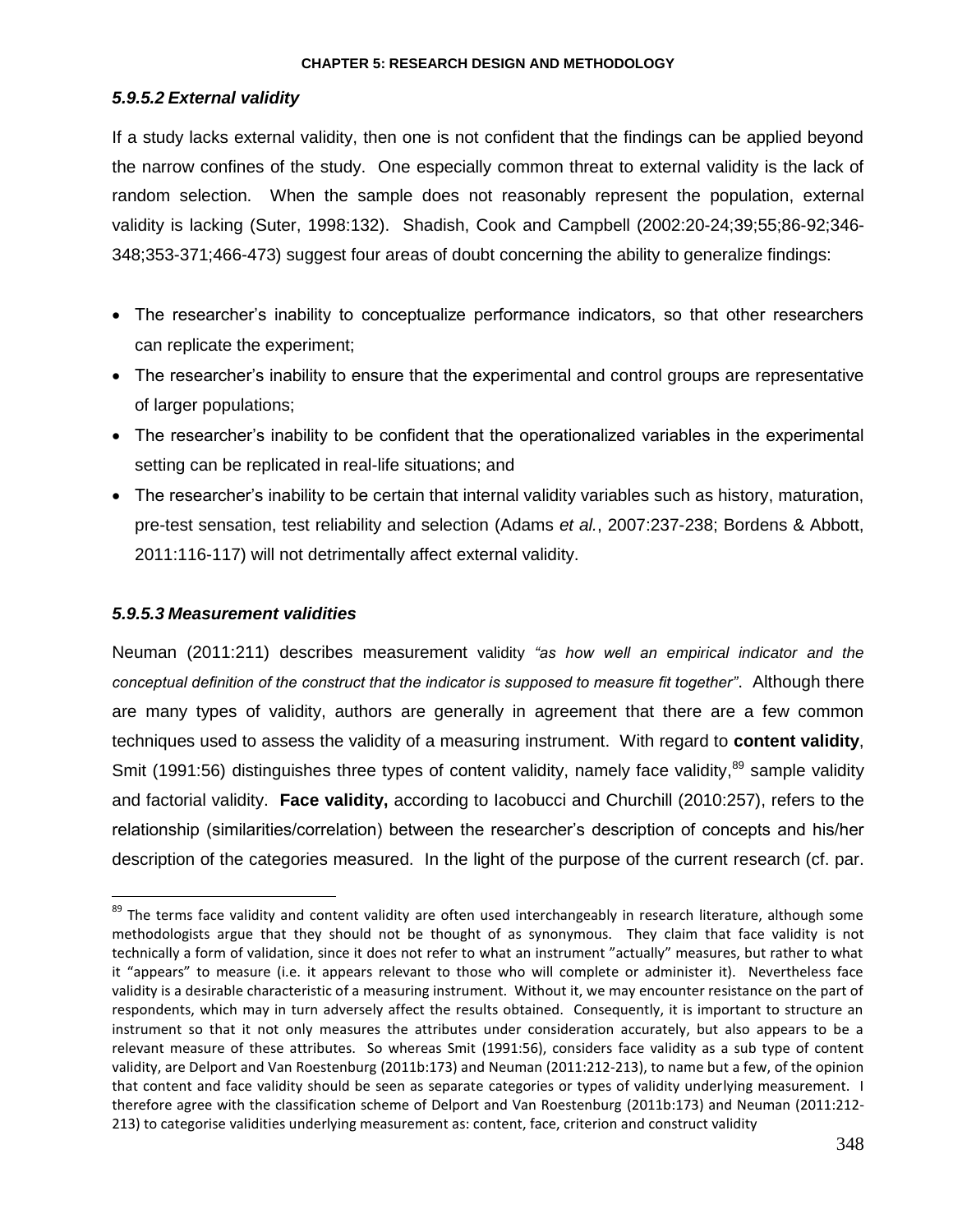1.3.2, p. 12), face validity thus determines if a questionnaire after a superficial (on the surface/on the face of it) assessment, looks valid at first glance (the face of it) for a respondent (person) who has to complete the questionnaire. That is to say, that face validity does not refer to what items of a questionnaire really measure, but rather what the researcher wants it to measure at first glance. In other words, each question or item on the measurement instrument should have a logical link with an objective. Broadly, the establishment of the referred to link, is called face validity (Kumar, 2011:180). **Sample validity** (logical) of measuring instrument as for instance a questionnaire on the other hand, is grounded on a representative sample of the content subjacent to the concept about which information is obtained from. In this regard Guion (1965:124) alleges that "… *content validity is the degree to which the total variance of the sample (the actual questionnaire) is related to the variance in the total possible population of tasks or items"*. Lastly, the **factorial validity** of a measuring instrument (questionnaire) refers to the loading of the questionnaire with a general factor – in other words, the relation (correlation) which exists between the questionnaire and a common factor, as measured by means of the questionnaire (Smit, 1991:56). Churchill and Lacobucci (2005:90,394,413); Devlin (2006:72), as well as Gravetter and Forzano (2012:381,391) implicitly purport, that there is a relation (correlation) between the questionnaire and a common factor which is measured by means of the questionnaire.

Two other forms of validity are construct validity and criterion validity. It has been the purpose to determine the perceptions of respondents on the importance of sport management competencies in developing a sport management programme for educator training, which would enable sport managers to manage school sport in accordance with the diverse needs of South African schools. **Construct validity** bears relation to assumptions underpinned by theory relevant to the concept. In an endeavour to ensure construct validity for the current study, the questionnaire items were developed in alignment with the theoretical underpinnings concerning school sport management (cf. par. 4.8, p. 283; 6.3.2, p. 454). **Face validity** was optimised by the conduct of a pilot test to verify the relevance and representativeness of the various items to the intended setting (Bush, 2002:61; Roberts *et al.*, 2006:43). **Criterion validity** is seen as the ability of a measure to correlate with other standard measures of similar constructs or established measures. Given the fact that no other standard measure of similar constructs or established criteria was available, criterion validity was not established. Subsequently, it is in line with the research design adopted for this research (cf. par. 5.7.4.2, p. 325). The **external validity** was optimised by the selection of schools where sport is managed according to criteria relevant to the research aims (cf. par. 1.3, p.12; 5.9.5.2, p. 348). **Internal validity** was ensured by means of a substantial theoretical framework, initial qualitative data and an adapted existing questionnaire.

349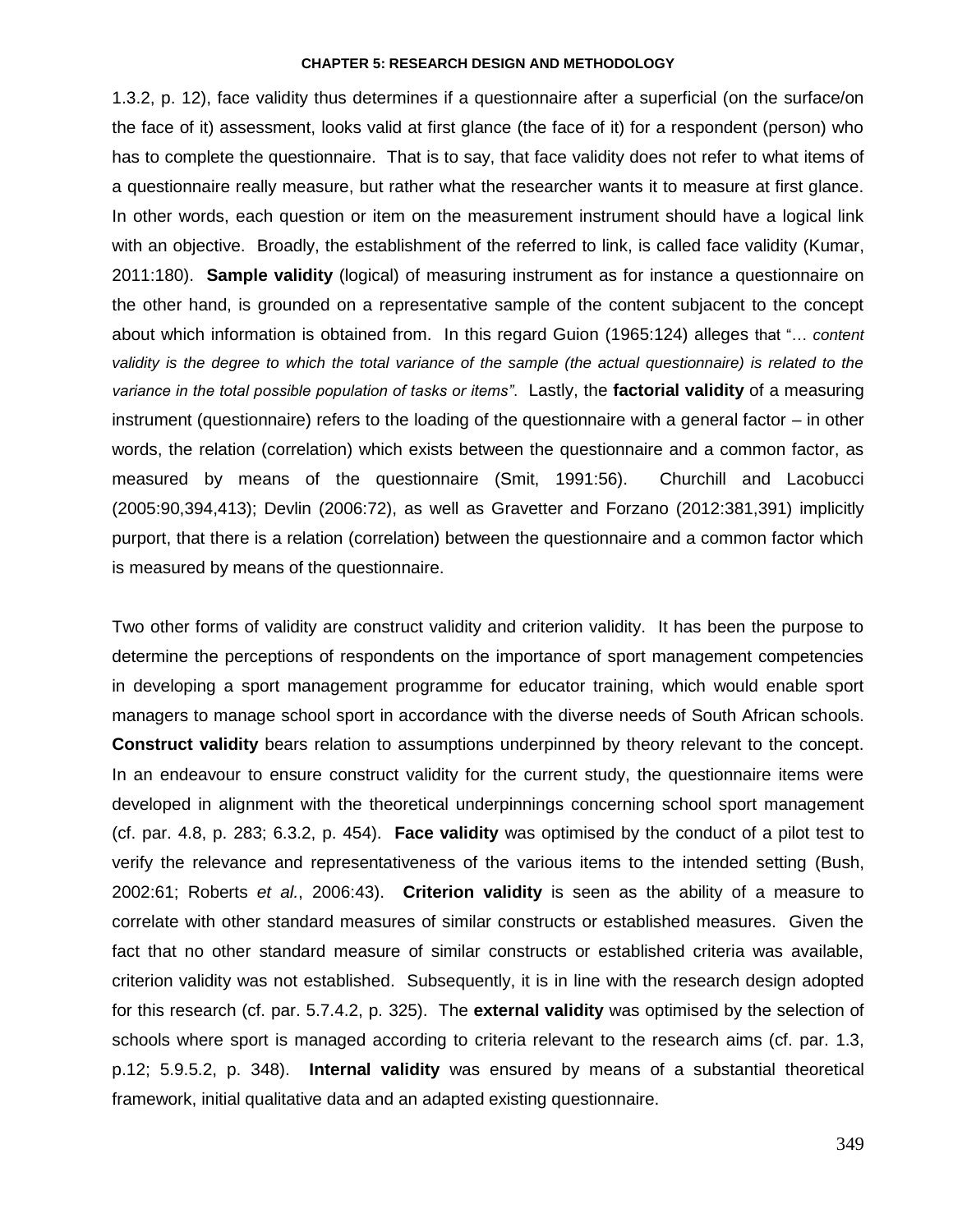## **5.9.6 Statistical analysis**

Descriptive statistical techniques were applied to organise, analyse and interpret the quantitative data. Measurements were recorded as scores indicated by a four-point Likert scale with a range from a low to a high level of the variable of interest (cf. par. 5.9.3.2. p. 339; Annexure D, on CD). Measurements of central tendency were applied to describe the average of selected sets of scores to obtain indications of typical tendencies and outliers. Data from the questionnaire (cf. Annexure, D, on CD) were statistically interpreted, analysed in collaboration with the Statistical Consultation Services of the North-West University, Potchefstroom Campus. The gathered data from the questionnaire were statistically converted by means of the SAS (Sas Institute Inc, 2010; 2011) computer software programmes to obtain related scores for the purpose of quantitative interpretation (cf. par. 6.3., p. 429). A two-stage statistical procedure was followed:

- In the initial stage an exploratory factor analysis was done on all the items of Section C and D of the questionnaire (cf. Annexure D, on CD) as a means of data reduction and to ensure construct validity. The factors retained by these factor analyses were then named and constructed; the value of a factor was defined by taking the mean of all the items comprising each construct Thereafter the Cronbach alpha coefficient was calculated to ensure and determine the reliability of each new defined construct of the various subsections of the questionnaire (cf. par. 5.9.4.2, p. 344). To determine whether a factor analysis may be appropriate, Kaiser"s Measure of Sample Adequacy (MSA), which gives an indication of the inter-correlations among variables, were computed (Tabachnick & Fidell, 2012:191) for each confirmatory factor. Guidelines according to Hair, Black, Babin and Anderson (2010:9;14;20;90-150) were used to confirm that the MSAs were appropriate (cf. par. 6.3.2, p. 454).
- Secondly, the statistical procedure involved the use of descriptive statistics in graphical and numerical ways to present and analyse the gathered data of this research (cf. par. 6.3, p. 426). Two-way frequency tables or cross tabulations were used to explore response patterns of different subgroups (Pietersen & Maree, 2007:185). Central tendency measures (e.g. mean, frequencies and ranking) were applied to describe the distribution of responses and to identify characteristic values. The spread of distribution (e.g. standard deviation) was described by numerical variances to the extent to which data measures tend to cluster close together or are widely spread over the range of values (Pietersen & Maree, 2007:188). Individual or raw scores which point to a relative distribution were also employed to indicate how far the individual score is either below or above the midpoint of a four-point Likert scale, namely 2.5.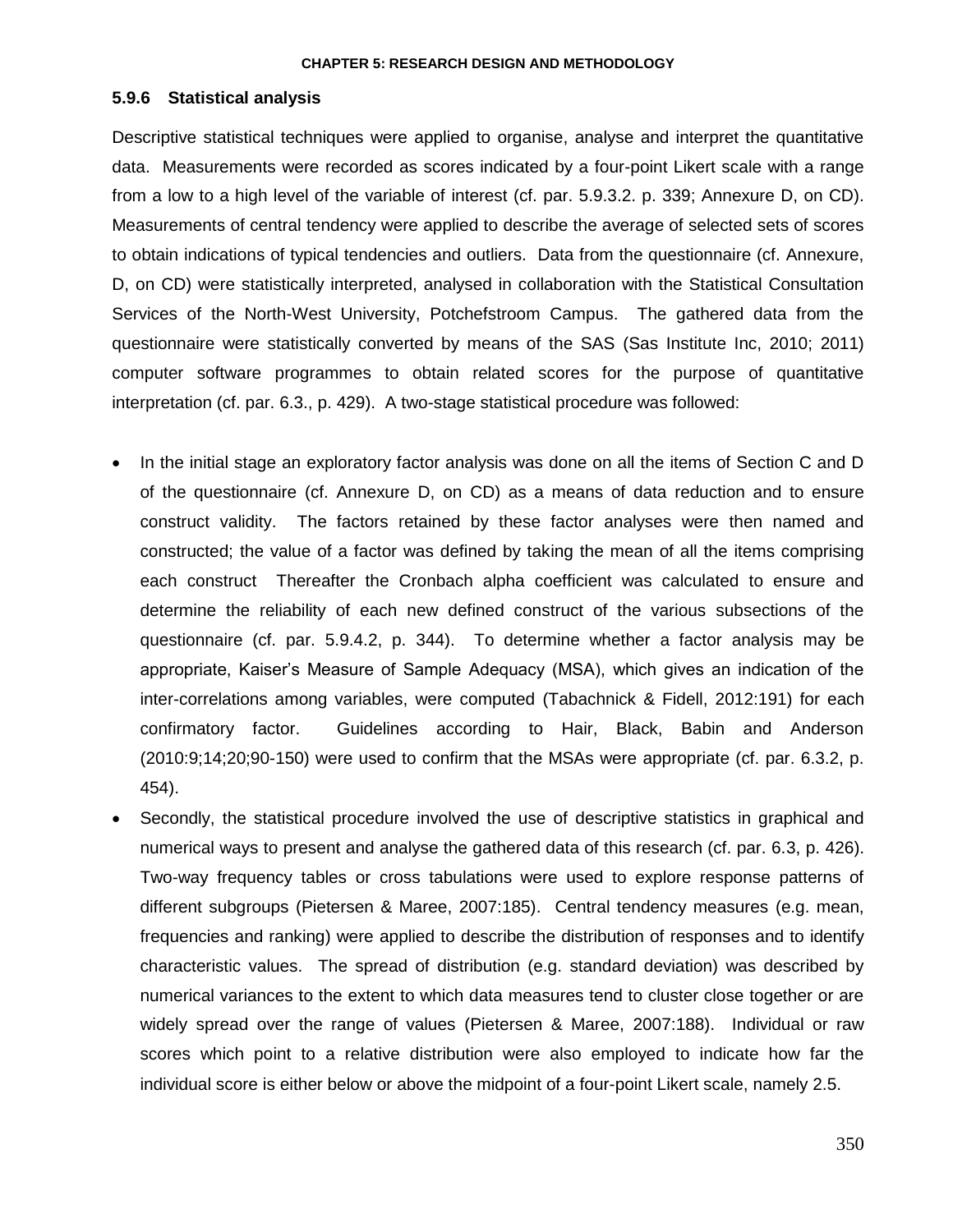The preceding descriptions of par. 5.9 provide an exposition of the quantitative component of the empirical section of the research. In the next section ethical considerations and ethical aspects relevant to this research are dealt with.

# **5.10 ETHICAL CONSIDERATIONS AND ASPECTS**

Ethics is a philosophical term derived from the Greek word *ethos*, meaning character or custom and connotes a social code that conveys moral integrity and consistent values (Partington, 2003:22). More in relation to the ethics of science, Mouton (2001:238) is of the opinion that the ethics of science concerns what is wrong and what is right when conducting research. To this end all researchers, regardless of research designs, sampling, techniques and choice of methods, are subjected to ethical considerations (Gratton & Jones, 2010:121).

The following ethical aspects were adhered to in this research:

- A detailed, prescribed application was submitted to the Research Ethics Committee of the North-West University for approval to conduct the research. Approval was granted (cf. Annexure Q, on CD);
- Superintendent Generals of the Department of Basic Education from six provinces granted their consent and approval for the research in schools (cf. Annexure P, on CD). Superintendent Generals from three provinces have failed to date to respond. This letter was presented to the respondents with the questionnaires to encourage their participation in the research. Information was also provided to the participants concerning the nature of the study, participation requirements (e.g. activities and duration), confidentiality and contact information of the researcher;
- Permission was obtained from the provincial Departments of Basic Education, different district offices and the selected schools;
- Consent and approval for the research in selected HEIs by the appropriate university authorities were granted (cf. Annexure F, on CD);
- Consent, permission and approval for the research were obtained from the principal of each selected school (cf. Annexure E, on CD);
- Informed consent was obtained from participants and respondents (cf. Annexure G,H, I,J, L on CD;
- Participants and respondents were not subjected to any risk of unusual stress, embarrassment or loss of self-esteem;
- The researcher ensured that participants and respondents would remain anonymous;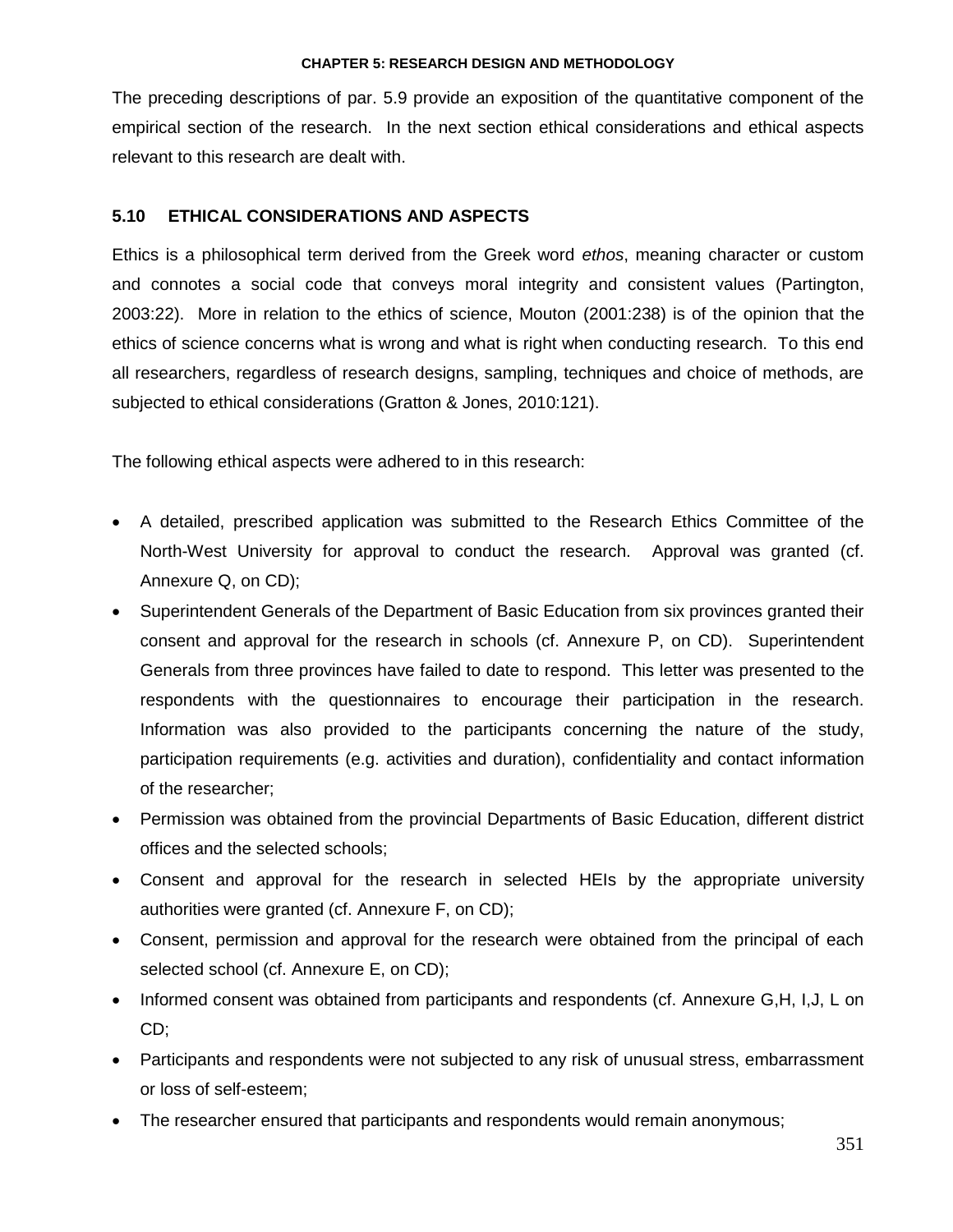- The right to professional privacy and confidentiality of information obtained was quaranteed by a written statement in the cover letter (cf. Annexure D, E on CD; and
- The research was conducted in accordance with the ethical requirement to report the findings in a comprehensive and honest way.

Ethical issues and considerations have mainly to do with permission to carry out the research, the participation of respondents, the community and public as well as the process employed to analyse data (Keeves, 1997:257-260; Busher, 2002:81). Caution was taken to avoid any harm to participants in the light of sensitivity of the research theme concerning responses about the sport management competencies required by school sport managers to manage school sport and which should thus inform a sport management programme for educator training in accordance with the diverse needs of South African schools.

# **5.11 ADMINISTRATIVE PROCEDURES**

Permission to conduct the research in a purposive sample of schools in all nine provinces of South Africa was obtained by the Superintendent General of the Department of Basic Education from all nine provinces (cf. Annexure C1, on CD).. Only six provinces (cf. par. 5.10, p. 351; Annexure, P, on CD) responded positively and gave their written consent. An organised administrative system was developed for the completion and filing of questionnaires and interview data. A covering letter (cf. Annexure E, on CD) with clear guidelines and instructions was also provided with each questionnaire. The researcher collected questionnaires from schools after completion by the respondents (cf. par. 5.9.2.2, p. 337), while the posted questionnaires were collected from the post office. Finally, arrangements were also finalised with the Statistical Consultative Service of the North-West University (Potchefstroom Campus) for statistically processing the gathered data.

# **5.12 SYNOPSIS**

In this chapter the research design and methodology were set out. A specific, related research design was identified to ensure the accomplishment of the set aims for this study, namely to determine the needs and competencies required by educators to manage school sport effectively in accordance with the diverse needs of South African schools (cf. par. 1.3.2, p. 12, research aim 4). In conclusion, it may be stated that the research design and related methodologies were developed with the aim of obtaining reliable and valid data to develop a sport management programme for educator training in accordance with the diverse needs of South African schools. Ultimately, this would help current and prospective school sport managers to deal with the demands of managing sport in public and independent (private) primary and secondary schools.